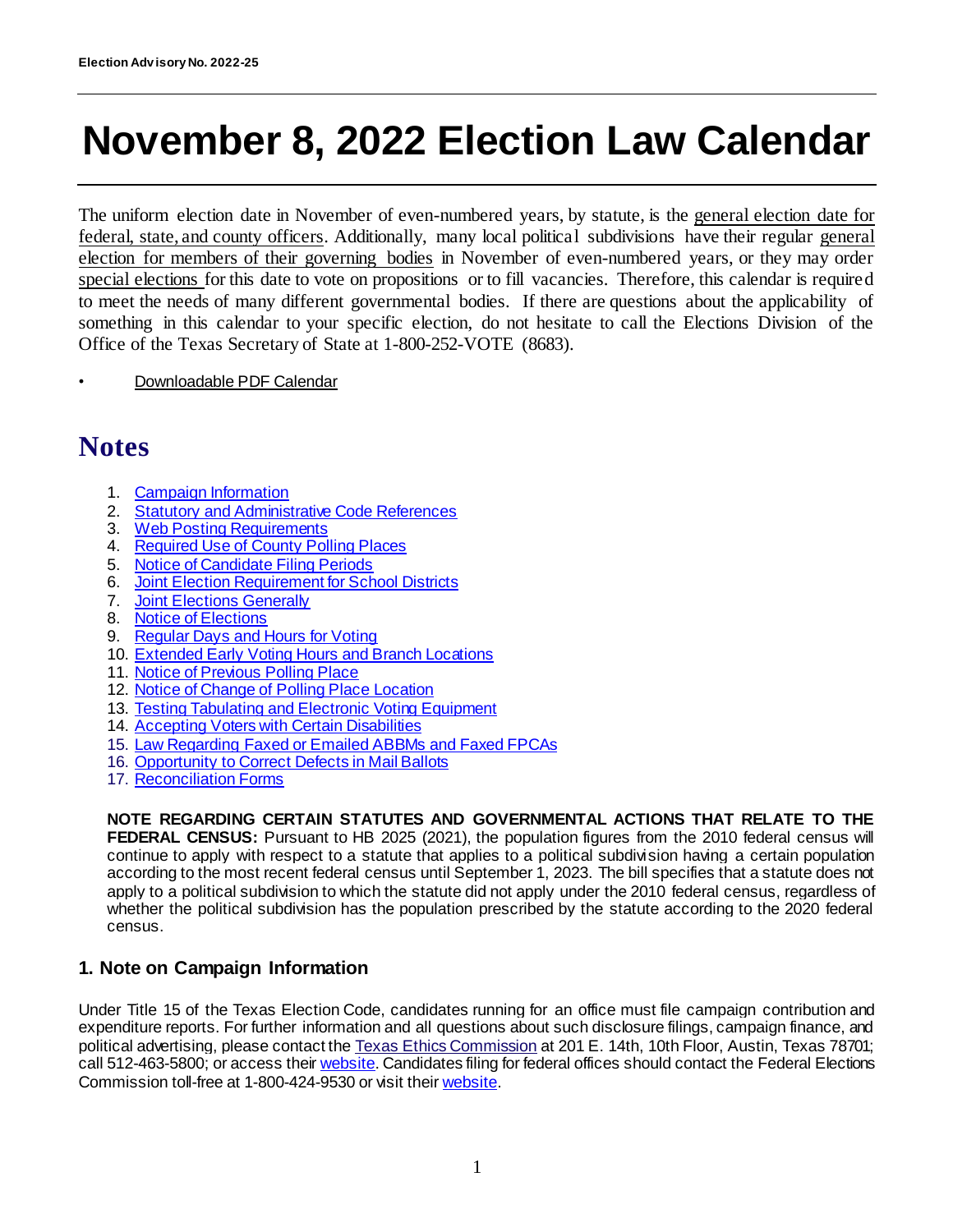## <span id="page-1-0"></span>**2. Note on Statutory and Administrative Code References**

Unless otherwise indicated, all references are to the Texas Election Code. The county election officer is either the county clerk, the county elections administrator, or the county tax assessor-collector, depending on the actions of the county commissioners court. (Secs. 31.031; 31.071 & 31.091). The county voter registrar is either the county clerk, the county elections administrator, or the county tax assessor-collector, depending on the actions of the county commissioners court. (Secs. 12.001; 12.031; 31.031 & 31.071).

Any references to the Texas Administrative Code are cited to the relevant section of the "T.A.C."

# <span id="page-1-1"></span>**3. Note on Web Posting Requirements**

Please se[e Tex. Sec'y of State Election Advisory No. 2019-19](https://www.sos.texas.gov/elections/laws/advisory2019-19.shtml) for more details on web posting requirements; however, the requirements are summarized below.

As of January 1, 2020, each county *shall maintain* a website. (Sec. 26.16(a), Tax Code).

A political subdivision with the authority to impose a tax that maintained a publicly accessible website at any time on or after January 1, 2019, and that is not subject to Section 2051.202 of the Government Code must post the following items on the entity's Internet website (Secs. 2051.201, 2051.202, Government Code). *See* [Internet Posting](https://www.sos.texas.gov/elections/forms/pol-sub/1-15f.pdf)  [Requirements for Political Subdivisions \(PDF\)](https://www.sos.texas.gov/elections/forms/pol-sub/1-15f.pdf):

- 1. The political subdivision's contact information, including a mailing address, telephone number, and e-mail address;
- 2. Each elected officer of the political subdivision;
- 3. The date and location of the next election for officers of the political subdivision;
- 4. The requirements and deadline for filing for candidacy of each elected office of the political subdivision, which shall be continuously posted for at least one year before the Election Day for the office;
- 5. Each notice of a meeting of the political subdivision's governing body under Subchapter C, Chapter 551 of the Government Code; and
- 6. Each record of a meeting of the political subdivision's governing body under Section 551.021 of the Government Code. (Sec. 2051.201, Government Code).

Our office recommends consulting with your political subdivision's local counsel regarding the particular posting requirements under Subdivisions (5) and (6) referenced above. Please note, the requirements for posting notic e of meetings and record of meetings of the political subdivision's governing body do not apply to:

- 1. A county with a population of less than 10,000;
- 2. A municipality with a population of less than 5,000 located in a county with a population of less than 25,000; or
- 3. A school district with a population of less than 5,000 in the district's boundaries and located in a county with a population of less than 25,000.

**NOTE-NEW LAW:** HB 1154 (2021, R.S.) amended the Government Code to include Section 2051.202, effective September 1, 2021. Section 2051.202 of the Government Code requires a special purpose district with certain financial and population characteristics to post specific information on an Internet website. "Special purpose district" excludes from the term a municipality, county, junior college district, independent school district, groundwater conservation district, river authority, or political subdivision with statewide jurisdiction. (Sec. 2051.202, Government Code).

During the 21 days before the election, a debt obligation order under Section 3.009 must be posted on the political subdivision's Internet website, prominently and together with the notice of the election, a copy of the sample ballot, and the contents of the proposition, if the political subdivision maintains an Internet website. (Sec. 4.003(f)).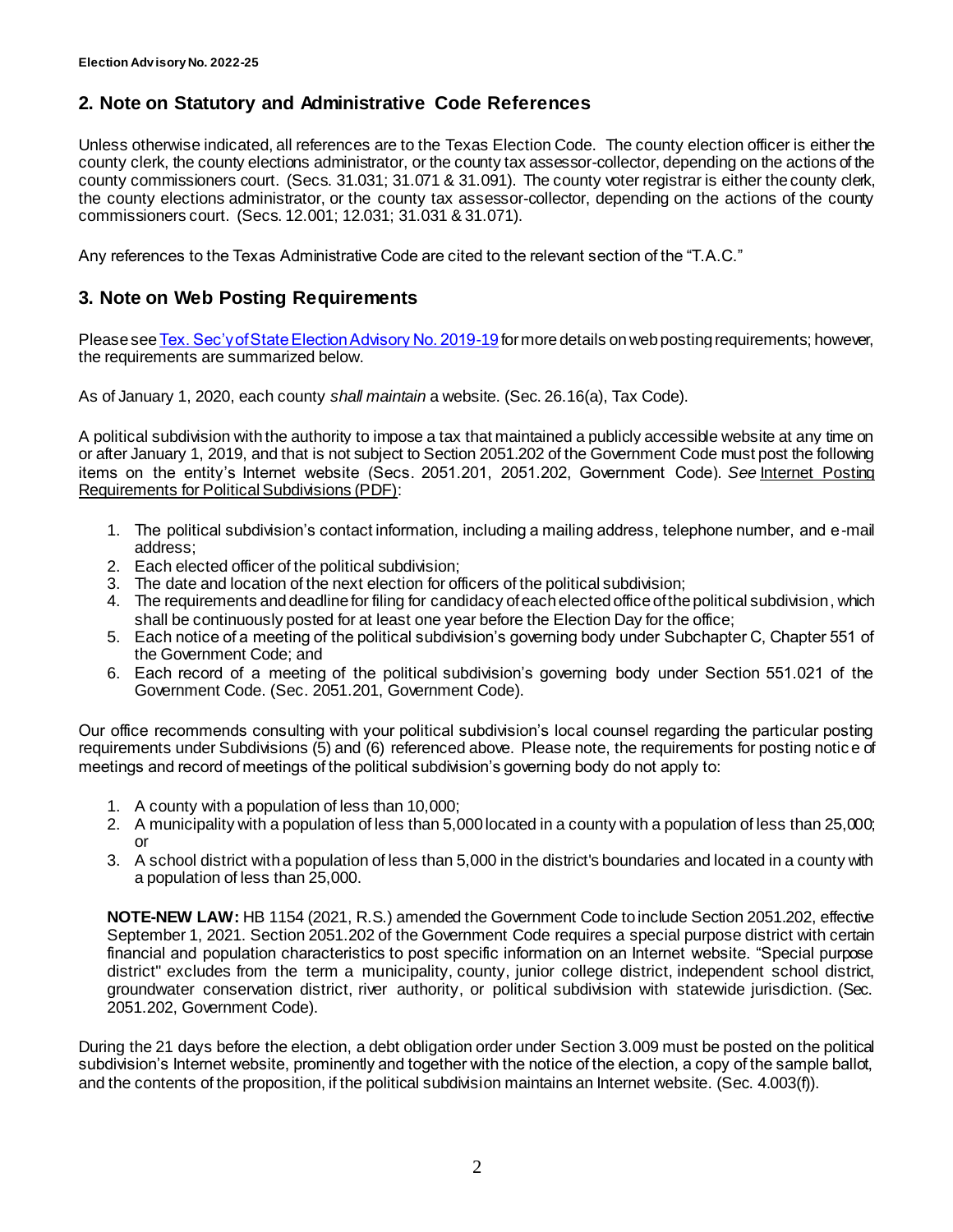**NOTE-NEW LAW**: SB 1116 (2021, R.S.) amended Chapter 4 of the Election Code by adding Section 4.009 regarding candidate and polling place information which must be posted on county, city, and school district websites. Specifically, not later than the 21st day before election day, a county that holds an election or provides election services for an election must post certain information related to their upcoming elections. A city or independent school district that holds an election and maintains an Internet website must also post this same election information on their website even if the county is also posting this data.

- The date of the election;
- The location of each polling place;
- Each candidate for an elected office on the ballot; and
- Each measure on the ballot. (Sec. 4.009).

**NOTE-NEW LAW**: SB 1116 (2021, R.S.) amended Chapter 65 of the Election Code by adding Section 65.016 of the Code regarding election results information which must be posted on county, city, and school district websites. Specifically, a county that holds an election or provides election services for an election for a public entity must post certain information on their website. A city or independent school district that holds an election and maintains an Internet website must also post certain information on their website related to election results, even if the county is also posting such information. Information should be posted as soon as practicable after the election and must be accessible without having to make more than two selections or view more than two network locations after accessing the home page of the county, city or school district, whichever is applicable. Required information on the websites must include:

- the results of each election;
- the total number of votes cast:
- the total number of votes cast for each candidate or for or against each measure;
- the total number of votes case by personal appearance on election day;
- the total number of votes case by personal appearance or mail during the early voting period; and
- the total number of counted and uncounted provisional ballots cast. (Sec. 65.016).

We recommend that election results information remain posted on the entity's main page (or within two clicks of the main page) at least until the next election, and that the information continues to be available for the full 22 month retention period for election records. Entities may choose to make older election results information available on their website.

### <span id="page-2-0"></span>**4. Note on Required Use of County Polling Places**

**Political subdivisions holding an election on the November uniform election date MUST use county election precincts and the county polling places on election day.** This is the case even when the county has adopted the **countywide polling place system**; in that case the entity **must** have a presence in every countywide location in the county, not just the locations physically within the territory of the political subdivision. (Secs. 42.002, 43.004, 43.007(e)).

**NOTE**: If a political subdivision is located in more than one county, the political subdivision is required to use the county election precincts and county polling places that serve the political subdivision's voters in **each** county.

**NOTE:** As this election is being held on the date of the general election for state and county officers, **no consolidation of county election precincts may occur**. (Secs. 42.002(b), 42.008, 42.009).

**NOTE:** When a county is using the countywide polling place program and a court order requires any of the polling locations to remain open past 7 p.m., then ALL countywide polling place locations MUST remain open for the same amount of time, as required by the court order. (Sec. 43.007).

In an election held by a political subdivision other than a county on the November uniform election date, and in which the political subdivision is not holding a joint election with a county in accordance with Chapter 271 of the Code, or has not executed a contract for election services with a county elections officer pursuant to Chapter 31 of the Code under which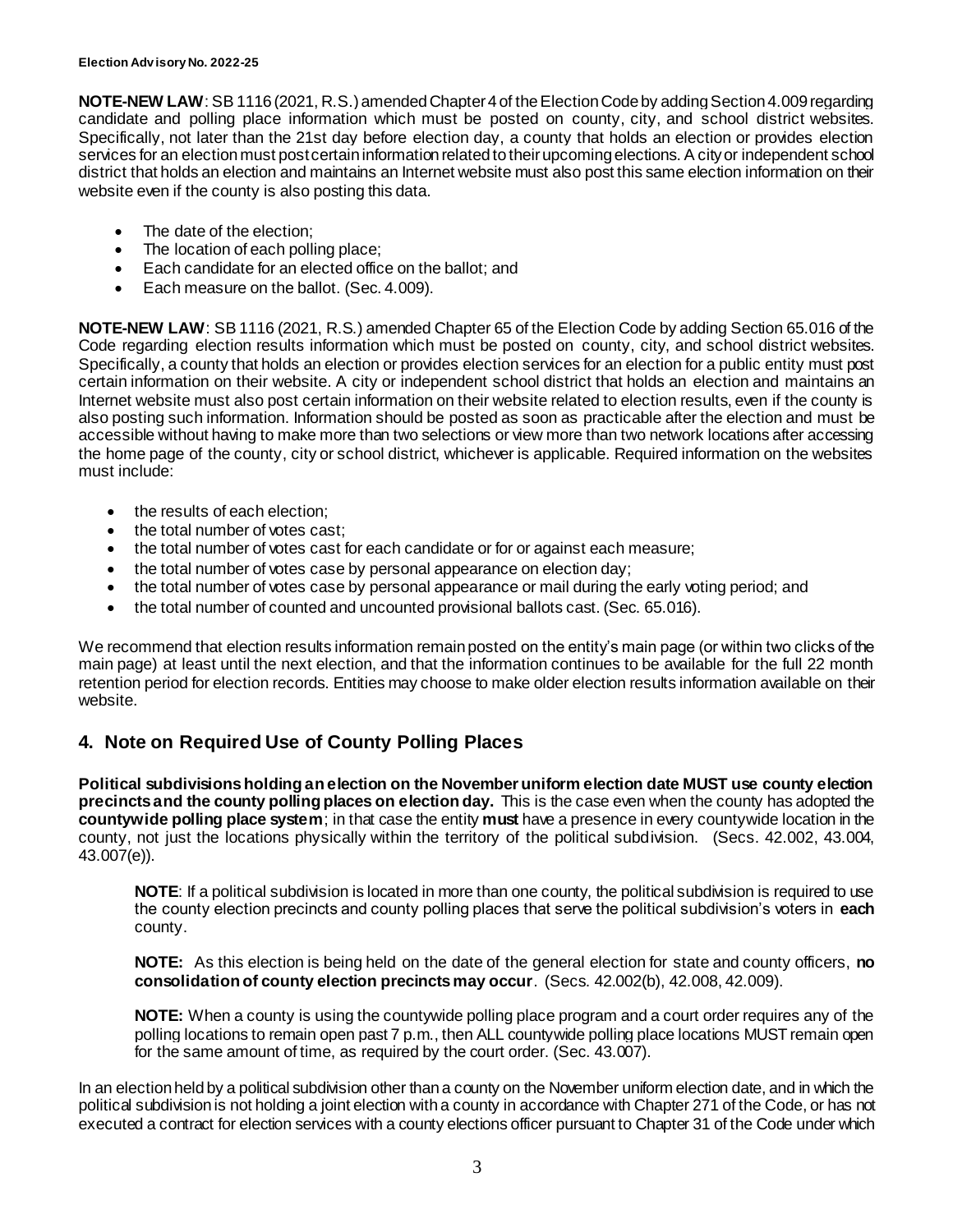the political subdivision and the county share early voting polling places for the election, the political subdivision **must**  designate as one of its own early voting sites one of the early voting sites established by the county that is located in the political subdivision. If such a shared polling place is designated as the **main** early voting polling place by the political subdivision, it must be open for voting for all political subdivisions the polling place serves for at least the days and hours required of a main early voting polling place for the political subdivision making the designation. (Secs. 85.010, 85.002, 85.062(e)).

**NOTE:** The deadline for counties who were not previously designated as "successful" or counties applying to the countywide polling place program for the first time to submit their proposed written plans to participate in the program for the November 8, 2022 general election date is Monday, August 1, 2022. *See* 2022 [Opportunitites](https://www.sos.texas.gov/elections/laws/advisory2021-20.shtml)  [to Use Countywide Polling Places and Countywide Polling Place Program FAQs.](https://www.sos.texas.gov/elections/laws/advisory2021-20.shtml)

### <span id="page-3-0"></span>**5. Note on Notice of Candidate Filing Periods**

The authority with whom an application for a place on the ballot is filed must post a Notice of Deadline to File an [Application for Place on the Ballot \(PDF\)](http://www.sos.state.tx.us/elections/forms/pol-sub/3-2af.pdf), listing the filing period dates in a building in which the authority maintains an office. The notice must be posted not later than the 30th day **before** the first day to file. (Sec. 141.040). If you order a special election to fill a vacancy, the order must include the filing deadline; we recommend posting the notice of the filing period as soon as practicable after a special election is ordered. Note that an application for a place on the ballot for a special election may not be filed before the election is ordered. (Sec. 201.054).

**NOTE-NEW LAW**: HB 3107 (2021, R.S.) requires the authority with whom an application for a place on the ballot is filed to designate an e-mail address in the notice required by Section 141.040 of the Code for the purpose of filing an application for a place on the ballot. (Sec. 141.040).

Most elective offices now require that a candidate be a registered voter of the territory that the office is elected from as of the filing deadline or as of other statutory deadlines. (Sec. 141.001). For more information on the candidate voter registration requirement, se[e Voter Registration Requirements](https://www.sos.texas.gov/elections/laws/hb484-faq.shtml) for Candidates.

### <span id="page-3-1"></span>**6. Note on Joint Election Requirement for School Districts**

School districts conducting trustee elections must have joint polling places on election day with either:

- 1. a city holding an election on the uniform election day (located wholly or partly within the school district's boundaries);
- 2. a public junior college district if it is having an election for members of its governing board in which the school district is wholly or partly located;
- 3. in limited circumstances, a hospital district; or
- 4. the county on the November uniform election day in even-numbered years.

For purposes of this calendar, we will continue to use separate subheads for cities and school districts when their rules are different. However, many entities will be working out joint election agreements. (Sec. 11.0581, Texas Education Code; Sec. 271.002).

The joint election requirement for school trustee elections under Section 11.0581 of the Education Code is met by complying with the requirement of using county election precincts and polling places on election day per Section 42.002 of the Election Code.

### <span id="page-3-2"></span>**7. Note on Joint Elections Generally**

Many entities will have joint elections for the November 8, 2022 election. Note that the entries in this calendar are generally written in terms of elections held individually rather than jointly. For example, counties with populations of 55,000 or more are advised about conducting 12-hour days on each weekday during the last week of early voting. However, we have long advised different entities who conduct early voting together to coordinate their early voting hours, which may result in entities other than those counties also holding early voting for 12-hour days on each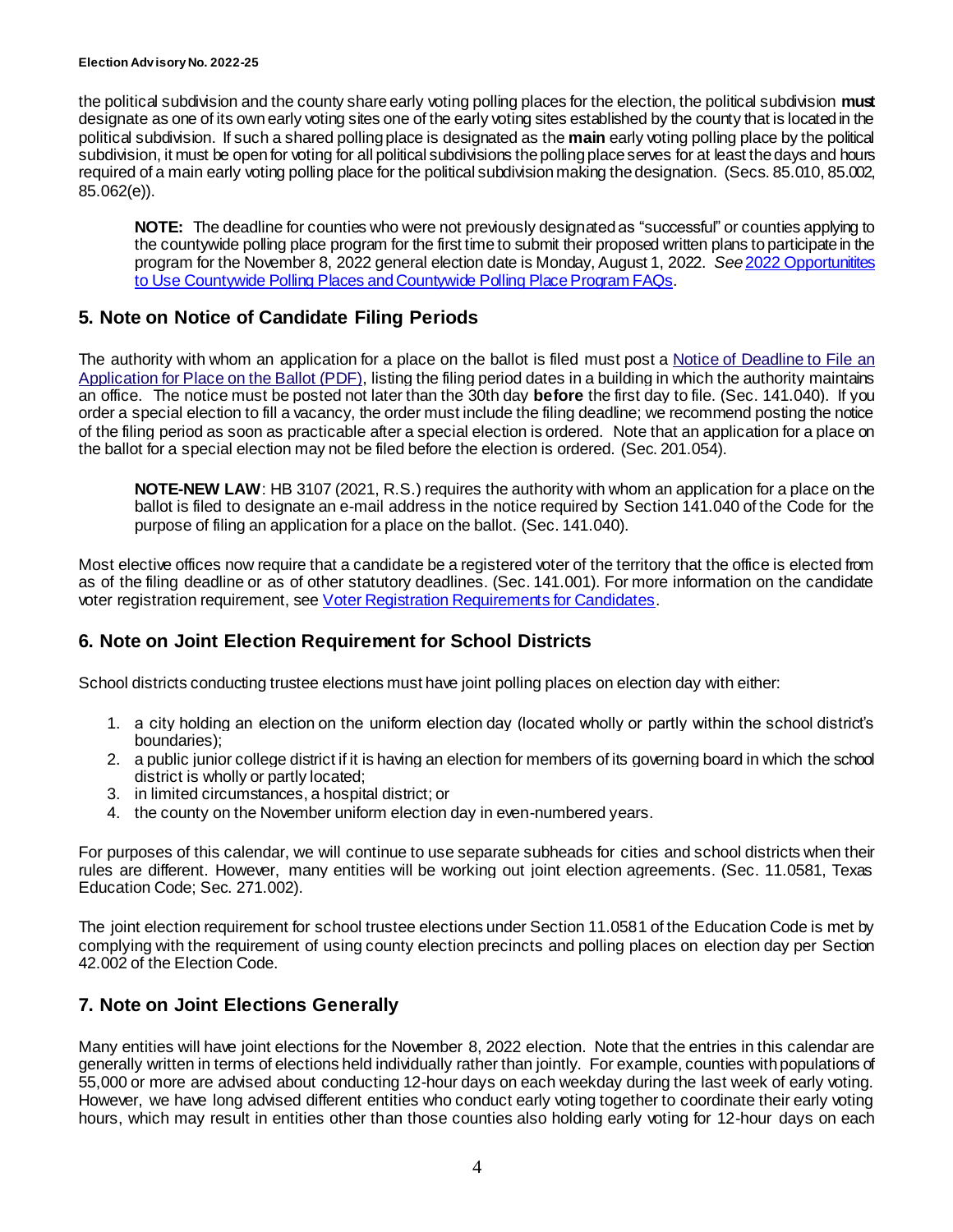weekday during the last week of early voting. On the other hand, depending on the plan, different entities may choose to do different things separately, i.e., not holding early voting together. Not all joint election plans are alike. With a few exceptions, we do not discuss the impact of coordinating rules for a joint election, as we think this would make the calendar longer and confusing. We encourage joint election partners to read through the entire calendar, taking note of the rules affecting the partner entities and to address the differences within the agreement itself. If you have questions about how different rules apply to a particular joint election plan, please contact our office by phone or email.

## <span id="page-4-1"></span><span id="page-4-0"></span>**8. Note on Notice of Elections**

Political subdivisions other than cities and school districts may have specific statutory notice requirements. In the absence of specific statutory requirements, political subdivisions must post a notice of election, which must include the location of each polling place, on the bulletin board used for posting notices of the meetings of the governing body of the political subdivision that the authority serves, on or before the 21st day before the election. (Sec. 4.003(b)). For the Tuesday, November 8, 2022 election, this notice must be posted on or before Tuesday, October 18, 2022. The general rule is that, additionally, notice must be given using one of the following methods:

- A. By posting a notice at a public place in each election precinct in which the election is to be held on or before the 21st day before the election, Tuesday, October 18, 2022. (Sec. 4.003(a)(2)).
- B. By publishing the notice at least once not earlier than the 30th day or later than the the 10th day before the election, Sunday, October 9, 2022 – Saturday, October 29, 2022. (Sec. 4.003(a)(1)).
- C. By mailing a copy of the notice to each registered voter of the territory covered by the election, not later than the 10th day before election day, Saturday, October 29, 2022. (Sec. 4.003(a)(3)).

**Note for All Political Subdivisions, Except Counties:** The governing body of a political subdivision must deliver notice of the election to the county election officer and voter registrar of each county in which the political subdivision is located not later than the 60th day before election day, Friday, September 9, 2022. (Sec. 4.008).

**Note for Counties**: Section 4.003 requires that counties post on the county website the notice and list of polling locations of any political subdivision that delivers their notice to the county under Section 4.008. This is **regardless** of whether the county is contracting with the entity. *See* Note for All Political Subdivisions above.

#### **This notice must include:**

- 1. The type and date of the election;
- 2. The location of each polling place, **including the street address, room number, and building name**;
- 3. The hours the polls will be open;
- 4. The location of the main early voting polling place, **including the street address, room number, and building name**. **The notice must designate which location is the main early voting polling place**;
- 5. The regular dates and hours for early voting by personal appearance;
- 6. The dates and hours of any Saturday or Sunday early voting; and
- 7. The early voting clerk's official mailing address, or street address at which the clerk may receive delivery by common or contract carrier, if different, phone number, e-mail address and Internet website, if available;
- 8. We *recommend* that the information regarding branch early voting locations be included as part of your notice.

**NOTE-NEW LAW:** HB 3107 (2021, R.S.) amended Section 4.004 of the Code to require the notice of election to include the Internet website of the authority conducting the election. (Sec. 4.004(a)).

**NOTE-NEW LAW:** HB 3107 (2021, R.S.) amended Section 83.010 of the Code to require an election order and the election notice to state the early voting clerk's official mailing address or street address at which the clerk may receive delivery by common or contract carrier, if different, phone number, e-mail address, and the Internet website, if the early voting clerk has an Internet website. (Sec. 83.010).

**NOTE-NEW LAW:** HB 3107 (2021, R.S.) amended Section 85.004 of the Code to provide that an election order and election notice must designate which location is the main early voting polling place. (Sec. 85.004).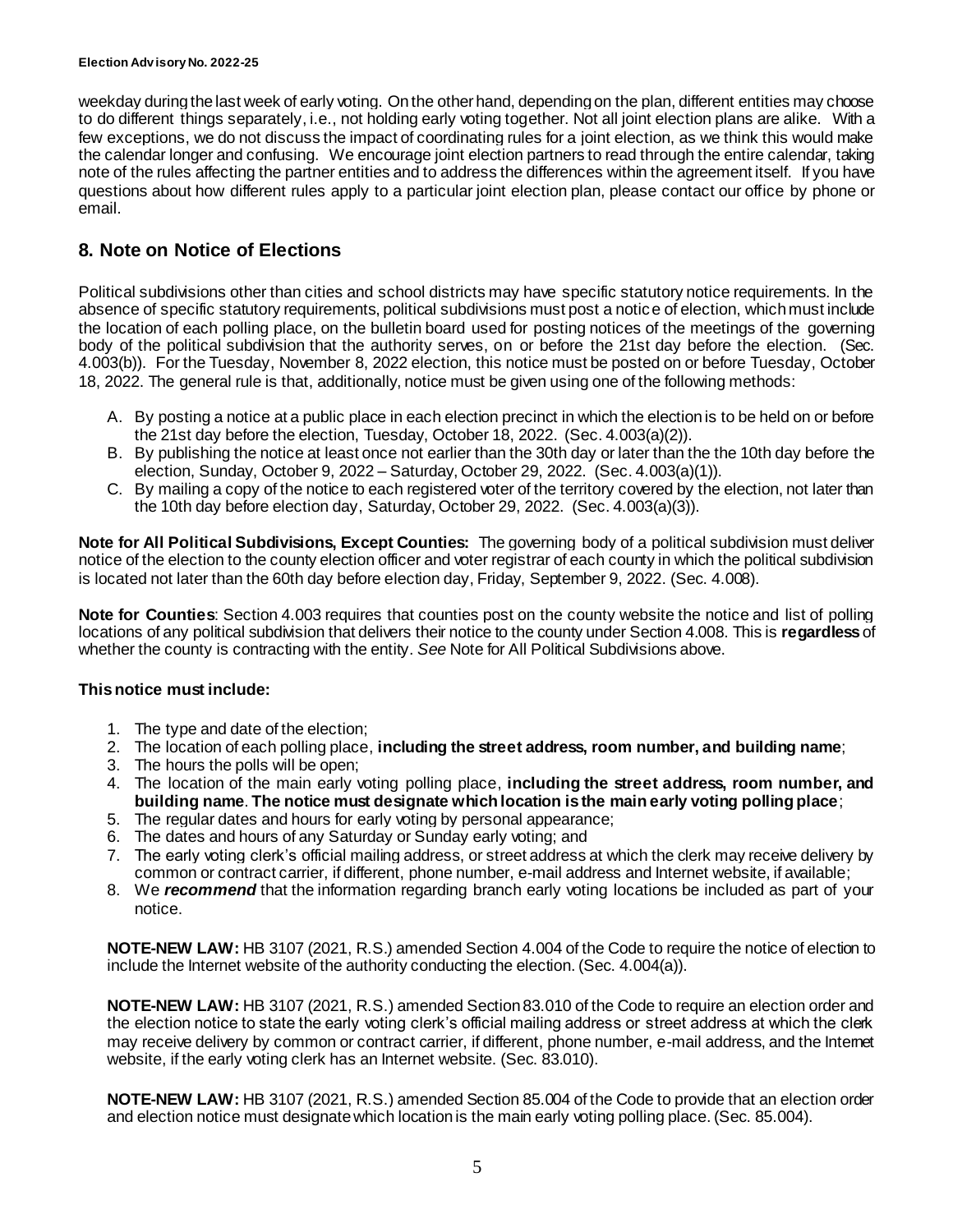**NOTE –** ANY notice of polling locations must include more detailed information regarding the polling locations including: the polling location's street address, any applicable suite or room number, and any applicable building name. (Sec. 1.021).

**Note regarding branch early voting locations:** The branch early voting locations are no longer a required part of your notice under the Texas Election Code. (Sec. 4.004).

The following forms may be used:

[-Notice of General Election for Counties \(PDF\)](http://www.sos.state.tx.us/elections/forms/pol-sub/1-7f.pdf) [-Notice of General Election for Cities \(PDF\)](http://www.sos.state.tx.us/elections/forms/pol-sub/1-10f.pdf) [-Notice of General Election for Other Political Subdivisions \(Including Schools\) \(PDF\)](http://www.sos.state.tx.us/elections/forms/pol-sub/1-11f.pdf) [-Notice of Special Election for Counties \(PDF\)](http://www.sos.state.tx.us/elections/forms/pol-sub/1-8f.pdf) [-Notice of Special Election \(Cities, Schools, and Other Political Subdivisions \(PDF\)](https://www.sos.texas.gov/elections/forms/pol-sub/1-13f.pdf)

**Note for All Political Subdivisions:** The election notice shall be posted on the political subdivision's website, if the political subdivision maintains a website. For political subdivisions other than counties , the original order and notice should include all days and hours for early voting by personal appearance, including voting on **ANY** Saturday or Sunday. (Secs. 85.006, 85.007).

**Note for Counties:** The election notice must be subsequently amended to include voting ordered for **ANY** Saturday or Sunday and must be posted on the political subdivision's website, if maintained.

For more information on notice requirements related to early voting in person, see Tex. Sec'y of State Election [Advisory No. 2022-07.](https://www.sos.texas.gov/elections/laws/advisory2022-07.shtml)

**Notice for Bond Elections:** Entities holding bond elections must provide additional notice per Section 4.003(f). A debt obligation order under Section 3.009 must be posted:

- 1. On election day and during early voting by personal appearance, in a prominent location at each polling place;
- 2. Not later than the 21st day before the election, in three public places in the boundaries of the political subdivision holding the election; and
- 3. During the 21 days before the election, on the political subdivision's Internet website, prominently and together with the notice of the election, the contents of the proposition, and any sample ballot prepared for the election, if the political subdivision maintains an Internet website.

**The same requirements apply to the voter information document required by Government Code Section 1251.052(b) (see law for full contents of notice). The requirement referenced in Section 1251.052(b) of the Government Code applies to a political subdivision with at least 250 registered voters on the date the governing body of the political subdivision adopts the debt obligation election order.**

**Note for Counties for the General Election for State and County Officers:** Counties are required to publish their notice in a newspaper in accordance with Section 4.003(a)(1). Counties must also post a copy of the notice on the governmental bulletin board used for posting notice of public meetings no later than the 21st day before election day, Tuesday, October 18, 2022. (Sec. 4.003(b)).

**Note for Cities and School Districts:** Cities and school districts are required to publish their notice in a newspaper in accordance with Section 4.003(a)(1)(See B, above) and may also give any additional notice. (Sec. 4.003(c)). If a county maintains a website, the county must post any notice provided to the county by a political subdivision conducting an election in the county to the county's website no later than the 21<sup>st</sup> day before election day, Tuesday, October 18, 2022. (Sec. 4.003(b)). If the county does not maintain a website, school districts and cities must also post a copy of the notice on the governmental bulletin board used for posting notice of public meetings no later than the 21st day before election day, Tuesday, October 18, 2022. (Sec. 4.003(b)).

**Note for Home-Rule Charter Cities:** Home-rule cities MUST also give notice as provided in their charters.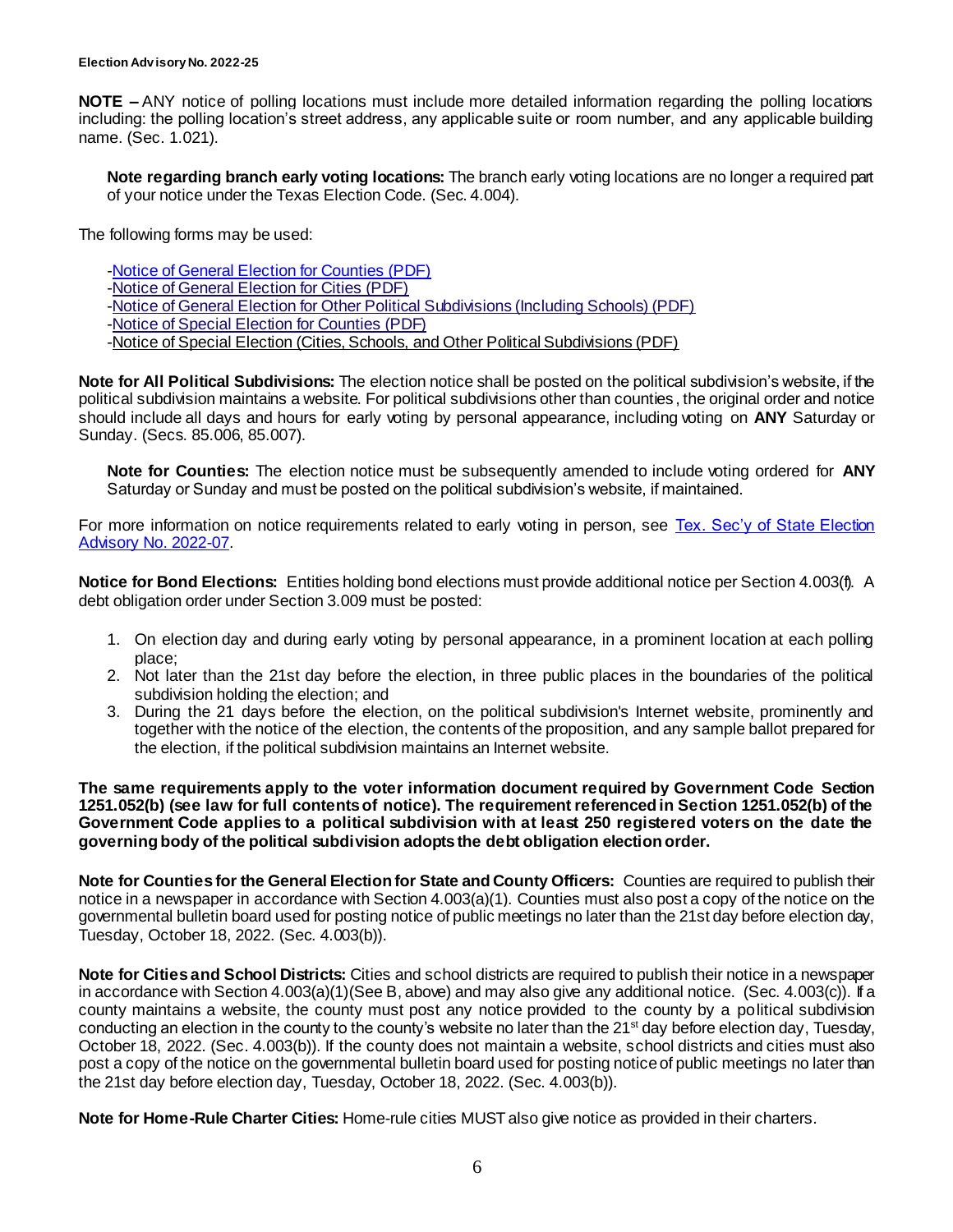**Notice for Political Subdivisions, Except Counties, School Districts, and Cities:** Political subdivisions other than counties, school districts, and cities may have specific statutory election notice requirements either in their enabling acts or in the code governing them (such as the Water Code). If a county maintains a website, the county must post any notice provided to the county by a political subdivision conducting an election in the county to the county's website no later than the 21st day before election day, Tuesday, October 18, 2022. (Sec. 4.003(b)). If the county does not maintain a website and a political subdivision is not subject to other specific statutory election notice requirements, such political subdivisions must post a copy of the notice on the governmental bulletin board used for posting notice of public meetings no later than the 21st day before election day, Tuesday, October 18, 2022. (Sec. 4.003(b)).

**Notice of Nearest Polling Places in Countywide Election:** EACH countywide polling place must post a notice, at that location, of the four nearest locations, by driving distance. (Sec. 43.007(o)). [Notice of Four Nearest Countywide](https://www.sos.texas.gov/elections/forms/pol-sub/1-16f.pdf)  [Polling Place Locations \(PDF\)](https://www.sos.texas.gov/elections/forms/pol-sub/1-16f.pdf)

## <span id="page-6-0"></span>**9. Note on Regular Days and Hours for Voting**

**NOTE – NEW LAW:** SB 1 (2021, 2nd C.S.) amended Section 85.005 to modify the required days and hours for early voting by personal appearance at the main early voting location.

**Counties:** For elections in which the county is serving as the early voting clerk, early voting must be conducted at the main early voting location on each weekday that is not a legal state holiday for a period of at least **nine (9) hours**. Voting may not be conducted earlier than 6:00 AM or later than 10:00 PM.

**Political Subdivisions Other Than Counties:** For all other elections in which the county is **NOT** the early voting clerk, early voting must be conducted at the main early voting location on each weekday that is not a legal state holiday for a period of at least **nine (9) hours**unless the territory has fewer than 1,000 registered voters. For territories with fewer than 1,000 registered voters, voting shall be conducted for at least **four (4) hours** each day. (Sec. 85.005(b)).

**NOTE for Cities:** SB 1 (2021, 2nd C.S.) amended Section 85.005(d) to remove the provision that required cities to choose two weekdays for the main early voting polling place location to be open for at least 12 hours during the regular early voting period. (Sec. 85.005).

### <span id="page-6-1"></span>**10. Note on Extended Early Voting Hours and Temporary Branch Locations**

#### *Extended Early Voting Hours*

In an election where the county election official is the early voting clerk, the early voting clerk ma[y order](http://www.sos.state.tx.us/elections/forms/pol-sub/5-47f.pdf) early voting on a Saturday or Sunday, and determine the hours for such Saturday or Sunday early voting. This must be done by written order. (Secs. 85.006(b), 85.006(c))[. Notice of Saturday or Sunday early voting](http://www.sos.state.tx.us/elections/forms/pol-sub/5-48f.pdf) must be posted continuously for at least 72 hours immediately preceding the first hour that voting will be conducted. (Sec. 85.007(c)). The notice shall be posted on the bulletin board used for posting notice of meetings of the commissioners court. The notice must also be posted on the county's website, if maintained. (Secs. 85.007(c), 85.007(d)).

**NOTE**: The election notice must be subsequently amended to include voting later ordered for ANY Saturday or Sunday and must be posted on the county's website, if maintained. (Sec. 85.007).

**NOTE – NEW LAW:** SB 1 (2021, 2nd C.S.) amended Sections 85.005 and 85.006 to modify the requirements relating to extended early voting hours and weekend early voting in a general election for state and county officers.

#### **In a county with a population of 55,000 or more**: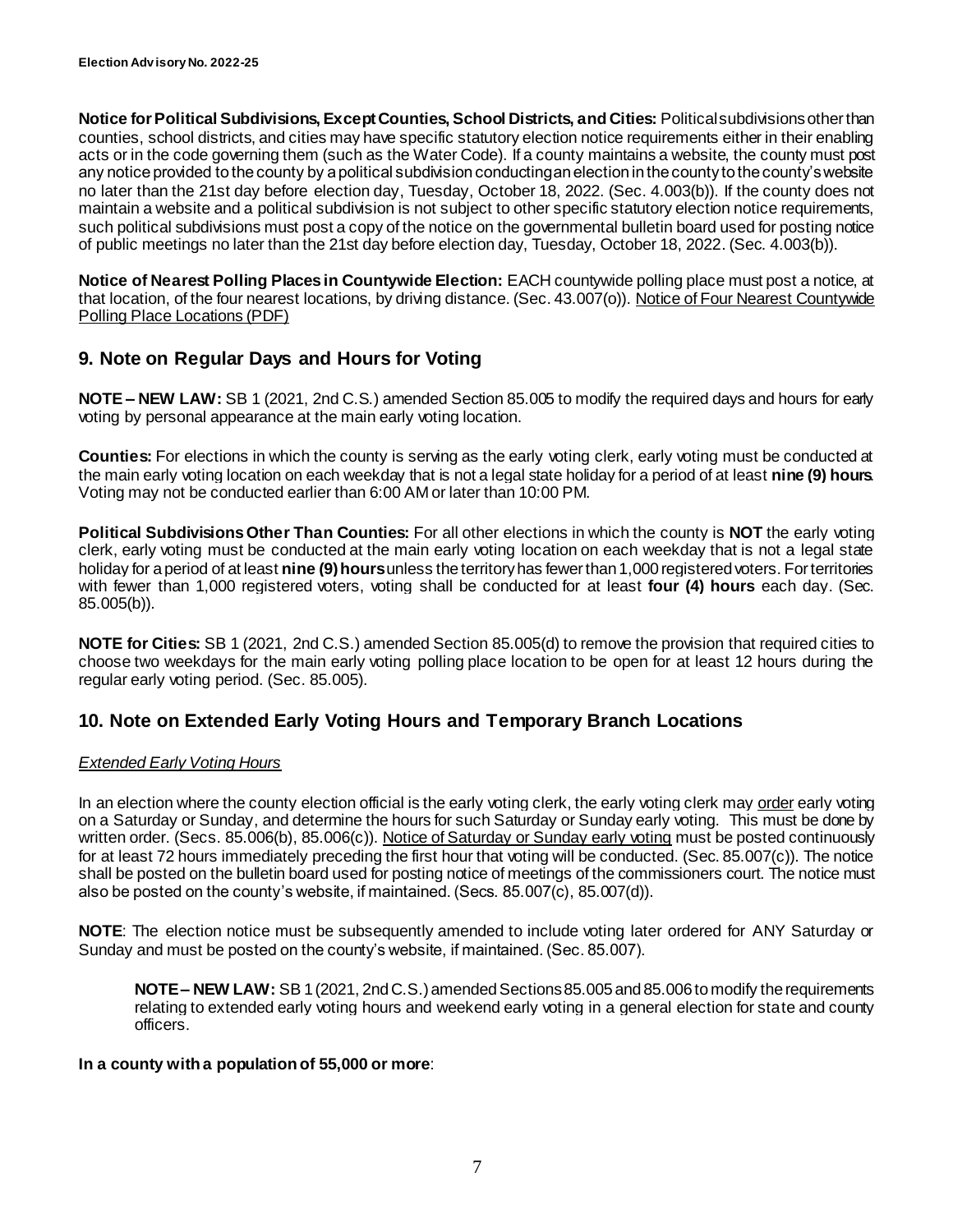- Voting in the general election for state and county officers shall be conducted at the main early voting location for at least 12 hours on each weekday of the last week of the early voting period. Voting may not be conducted earlier than 6:00 AM or later than 10:00 PM.
- Voting in the general election for state and county officers shall be conducted at the main early voting location on the last Saturday of the early voting period for at least 12 hours. Voting may not be conducted earlier than 6:00 AM or later than 10:00 PM.
- Voting in the general election for state and county officers shall be conducted at the main early voting location on the last Sunday of the early voting period for at least six hours. Voting may not be conducted earlier than 9:00 AM or later than 10:00 PM.

#### **In a county with a population of less than 55,000**:

- Voting in thegeneral election for state and county officers shall be conducted at the main early voting location for at least 12 hours on each weekday of the last week of the early voting period if the early voting clerk receives a [written request \(PDF\)](https://www.sos.texas.gov/elections/forms/pol-sub/5-50f.pdf) submitted by at least 15 registered voters of the county requesting extended weekday hours. Voting may not be conducted earlier than 6:00 AM or later than 10:00 PM. The request must be submitted in time to enable compliance with Sec. 85.067. *See* [Notice of Extended Weekday Voting](https://www.sos.texas.gov/elections/forms/pol-sub/5-51f.pdf)  [at Main Early Voting Location for County Elections \(PDF\)](https://www.sos.texas.gov/elections/forms/pol-sub/5-51f.pdf).
- On receipt of a [written request](https://www.sos.texas.gov/elections/forms/pol-sub/5-45f.pdf) submitted by at least 15 registered voters, voting shall be conducted at the main early voting location on the last Saturday of the early voting period for at least 12 hours. Voting may not be conducted earlier than 6:00 AM or later than 10:00 PM. The request must be submitted in time to enable compliance with Section 85.007. *See* [Notice for Additional Early Voting on Saturday and/or Sunday \(PDF\).](https://www.sos.texas.gov/elections/forms/pol-sub/5-48f.pdf)
- On receipt of a [written request](https://www.sos.texas.gov/elections/forms/pol-sub/5-45f.pdf) submitted by at least 15 registered voters, voting shall be conducted at the main early voting location on the last Sunday of the early voting period for at least six hours. Voting may not be conducted earlier than 9:00 AM or later than 10:00 PM. The request must be submitted in time to enable compliance with Section 85.007. *See* [Notice for Additional Early Voting on Saturday and/or Sunday \(PDF\).](https://www.sos.texas.gov/elections/forms/pol-sub/5-48f.pdf)

**Note for All Political Subdivisions,** *Except* **Counties**: Voting on **ANY** Saturday or Sunday **must** be included in the order and notice of election. The order and notice must include the dates and hours of Saturday or Sunday voting. (Secs. 85.006, 85.007). The election notice must be posted on the political subdivision's website, if the political subdivision maintains a website. (Sec. 85.007). The political subdivision **must** have early voting on Saturday or Sunday, *if* a [written request](http://www.sos.state.tx.us/elections/forms/pol-sub/5-46f.pdf) is received from at least 15 registered voters of the political subdivision prior to the election being ordered. (Sec. 85.006(d)).

**NOTE for Cities – NEW LAW:** SB 1 (2021, 2nd C.S.) provides that in an election in which a city secretary is the early voting clerk, voting on any Saturday or Sunday **must** be included in the order and notice of election. City secretaries no longer have the authority to order Saturday or Sunday early voting 72 hours immediately preceding the first hour that voting will be conducted. However, the city **must** have early voting on Saturday or Sunday, *if* a [written request \(PDF\)](https://www.sos.texas.gov/elections/forms/pol-sub/5-46f.pdf) is received from at least 15 registered voters of the political subdivision prior to the election being ordered. (Secs. 85.006, 85.007). *See* [Tex. Sec'y of State Election Advisory No. 2022-07](https://www.sos.texas.gov/elections/laws/advisory2022-07.shtml).

#### *Temporary Branch Locations*

In the general election for state and county officers, a certain number of temporary branch locations must be established depending on the population size of the county:

- 1. in a county with a population of 400,000 or more, the commissioners court **must** establish one or more temporary polling places, other than the main early voting polling place, in each state representative district containing territory covered by the election.
- 2. in a county with a population of 120,000 or more but less than 400,000, the commissioners court **must** establish one or more temporary polling places, other than the main early voting polling place, in each commissioners precinct containing territory covered by the election.
- 3. in a county with a population of 100,000 or more but less than 120,000, the early voting clerk **must** establish one or more early voting polling places in each commissioners precinct for which the early voting clerk receives a **timely filed written request by at least 15 registered voters of that precinct**.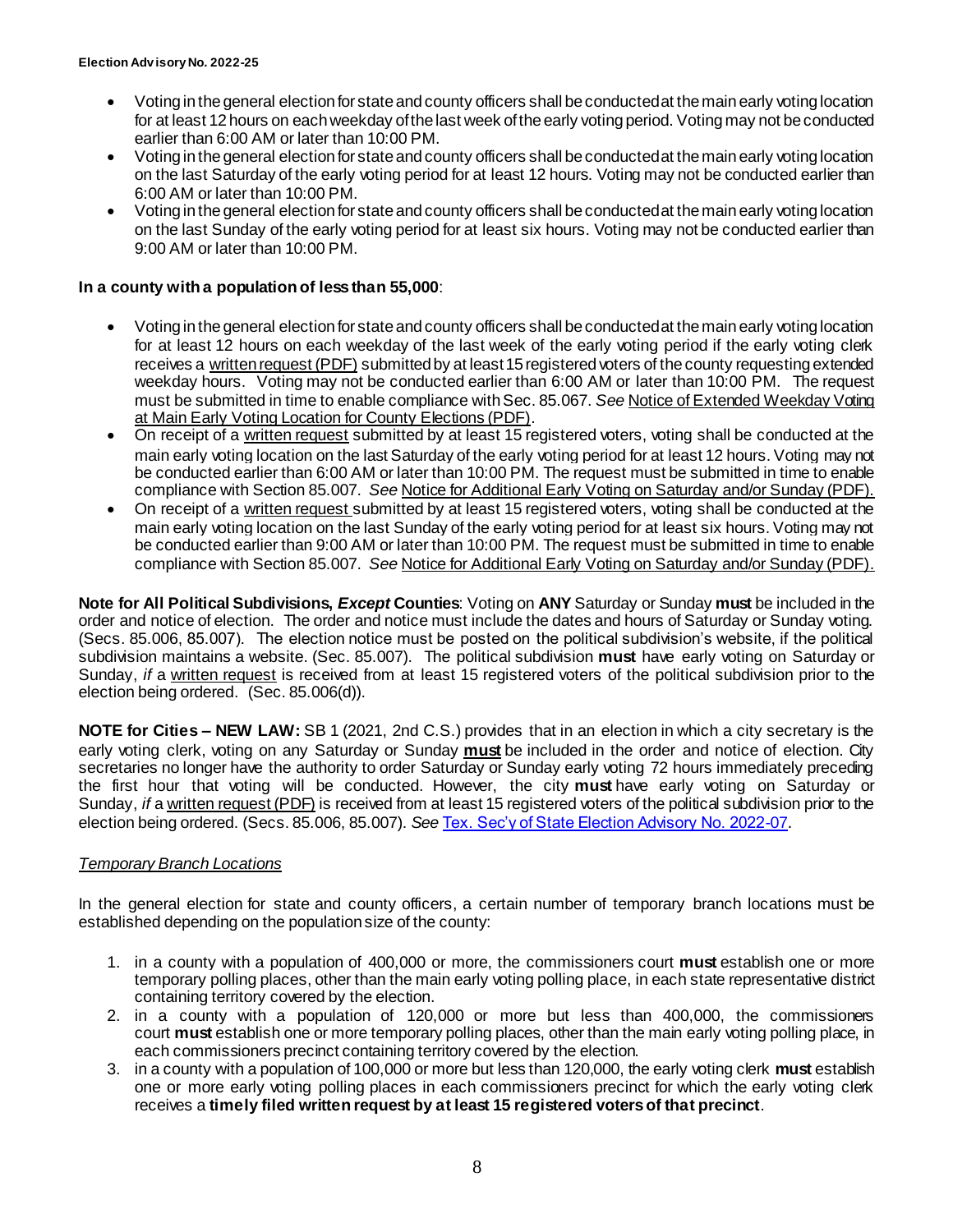The temporary polling place(s) must remain open for each weekday of the early voting period that the main early voting polling place will be open. The temporary branch polling place(s) must be open at least eight hours each day. (Secs. 85.062, 85.064).

**NOTE – NEW LAW:** SB 1 (2021, 2nd C.S.) amended Section 85.062 to provide that the location of temporary branch polling places in an election in which countywide polling places are used must be determined with the same methodology that is used for the location of countywide polling places.

**NOTE – NEW LAW:** HB 3107 (2021, R.S.) amended Section 85.064 and created Section 85.065 to modify the required dates and hours for temporary branch locations based on the population size of the county.

**Note**: In a countywide election, the total number of permanent branch polling places and temporary branch polling places open for voting at the same time in a commissioners precinct may not exceed twice the number of permanent branch and temporary branch polling places open at that time in another commissioners precinct. (Sec. 85.062(f)).

**Effective September 1, 2021, the rules for temporary branch locations are different for counties with a population of 100,000 or more.**

**Note for Counties with a Population of 100,000 or More and Political Subdivisions Situated in Such a County:** Early voting at any temporary branch polling place **MUST** be conducted on the same days that voting is required to be conducted at the main early voting polling place under Section 85.005 of the Code and **MUST** remain open for at least eight hours each day. For certain political subdivisions, this will require your temporary branch locations to be open on every weekday of the early voting period, for at least eight hours on each of those days. Early voting must be conducted for at least 12 hours on the last Saturday and at least 6 hours on the last Sunday of t he early voting period at the mandatory temporary branch locations established under Section 85.062(d). In addition, the authority authorized under Section 85.006 to order early voting on a Saturday or Sunday may also order, in the manner prescribed by that section, early voting to be conducted on a Saturday or Sunday at any one or more of the temporary branch polling places. **This only applies to an election in which the territory served by the early voting clerk is situated in a county with a population of 100,000 or more. In an election in which the territory served by the early voting clerk is situated in more than one county, this section applies if the sum of the populations of the counties is 100,000 or more.** (Secs. 85.005, 85.064).

**NOTE – NEW LAW:** HB 3107 (2021, R.S.) amended Section 85.068 of the Code to provide that if the early voting clerk is a county election officer, the clerk must post [notice \(PDF\)](https://www.sos.texas.gov/elections/forms/pol-sub/5-48f.pdf) for each election stating any dates and the hours that voting on Saturday or Sunday will be conducted under Sections 85.064(d) or 85.065(b). (Sec. 85.068).

**NOTE for political subdivisions other than city or county** – If the city or county election officer does not serve as the early voting clerk for the territory holding the election and the territory has fewer than 1,000 registered voters, the temporary branch polling place(s) must be open for at least three hours each day that voting is required to be conducted at the main early voting polling place under Section 85.005 of the Code. **This applies if the territory served by the early voting clerk is in a county with a population of 100,000 or more. In an election in which the territory served by the early voting clerk is situated in more than one county, this also applies if the sum of the populations of the counties is 100,000 or more.** (Secs. 85.005, 85.064).

**NOTE - NEW LAW**: HB 3107 (2021, R.S.) amended Section 85.064 of the Code to provide that the section only applies to an election in which the territory served by the early voting clerk is situated in a county with a population of 100,000 or more. In an election in which the territory served by the clerk is situated in more than one county, this section applies if the sum of the populations of the counties is 100,000 or more. (Sec. 85.064).

**NOTE - NEW LAW**: HB 3107 (2021, R.S.) amended Section 85.068 of the Code to provide that if the early voting clerk is a county election officer or city secretary, the clerk must post [notice \(PDF\)](https://www.sos.texas.gov/elections/forms/pol-sub/5-48f.pdf) for each election stating any dates and the hours that voting on Saturday or Sunday will be conducted under Sections 85.064(d) or 85.065(b). (Sec. 85.068).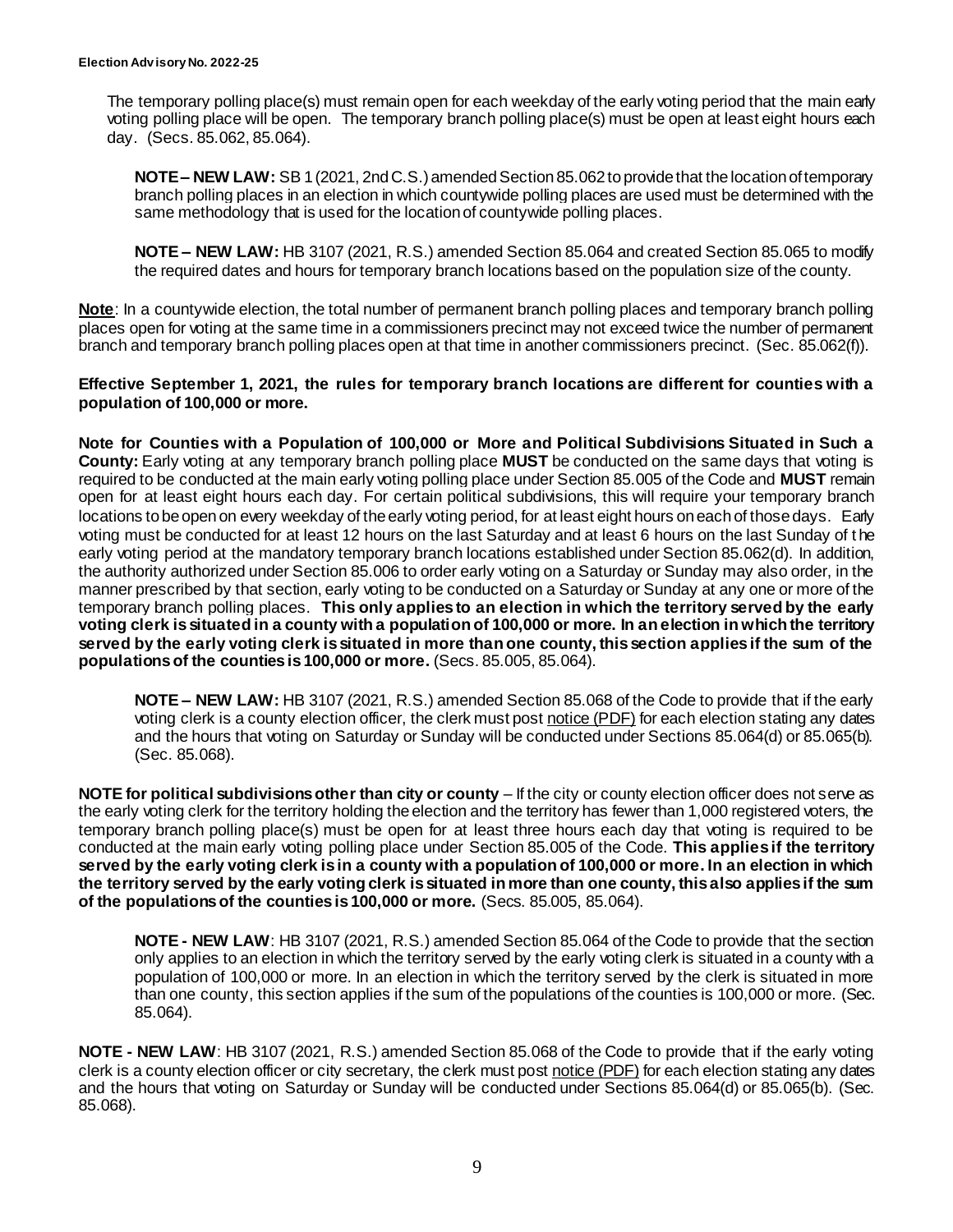**Note for Counties with a Population of Less than 100,000 and Political Subdivisions Situated in Such a County:** Early voting at any temporary branch polling place may be conducted on any days and during any hours of the period for early voting by personal appearance, as determined by the authority establishing the branch. However, voting at a temporary branch polling place must be conducted on at least two consecutive business days and for at least eight consecutive hours on each of those days. The authority authorized under Section 85.006 of the Code to order early voting on a Saturday or Sunday may also order, in the manner prescribed by that section, early voting to be conducted on a Saturday or Sunday at any one or more of the temporary branch polling places. The schedules for conducting voting are not required to be uniform among the temporary branch polling places. (Sec. 85.065). **This applies only to an election in which the territory served by the early voting clerk is situated in a county with a population under 100,000. In an election in which the territory served by the early voting clerk is situated in more than one county, this applies if the sum of the populations of the counties is under 100,000.** (Sec. 85.065).

**NOTE - NEW LAW**: HB 3107 (2021, R.S.) added Section 85.065 of the Code to modify the requirements regarding the days and hours for early voting by personal appearance at any temporary branch polling place if the territory served by the early voting clerk is situated in a county with a population under 100,000 or if the territory served by the early voting clerk is situated in more than one county and the sum of the populations of the counties is under 100,000. (Sec. 85.065).

**NOTE – NEW LAW:** HB 3107 (2021, R.S.) amended Section 85.068 of the Code to provide that if the early voting clerk is a county election officer **or city secretary**, the clerk must post [notice \(PDF\)](https://www.sos.texas.gov/elections/forms/pol-sub/5-48f.pdf) for each election stating any dates and the hours that voting on Saturday or Sunday will be conducted under Sections 85.064(d) or 85.065(b). (Sec. 85.068).

**NOTE**: There is no petition process to require weekend early voting at temporary branch locations in counties with a population of less than 100,000. However, the authority authorized under Section 85.006 to order early voting on a Saturday or Sunday may also order, in the manner prescribed by that section, early voting to be conducted on a Saturday or Sunday at any one or more of the temporary branch polling places.

**NOTE for Cities – NEW LAW:** SB 1 (2021, 2nd C.S.) provides that in an election in which a city secretary is the early voting clerk, voting on any Saturday or Sunday **must** be included in the order and notice of election. City secretaries no longer have the authority to order Saturday or Sunday early voting 72 hours immediately preceding the first hour that voting will be conducted. However, the city **must** have early voting on Saturday or Sunday, *if* a [written request \(PDF\)](https://www.sos.texas.gov/elections/forms/pol-sub/5-46f.pdf) is received from at least 15 registered voters of the political subdivision prior to the election being ordered. (Secs. 85.006, 85.007).

**NOTE for Cities:** If a city is contracting for election services with a county or is holding a joint election with the county, the city **must** amend their order and notice of election to include any weekend early voting that the county is conducting.

# <span id="page-9-0"></span>**11. Note on Notice of Previous Polling Place**

If a different polling place is being used from the previous election held by the same authority, a Notice of Change to [Polling Place](https://www.sos.texas.gov/elections/forms/pol-sub/1-23f.pdf) (PDF) must be posted at the entrance of the previous polling place informing voters of the current polling place location, if possible. (Sec. 43.062).

### <span id="page-9-1"></span>**12. Note on Notice of Change of Polling Place Location**

For elections ordered by the **Governor or county judge only**, if the location of the polling place changes after notice has been given under Section 4.003 of the Texas Election Code, and the county election officer maintains a website to inform voters about elections, the notice of the change must be posted on the website. The notice on the website must be posted not later than the earlier of (1) 24 hours after the location was changed; or (2) 72 hours before the polls open on election day. (Sec. 43.061). If the county election officer is conducting a legislative vacancy election, the candidates listed on the ballot are entitled to receive notice directly from the county judge. **As a reminder, notice should also be provided to the Secretary of State regarding any changes made to the location of polling places.** [Notice of Change to Polling Place \(PDF\)](https://www.sos.texas.gov/elections/forms/pol-sub/1-23f.pdf)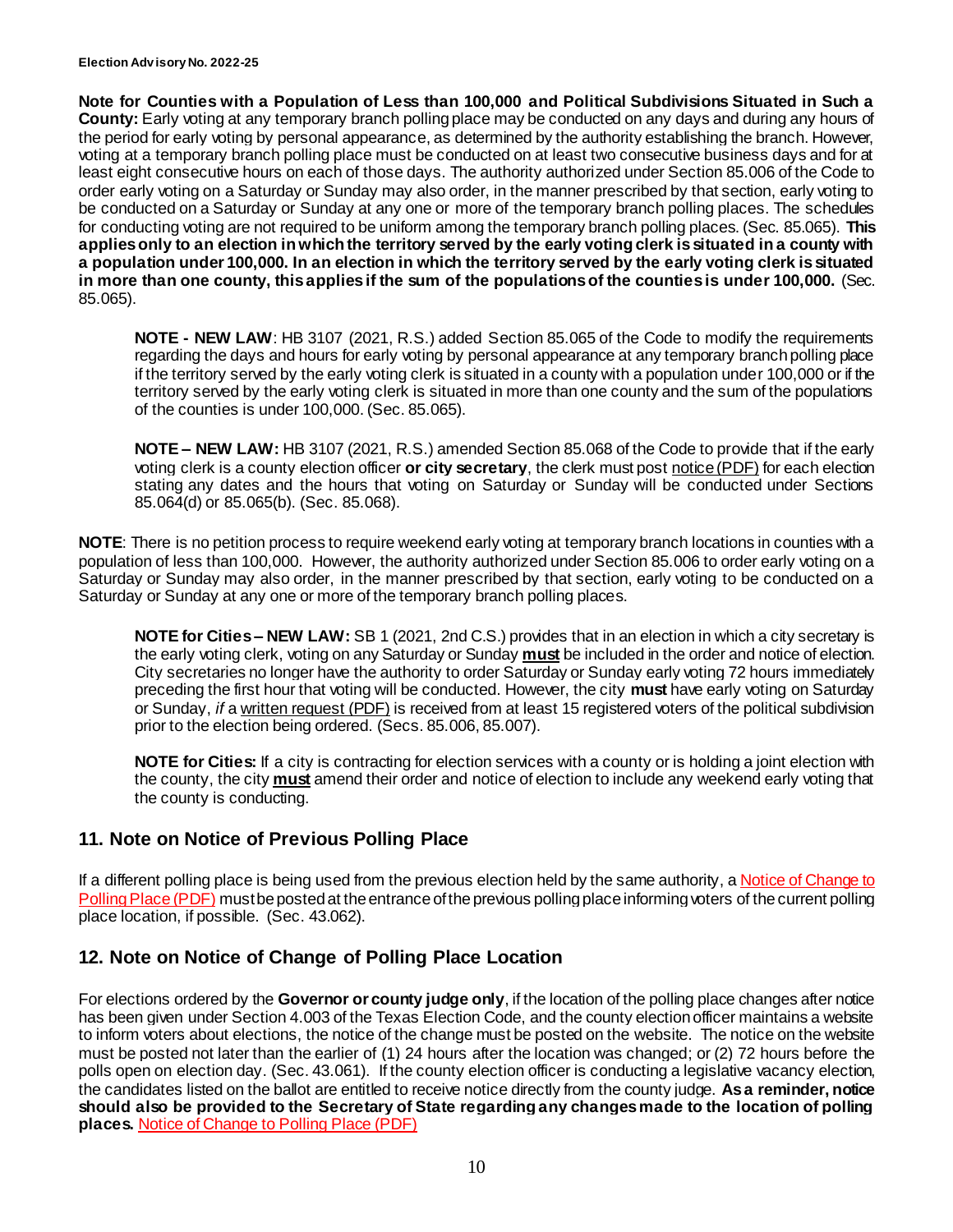# <span id="page-10-1"></span><span id="page-10-0"></span>**13. Note on Testing Tabulating and Electronic Voting Equipment**

#### **Ballot Testing:**

Once all candidate filing deadlines have passed, we recommend that you proof and test your ballot programming as soon as possible. Early testing will allow adequate time to locate any errors and make any necessary corrections in ballot programming. **We also strongly suggest that you have candidates proof their names and offices before finalizing the ballot to avoid the necessity for last-minute ballot corrections.**

#### **Logic and Accuracy Test:**

We recommend establishing a date to perform the test of your electronic voting equipment (L&A, or Logic and Accuracy Test) as soon as possible. We recommend that this test be performed on a date that allows time to correct programming and retest, if necessary. A [notice](https://www.sos.state.tx.us/elections/forms/pol-sub/6-1f.pdf) of this test must be published by the custodian of the electronic voting equipment at least 48 hours before the date of the test. (Sec. 129.023; Tex. Sec'y of State Election Advisory No. [2019-23\)](https://www.sos.texas.gov/elections/laws/advisory2019-23.shtml). The L&A test must be conducted not later than 48 hours before voting begins on a voting system. (Sec. 129.023).

**NOTE –NEW LAW:** SB 1 (2021, 2nd C.S.) provides that for the general election for state and county officers, the general custodian of election records must notify each member of the county election board of the test at least 48 hours before the date of the test. If the county election board chooses to witness the test, each member shall sign a statement attesting to the qualifications of each direct recording electronic voting machine that was successfully tested; any problems discovered; and the cause of any problem if it can be identified. (Secs. 129.023(b-2), 129.023(e)(1)).

**NOTE – NEW LAW:** SB 1 (2021, 2nd C.S.) requires the general custodian of election records to perform a hash validation to demonstrate, using a representative sample of voting system equipment, that the source code of the equipment has not been altered. (Sec. 129.023(c-1)).

#### **Testing Tabulating Equipment:**

The automatic tabulating equipment used for counting ballots at a central counting station must be tested three times for each election. (Ch. 127, Subch. D). We recommend you test the equipment as soon as possible; early testing will allow adequate time to locate any errors and make any necessary corrections in programming. However, the first test **must be conducted at least 48 hours before** the automatic tabulating equipment is used to count ballots voted in the election. The second test shall be conducted immediately before the counting of ballots with the equipment begins. The third test must be conducted immediately after the counting of ballots with the equipment is completed. Please note that the custodian of the automatic tabulating equipment must publis[h notice](http://www.sos.state.tx.us/elections/forms/pol-sub/6-1f.pdf) of the date, hour, and place of the first test in a newspaper at least 48 hours before the date of the test. (Sec. 127.096). The electronic files created from the L&A testing are what must be used for testing the tabulating equipment. (Tex. Sec'y [of State Election Advisory No. 2019-23](https://www.sos.texas.gov/elections/laws/advisory2019-23.shtml)).

Precinct tabulators must also be tested in accordance with the procedures set forth in Chapter 127, Subchapter D of the Texas Election Code to the extent those procedures can be made applicable. (Sec. 127.152; Tex. Sec'y of State [Election Advisory No. 2019-23](https://www.sos.texas.gov/elections/laws/advisory2019-23.shtml)).

Our recommendation is that both L&A testing and testing of the automatic tabulating equipment take place prior to ballots by mail being sent out. However, should there be a reason to delay testing, please be advised that L&A testing must be conducted at least 48 hours before voting begins on a voting system. This means that L&A testing should be completed before early voting and possibly, before election day, if your election day system is different than your early voting system. Additionally, the automatic tabulating equipment may not be used to count ballots voted in the election until a test is successful. (See Chapters 127 and 129, Election Code.)

For more information on testing tabulating equipment used at the central counting station, please see Chapter 127, Subchapter D of the Election Code and [Tex. Sec'y of State Election Advisory No. 2019-23.](https://www.sos.texas.gov/elections/laws/advisory2019-23.shtml) See Chapter 129, Subchapter B of the Election Code and [Tex. Sec'y of State Election Advisory No. 2019-23](https://www.sos.texas.gov/elections/laws/advisory2019-23.shtml) **for other types of testing**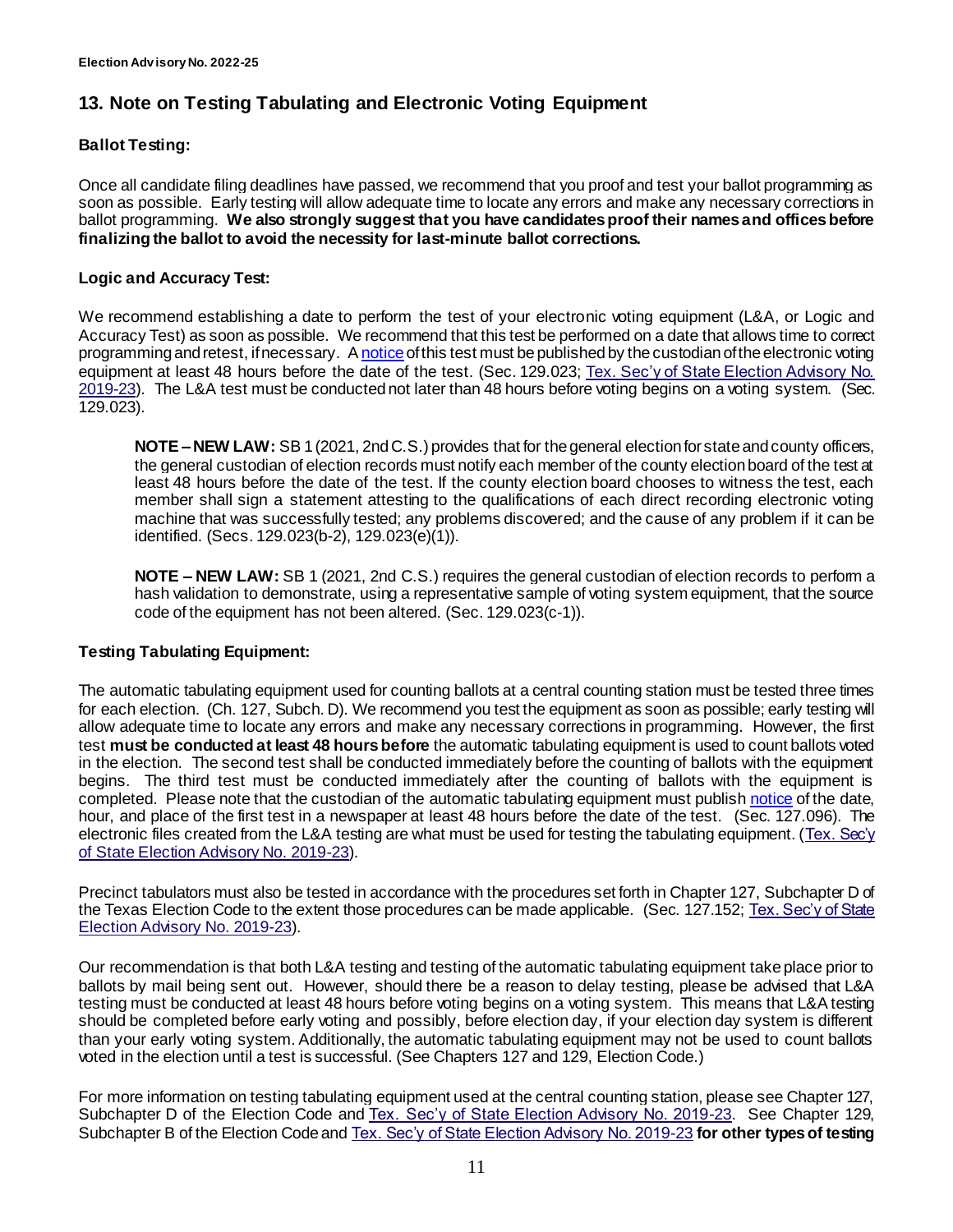**such as functionality tests, logic and accuracy tests, tests for central accumulators, etc.** Please se[e Tex.](https://www.sos.texas.gov/elections/laws/advisory2019-23.shtml)  [Sec'y of State Election Advisory No. 2019-23](https://www.sos.texas.gov/elections/laws/advisory2019-23.shtml) for additional information regarding voting system equipment access, security and preservation, and chain of custody.

### <span id="page-11-2"></span><span id="page-11-0"></span>**14. Note on Accepting Voters with Certain Disabilities**

An election officer may accept a person with a mobility problem that substantially impairs a person's ability to ambulate who is offering to vote before accepting others offering to vote at the polling place who arrived **before** the person. "Mobility problem that substantially impairs a person's ability to ambulate" has the meaning assigned by Section 681.001, Transportation Code. A person assisting an individual with a mobility problem may also, at the individual's request, be given voting order priority. [Notice](https://www.sos.texas.gov/elections/forms/pol-sub/7-33f.pdf) of the priority given to persons with a mobility problem that substantially impairs a person's ability to ambulate **shall** be posted:

- 1. at one or more locations in each polling place where it can be read by persons waiting to vote;
- 2. on the website of the Secretary of State; **and**
- 3. on each website relating to elections maintained by a county. (Sec. 63.0015).

**NOTE – NEW LAW:** SB 1 (2021, 2nd C.S.) provides that a qualified individual with a disability may request a reasonable accommodation or modification to any election standard, practice, or procedure mandated by law or rule that the individual is entitled to request under federal or state law. (Sec. 1.022).

The voting order priority notice required under Section 63.0015 **must** read as follows:

"Pursuant to Section 63.0015, Election Code, an election officer may give voting order priority to individuals with a mobility problem that substantially impairs the person's ability to move around. A person assisting an individual with a mobility problem may also, at the individual's request, be given voting order priority. Disabilities and conditions that may qualify you for voting order priority include paralysis, lung disease, the use of portable oxygen, cardiac deficiency, severe limitation in the ability to walk due to arthritic, neurological, or orthopedic condition, wheelchair confinement, arthritis, foot disorder, the inability to walk 200 feet without stopping to rest, or use of a brace, cane, crutch, or other assistive device."

The *recommended* time to include the voting order priority notice on a county website is when the Notice of Election is also posted on the website. (Sec.  $85.007(d)$ ). See **Note regarding Notice of Elections.** 

**Cities, Schools, and Other Political Subdivisions:** It is *strongly recommended* that the notice regarding accepting voters with certain disabilities also be posted on the subdivision's website, if one is maintained by the political subdivision.

If a voter is physically unable to enter the polling place without assistance or likelihood of injury to his or her health, an election officer shall deliver a ballot or voting machine to the voter at the entrance or curb of the polling place on the voter's request. On the voter's request, a person accompanying the voter to the polling place must be permitted to select the voter's ballot and to deposit the ballot in the ballot box after the voter has voted. (Sec. 64.009).

**NOTE – NEW LAW:** SB 1 (2021, 2nd C.S.) provides that a person who simultaneously assists seven or more curbside voters by providing the voters transportation to the polling place must complete and sign a form, provided by an election officer, that contains the person's name and address and whether the person is providing assistance solely under Section 64.009 or if the person is providing additional assistance to the voter under Chapter 64, Subchapter B. Completed forms shall be delivered to the SOS as soon as practicable. The SOS shall retain a form delivered under Section 64.009 for the period for preserving the precinct election records and shall make the form available to the attorney general for inspection upon request. This provision does not apply if the person assisting is related to each voter within the second degree by affinity (marriage) or the third degree by consanguinity (blood).

### <span id="page-11-1"></span>**15. Note on Law Regarding Faxed or Emailed ABBMs and Faxed FPCAs**

If an ABBM is faxed or emailed or if an FPCA is faxed, then the applicant must submit the ORIGINAL application BY MAIL to the early voting clerk so that the early voting clerk **receives the original no later than the 4th business**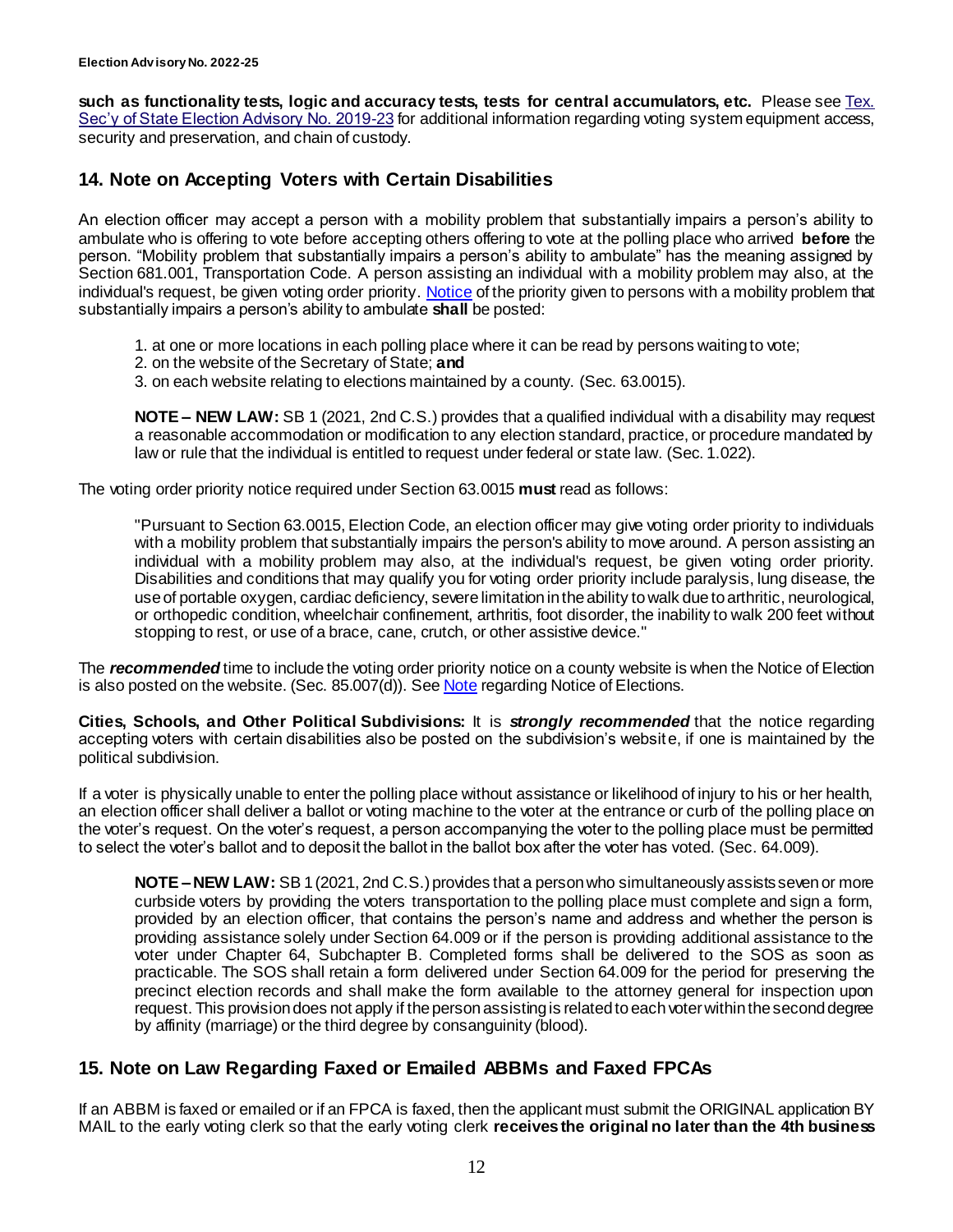**day after receiving the emailed or faxed ABBM or faxed FPCA.** If the early voting clerk does not receive the original ABBM or FPCA by that deadline, then the emailed or faxed ABBM or faxed FPCA will be considered incomplete, and the early voting clerk may NOT send the applicant a ballot. The early voting c lerk should retain a copy of the FPCA for their own records, but should send the FPCA submitted by the voter to the Voter Registrar for registration purposes. (Sec. 84.007).

If a voter faxes or emails the ABBM or faxes the FPCA, the date the early voting clerk receives the fax or email is considered the date of submission. Essentially, the faxed or emailed form serves as a place-holder for the voter. Therefore, a voter whose application was faxed or emailed by the 11th day before election day (the deadline), and whose original application is received on or before the 4th business day after that date, would still be entitled to receive a ballot for the election (if otherwise eligible). The early voting clerk will have to hold the faxed or emailed ABBM or faxed FPCA until the clerk receives the original, and would only send the voter a ballot if the original is received by the 4th business day after the faxed or emailed ABBM or faxed FPCA was received. See [Tex. Sec'y of](https://www.sos.texas.gov/elections/laws/advisory2018-02.shtml)  [State Election Advisory No. 2018-02.](https://www.sos.texas.gov/elections/laws/advisory2018-02.shtml)

The requirement to mail the original application does not apply to an **emailed** FPCA, but does apply to a faxed FPCA.

**NOTE – NEW LAW:** HB 3107 (2021, R.S.) amended Section 101.001 of the Code regarding FPCAs. Effective September 1, 2021, a member of the Texas National Guard or the National Guard of another state or a member of a reserve component of the armed forces of the United States serving on active duty under an order of the President of the United States or activated on state orders, or the spouse or dependent of a member, may submit an FPCA. (Sec. 101.001).

**NOTE – NEW LAW:** HB 3107 (2021, R.S.) amended Section 101.052 of the Code regarding FPCAs. Effective September 1, 2021, an FPCA may be submitted by in-person delivery by the voter in accordance with Section 84.008 of the Code or by common or contract carrier. (Sec. 101.052).

**NOTE – NEW LAW:** HB 3107 (2021, R.S.) amended Section 84.008 of the Code to provide that an applicant for a ballot to be voted by mail may submit the application by delivering it in person to the early voting clerk if the application is submitted not later than the deadline provided by Section 84.007(c) of the Code. This means that voters may now personally deliver their ABBM or FPCA to the early voting clerk not later than the close of regular business in the early voting clerk's office or 12 noon, whichever is later, on the 11th day before election day (unless that day is a Saturday, Sunday, or legal state or national holiday, in which case the last day is the first preceding regular business day). (Sec. 84.008).

#### <span id="page-12-0"></span>**16. Note on Opportunity to Correct Defects in Mail Ballots**

#### **NEW LAW: Pursuant to SB 1 (2021, 2nd C.S.), effective December 2, 2021, the early voting ballot board, or signature verification committee (if one is appointed), will need to provide voters voting a ballot by mail the opportunity to correct certain defects in the voter's carrier envelope containing the voter's ballot.**

**Early Voting Clerk:** Section 86.011(d) provides a procedure by which a voter can correct certain defects in the carrier envelope containing their voted ballot. If an early voting clerk receives a timely carrier envelope that does not comply with the applicable requirements of the Code, the early voting clerk may deliver the carrier envelope in person or by mail to the voter so that the voter may correct the defect. Additionally, the early voting clerk may notify the voter of the defect by phone and advise the voter that they may come to the early voting clerk's office to correct the defect or cancel their Application for Ballot By Mail and vote in person. The early voting clerk may utilize this provision for defects such as a missing signature by the voter, a partially completed witness or assistant box (if applicable), or a ballot that is not returned in a carrier envelope. If an early voting clerk chooses to notify voters of defects in their carrier envelope under Section 86.011(d), the clerk must apply these procedures uniformely to all voters in similar circumstances. Additionally, the SOS recommends keeping a log to track the ballots mailed to voters and the ballots in possession of the early voting clerk before ballots are delivered to the signature verification committee or early voting ballot board. If the early voting clerk notifies a voter of a defect in their carrier envelope by mail, the clerk should include a letter explaining the actions that the voter needs to take to correct and return the carrier envelope.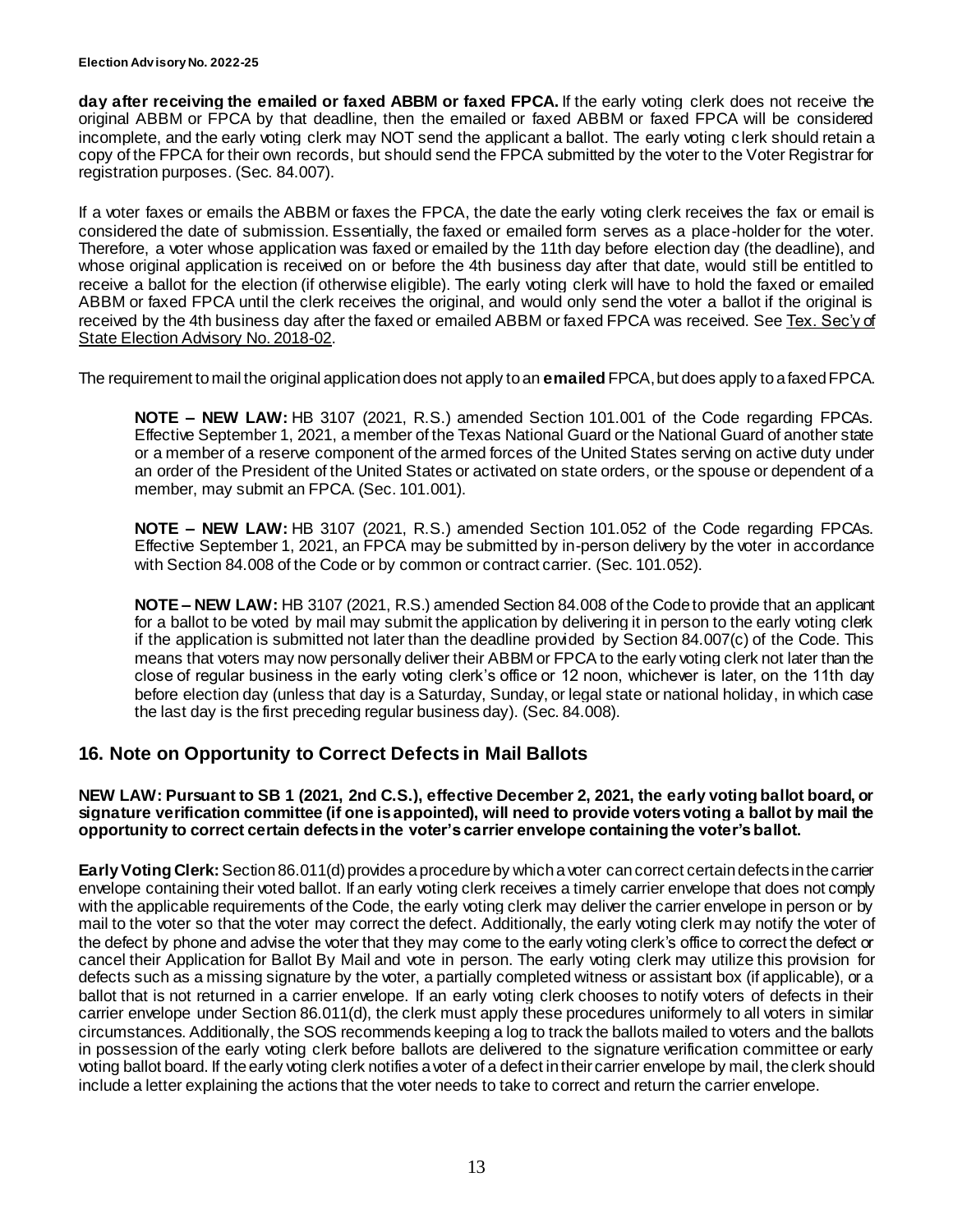#### **Election Adv isory No. 2022-25**

**Early Voting Ballot Board:** Section 87.0411 provides a procedure by which a voter can correct certain defects in their carrier envelope containing their voted ballot. Not later than the second business day after an early voting ballot board discovers the defect and before the board decides whether to accept or reject a timely delivered ballot under Section 87.041, the board shall: (1) determine if it would be possible for the voter to correct the defect and return the carrier envelope before the time the polls are required to close on election day; and (2) return the carrier envelope to the voter by mail, if the board determines that it would be possible for the voter to correct the defect and return the carrier envelope before the time the polls are required to close on election day. If the board determines that it would not be possible for the voter to correct the defect and return the carrier envelope before the time the polls are required to close on election day, the board may notify the voter of the defect by phone or email and inform the voter that the voter may cancel their mail ballot in accordance with Section 84.032 or come to the early voting clerk's office in person not later than the sixth day after election day to correct the defect. If the ballot board takes one of the actions described above, the board must take that action with respect to each ballot in the election that to which these options apply. Poll watchers are entitled to observe these activities by the early voting ballot board.

**Signature Verification Committee (if appointed):** Section 87.0271 provides a procedure by which a voter can correct certain defects in their carrier envelope containing their voted ballot. Not later than the second business day after a signature verification committee discovers the defect and before the committee decides whether to accept or reject a timely delivered ballot under Section 87.027, the committee shall: (1) determine if it would be possible for the voter to correct the defect and return the carrier envelope before the time the polls are required to close on election day; and (2) return the carrier envelope to the voter by mail, if the committee determines that it would be possible for the voter to correct the defect and return the carrier envelope before the time the polls are required to close on election day. If the committee determines that it would not be possible for the voter to correct the defect and return the carrier envelope before the time the polls are required to close on election day, the signature verification committee may notify the voter of the defect by phone or email and inform the voter that the voter may cancel their mail ballot in accordance with Section 84.032 or come to the early voting clerk's office in person not later than the sixth day after election day to correct the defect. If the signature verification committee takes one of the actions described above, the committee must take that action with respect to each ballot in the election to which these options apply. Poll watchers are entitled to observe these activities by the signature verification committee.

For more information on the corrective action procedures, please se[eTex. Sec'y of State Election Advisory No. 2022-](https://www.sos.texas.gov/elections/laws/advisory2022-08.shtml) [08](https://www.sos.texas.gov/elections/laws/advisory2022-08.shtml) and [Tex. Sec'y of State Election Advisory No. 2022-12](https://www.sos.texas.gov/elections/laws/advisory2022-12.shtml).

### <span id="page-13-0"></span>**17. Note on Reconciliation Forms**

**NEW LAW:** Pursuant to SB 1 (2021, 2nd C.S.), effective December 2, 2021, the presiding judge of the central counting station must prepare [a preliminary reconciliation form](https://www.sos.texas.gov/elections/forms/pol-sub/9-12f.pdf) on election night and [a final reconciliation form](https://www.sos.texas.gov/elections/forms/pol-sub/9-13f.pdf) after the canvass. The reconciliation form requirement only applies to entities that conducted voting in such a manner that they had a central counting station.The reconciliation forms must be posted on the county website with election returns and results after they are completed and signed. This posting requirement applies regardless of whether a local entity is contracting with the county for election services. We recommend that local entities post the reconciliation form on their website, if the entity maintains a website. We further recommend that the reconciliation forms remain posted at least until the next election, and that the forms are available for the full 22 month retention period for election records. An entity may choose to make older reconciliation forms available as part of historical results on its website.

# **Calendar of Events**

# **May**

#### **Monday, May 23, 2022 (76th day after minor party precinct conventions)**

Deadline for minor party chairs to submit petitions and precinct convention lists to Secretary of State and to the appropriate county clerk (or other county election official) for placement on the ballot. (Secs. 1.006, 181.005(a), 181.006(b)(3), 182.003, 182.004). **The deadline is extended to the next regular business day which is Monday, May 23, 2022 due to the** 7**5th day falling on Sunday, May 22, 2022. (Sec. 1.006)**.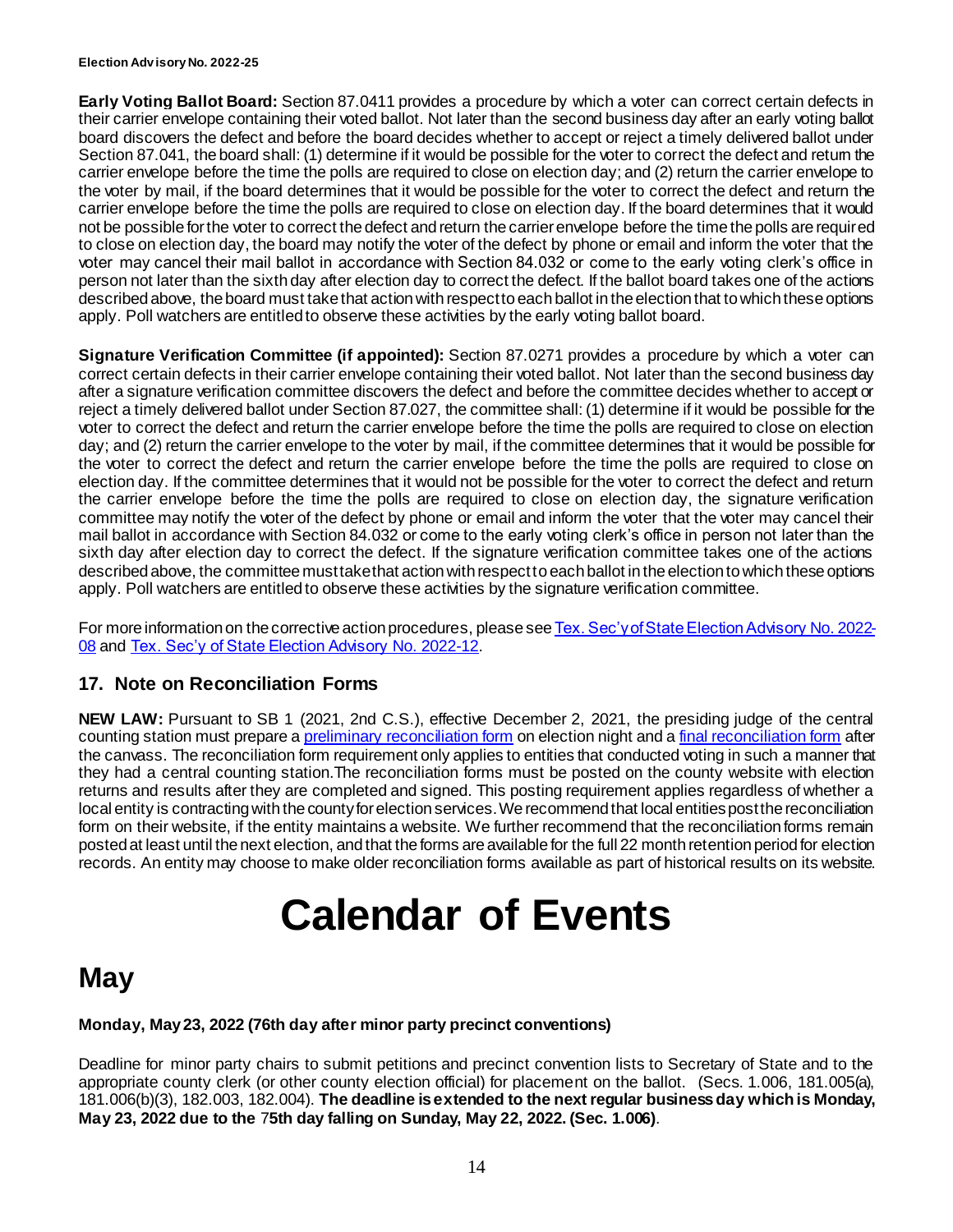# **June**

#### **Monday, June 13, 2022 (20th day after Runoff Primary Election Day)**

First day of new term for political party county chairs elected in the March 1, 2022 Primary Election and precinct chairs elected in the May 24, 2022 Primary Runoff Election. (Sec. 171.022(c)).

#### **Thursday, June 23, 2022 (30th day before Saturday, July 23, 2022, "first day to file"; 30th day after Runoff Primary Election Day)**

**Counties: 5:00 p.m.** —Filing deadline for independent candidate's [application for place on ballot \(PDF\)](https://www.sos.state.tx.us/elections/forms/pol-sub/2-14f.pdf) and [petition](https://www.sos.state.tx.us/elections/forms/pol-sub/2-15f.pdf)  [\(PDF\)](https://www.sos.state.tx.us/elections/forms/pol-sub/2-15f.pdf) for the November General Election for state and county officers. (Sec. 142.006). *See* [Independent Candidates](https://www.sos.texas.gov/elections/candidates/guide/2022/ind2022.shtml)  [Guide.](https://www.sos.texas.gov/elections/candidates/guide/2022/ind2022.shtml)

**Cities, Schools and Other Political Subdivisions**: Deadline to pos[t Notice of Deadline to File an Application for](https://www.sos.state.tx.us/elections/forms/pol-sub/3-2af.pdf)  [Place on the Ballot \(PDF\)](https://www.sos.state.tx.us/elections/forms/pol-sub/3-2af.pdf) in a public place in a building in which the authority maintains an office. The notice must be posted not later than the 30th day before the first day to file. (Sec. 141.040; Sec. 49.113, Water Code). [Note 5](#page-3-0).

**NOTE - Water Districts:** The notice must be posted at the district's administrative office or at the public place established by the district under Section 49.063 of the Water Code. (Sec. 49.113, Water Code).

**NOTE**: The delivery, submission, or filing of an application with an employee of the filing authority at the authority's usual place for conducting official business constitutes filing with the authority. (Sec. 1.007).

**NOTE - NEW LAW**: HB 3107 (2021, R.S.) requires the authority with whom an application for a place on the ballot is filed to designate an e-mail address in the notice required by Section 141.040 of the Code for the purpose of filing an application for a place on the ballot.

**NOTE - NEW LAW**: HB 4555 (2021, R.S.) amended Sections 141.031 and 141.039 of the Code by modifying the application requirements related to a candidate's final felony conviction status and what must be included on the candidate application form. Specifically, candidates will need to provide an indication on their candidate application that the candidate has either not been finally convicted of a felony, or if so convicted, has been pardoned or otherwise released from the resulting disabilities. A person who has been convicted of a felony will need to include with the application proof that the person has been pardoned or otherwise released from the resulting disabilities. The application form must include a statement informing candidates of the requirement to submit this information. Further, the official application form will need to include a statement informing candidates that knowingly providing false information on their application related to their final felony conviction status is a Class B misdemeanor. (Secs. 141.031, 141.039).

**School Districts**: In addition to the general felony rule at Election Code Sec. 141.001 (finally convicted), a candidate for school board must not have been convicted (finally convicted or otherwise) of specific crimes under the Education Code in time to serve. (Sec. 11.066, Education Code).

#### **Thursday, June 30, 2022 (last day in June)**

In a county with a population of **over 500,000**, deadline for party chairs to submit to county commissioners court a list of eligible persons for precinct presiding election and alternate presiding judges for appointments, as well as for presiding and alternate presiding judges of central counting station for appointments for the November General Election for state and county officers. (Secs. 1.006, 32.002(a)(1), (c), 127.005(e)).

Deadline for party chairs to submit to county election officer the list of eligible persons to serve as election officers for the main and any branch early voting location for the November General Election for state and county officers. (Sec. 85.009).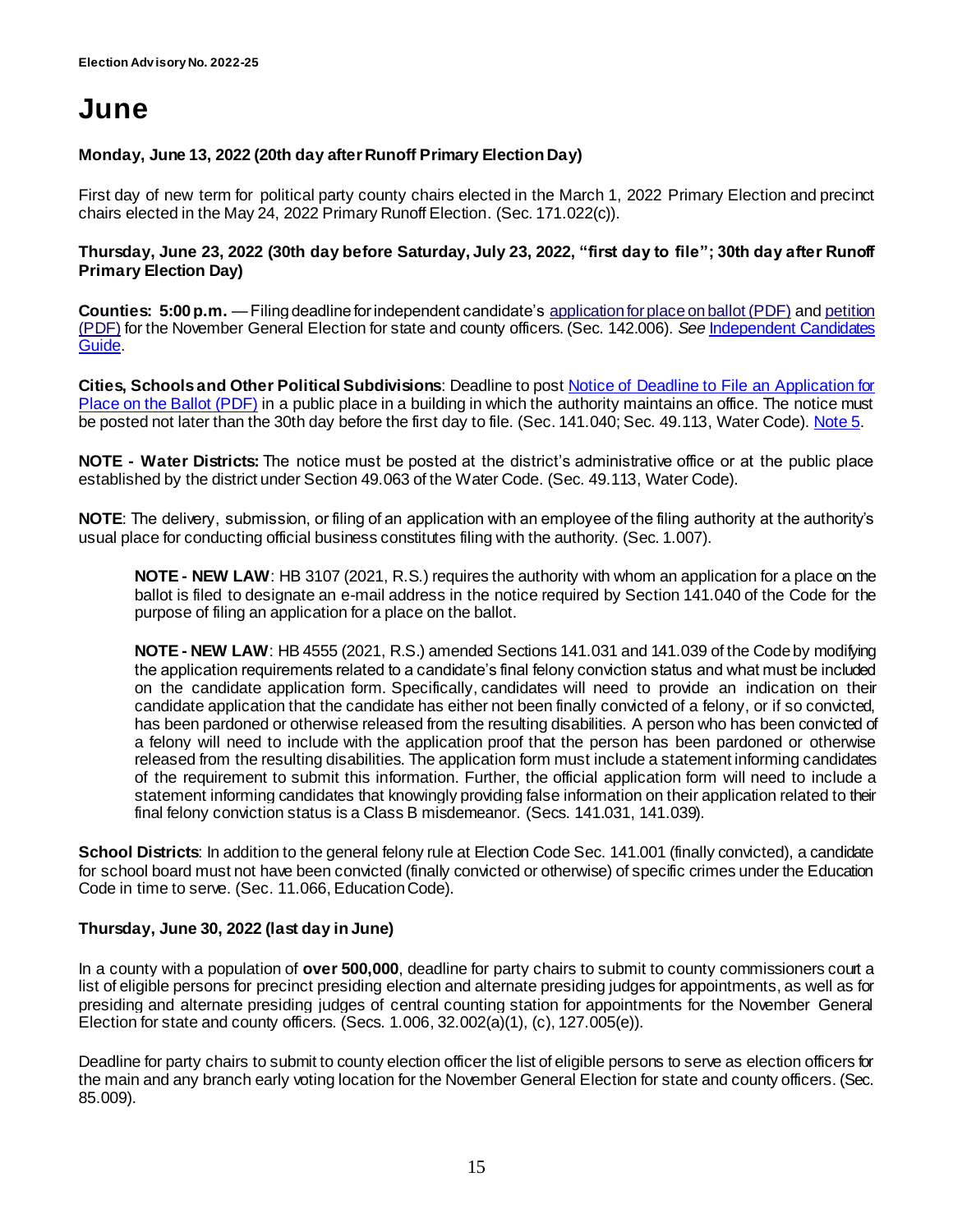Recommended date that party chairs, in a county with a population of **over 500,000**, submit to the county election board a list of names of eligible persons to serve on the early voting ballot board for the November General Election for state and county officers. (Sec. 87.002(c), (d)). **NOTE: This is not a deadline; just a recommendation.**

**NOTE – NEW LAW:** SB 1 (2021, 2nd C.S.) amended Section 87.002 to require the early voting ballot board to have an alternate judge. The alternate judge is appointed in the same manner as the presiding judge.

**NOTE:** A signature verification committee may be appointed at a later date. (Sec. 87.027).

**Political Subdivisions Other than Counties: For recommended date to appoint your presiding election judges,** *see* **entry unde[r August 22, 2022.](#page-17-0)**

# **July**

**Tuesday, July 5, 2022 – Monday, October 3, 2022**

Recommended timeframe for the **county election board** in a **county with a population of over 500,000** to appoint the members to the early voting ballot board for the November General Election for state and county officers. (Sec. 87.002(c), (d)). Section 87.002(c) of the Election Code does not provide a deadline for the county election board to make such appointments. **NOTE: This is not a deadline; just a recommendation. October 3is the recommended deadline because of various notice requirements.**

**NOTE – NEW LAW:** SB 1 (2021, 2nd C.S.) amended Section 87.002 to require the early voting ballot board to have an alternate judge. The alternate judge is appointed in the same manner as the presiding judge.

It is also recommended that the commissioners court, in a county with a population of **over 500,000**, appoint during its July term the central counting station manager, tabulation supervisor, and assistants to the tabulation supervisor if it has established a central counting station. (Secs. 127.001, 127.002, 127.003, 127.004). **NOTE: This is not a deadline; just a recommendation**.

**Saturday, July 23, 2022 (30th day before Monday, August 22, 2022, regular filing deadline for a place on the ballot)**

**Counties:** First day to file a [Declaration of Write-In Candidacy \(PDF\)](https://www.sos.state.tx.us/elections/forms/pol-sub/2-16nf.pdf) and accompanying filing fee or nominating [petition \(PDF\)](https://www.sos.texas.gov/elections/forms/pol-sub/2-10f.pdf) in lieu of filing fee with the county judge or Secretary of State, as applicable, for the November General Election for state and county officers. (Secs. 146.023, 146.0231, 146.0232, 146.025(a), 172.024, 172.025). *See* [Write-In Candidates Guide.](https://www.sos.texas.gov/elections/candidates/guide/2022/writein2022.shtml)

**Political Subdivisions Other Than Counties**: First day to file an application for a place on the ballot or a declaration of write-in candidacy. (Secs. 143.007(a), 144.005(a), 146.054, Election Code; Secs. 11.055, 11.056, 130.082(g), 130.0825, Education Code). *See* [Candidacy Filing outline](http://www.sos.state.tx.us/elections/laws/candidacy.shtml) for more details. The following forms are available on the Secretary of State's website:

- [Application for Place on City/School/Other Political Subdivision Ballot \(PDF\)](http://www.sos.state.tx.us/elections/forms/pol-sub/2-21f.pdf)
- If your home rule city or special law district allows for a petition, the following petition may be used: [Petition](http://www.sos.state.tx.us/elections/forms/pol-sub/2-16f.pdf)  [for Place on the City General Election Ballot \(PDF\)](http://www.sos.state.tx.us/elections/forms/pol-sub/2-16f.pdf)
- Declaration of Write-In [Candidacy for Cities, School](http://www.sos.state.tx.us/elections/forms/pol-sub/2-23f.pdf) Districts, and other Political Subdivisions

**NOTE:** Most elective offices now require that a candidate be a registered voter of the territory that the office is elected from as of the filing deadline or as of other statutory deadlines. (Sec. 141.001). For more information on the candidate voter registration requirement, see [Voter Registration Requirements](https://www.sos.texas.gov/elections/laws/hb484-faq.shtml) for [Candidates.](https://www.sos.texas.gov/elections/laws/hb484-faq.shtml)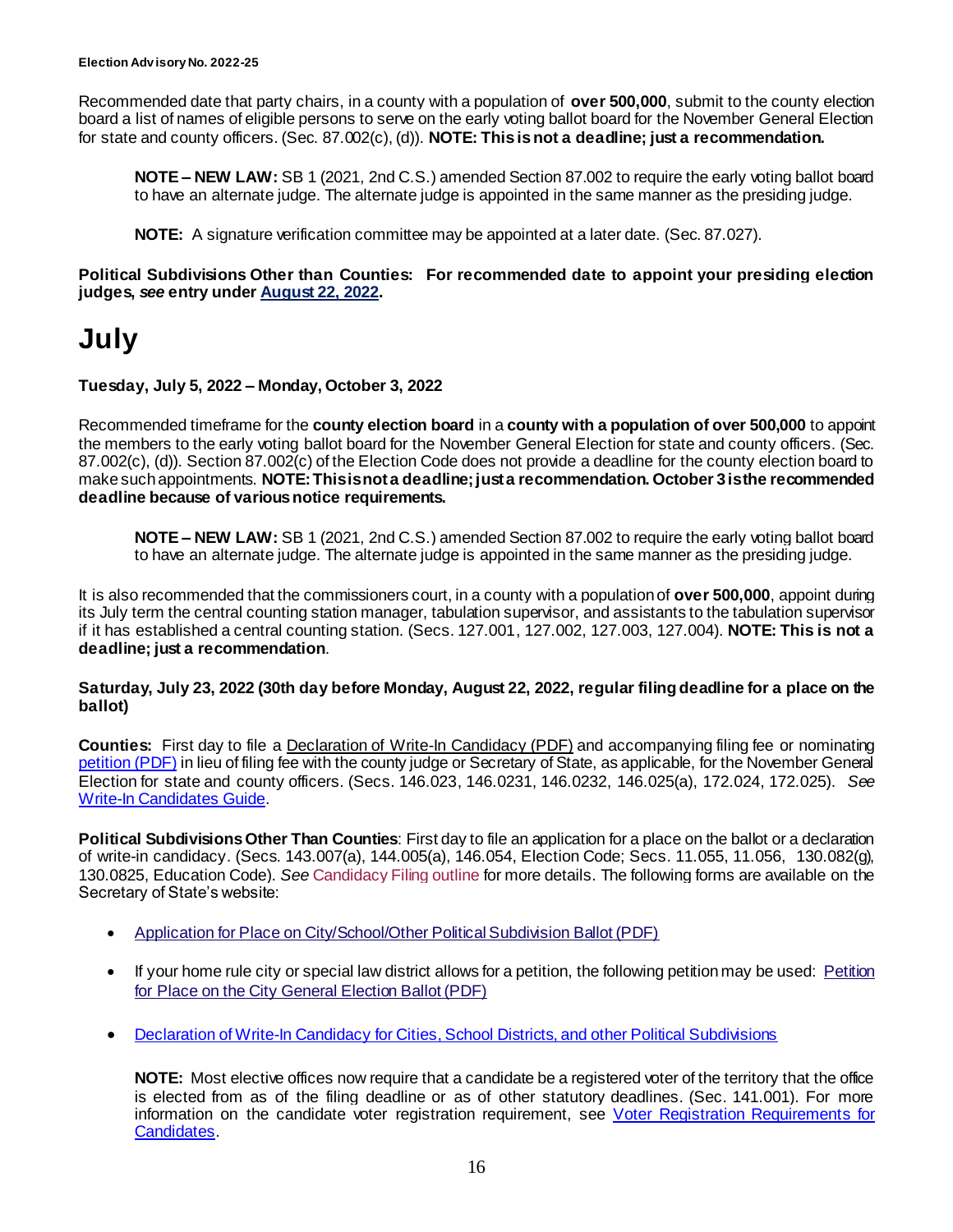**NOTE:** We are often asked how filing can begin if you have not yet ordered the general election. You do not need to order your **general** (regularly occurring) election in order for the filing period to begin.

**NOTE: Cities, Schools, and Other Political Subdivisions:** At least part of the candidate filing period will occur during the summer break for school districts. Additionally, there are political subdivisions that do not have office hours on all days of the business week (Monday through Friday) or do not have an office that is open for eight hours each day of the business week. The Elections Division recommends that political subdivisions take steps to have someone available for a few hours most days during the candidate filing period to accept filings, and that political subdivisions post a schedule on their websites and on the bulletin boards where notices of meetings are posted of the days and times when someone will be available to accept filings. The Elections Division also strongly recommends having someone available at the place of business on the filing deadline, especially from 2:00 p.m. to 5:00 p.m., if you are otherwise closed. This guideline is based on the office-hour rule under Section 31.122 of the Election Code. Although a political subdivision may accept applications by mail and fax, without a person there at the office, the political subdivision will not be able to determine which applications were timely filed by 5:00 p.m.

**NOTE - NEW LAW**: HB 3107 (2021, R.S.) amended Sections 143.004 and 144.003 of the Code to provide that candidate applications, other than those that must be accompanied by a filing fee, may be filed via email. The application must be a scanned copy of the candidate application and must be sent to the filing authority's designated email address for accepting applications. (Secs. 143.004, 144.003).

#### **Sunday, July 31, 2022 (last day "before August")**

In a county with a population of **500,000 or less**, deadline for party chairs to submit to county commissioners court list of eligible persons for precinct presiding election and alternate presiding judges for appointments, as well as for presiding and alternate presiding judges of central counting station for appointments for the November General Election for state and county officers. (Secs. 32.002(a)(2), (c), 127.005(e)).

Recommended date that party chairs in a county with a population of **500,000 or less** submit to the county election board a list of names of eligible persons to serve on the early voting ballot board for the November General Election for state and county officers. (Sec. 87.002(c), (d)). **NOTE: This is not a deadline; just a recommendation.**

**NOTE – NEW LAW:** SB 1 (2021, 2nd C.S.) amended Section 87.002 to require the early voting ballot board to have an alternate judge. The alternate judge is appointed in the same manner as the presiding judge.

**NOTE:** A signature verification committee may be appointed at a later date. (Sec. 87.027).

For more information on the appointment procedures for election workers, see Tex. Sec'y of State Election Advisory [No. 2021-7.](https://www.sos.texas.gov/elections/laws/advisory2021-07.shtml)

Recommended date that county election officials and local political subdivisions meet to discuss conducting elections at the same polling locations pursuant to Sections 42.002 & 42.0621. **NOTE: This is not a deadline; just a recommendation.**

# **August**

#### **Monday, August 1, 2022 – Monday, October 3, 2022**

Recommended timeframe for the county election board in a county with a population of **500,000 or less** to appoint the members to the early voting ballot board for the November General Election for state and county officers. (Sec. 87.002(c), (d)). Section 87.002(c) of the Election Code does not provide a deadline for the county election board to make such appointments. **NOTE: This is not a deadline; just a recommendation. October 3is the recommended deadline because of various notice requirements.**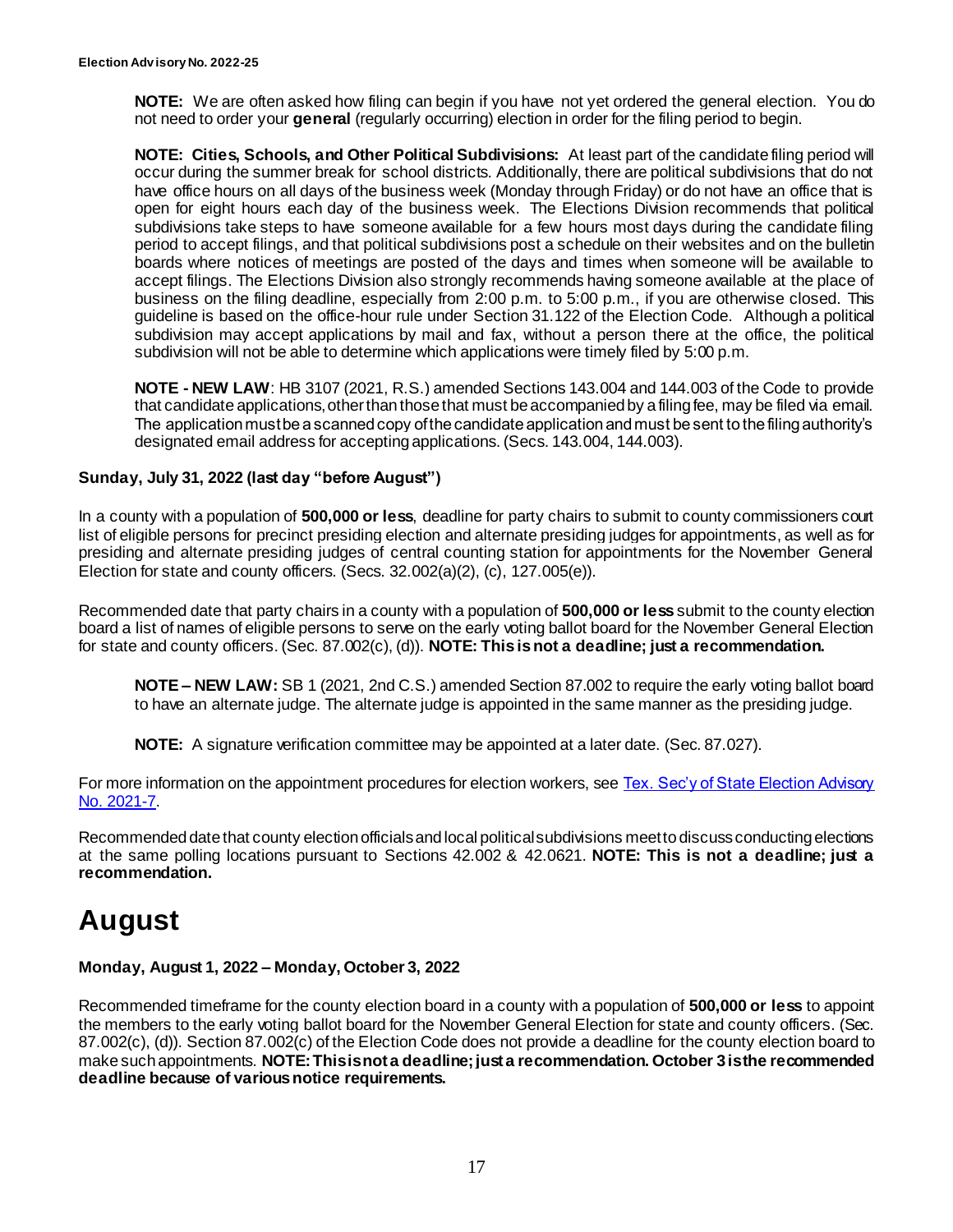Recommended date that commissioners court in a county with a population of **500,000 or less** appoint central counting station manager, tabulation supervisor, and assistants to the tabulation supervisor if it has established a central counting station. (Secs. 127.001, 127.002, 127.003, 127.004). **NOTE: This is not a deadline; just a recommendation.**

#### **Wednesday, August 10, 2022 (90th day before Election Day)**

Last day for eligible political subdivisions to submit [Notice of Exemption Under Section 61.013 \(PDF\)](http://www.sos.state.tx.us/elections/forms/pol-sub/13-5f.pdf) or an [Application of Undue Burden Status \(PDF\)](http://www.sos.state.tx.us/elections/forms/pol-sub/13-4f.pdf) to the Secretary of State for exemption from the accessible voting system requirement. (Sec. 61.013). For additional information, consult the most current advisory on this topic, [Tex.](https://www.sos.texas.gov/elections/laws/advisory2021-02.shtml)  [Sec'y of State Election Advisory No. 2021-02.](https://www.sos.texas.gov/elections/laws/advisory2021-02.shtml)

#### **Friday, August 19, 2022 (81st day before Election Day, day before 2nd day before filing deadline)**

**Political Subdivisions Other Than Counties**: If a candidate dies on or before this date, his or her name is not placed on the ballot, if the filing deadline is Monday, August 22, 2022. (Sec. 145.094(a)(1)).

**NOTE**: Section 145.098 states if a candidate dies on or before the deadline for filing an application for a place on the ballot, the authority responsible for preparing the ballots MAY choose to omit the candidate. If the authority does choose to omit the candidate's name from the ballot due to the candidate's death after August 19, 2022, the deadline for filing an application for a place on the ballot is extended to the fifth day after the filing deadline, Saturday, August 27, 2022. This extended deadline only applies to the regular filing deadline. It **DOES NOT** apply to the write-in deadline.

**NOTE:** Because the extended deadline for filing an application for a place on the ballot falls on a weekend (Saturday, August 27, 2022), it is extended to the next regular business day, Monday, August 29, 2022. (Sec. 1.006). If the deadline is extended, the Notice of Candidate Filing period will need to be updated.

#### <span id="page-17-0"></span>**Monday, August 22, 2022 (78th day before Election Day)**

**Counties: 5:00 p.m. —** Deadline to file as a write-in candidate for the November General Election for state and county officers. (Sec. 146.025(a)). A declaration of write-in candidacy filed by mail is considered to be filed at the time of its receipt by the appropriate authority. (Sec. 146.025(c)). *See* [Write-In Candidates Guide.](https://www.sos.texas.gov/elections/candidates/guide/2022/writein2022.shtml)

**Exception:** If a candidate whose name is to appear on the general election ballot dies or is declared ineligible after the third day before the date of the filing deadline above, a declaration of write-in candidacy for the office sought by the deceased or ineligible candidate may be filed not later than 5:00 p.m. of the 75th day before election day. (Sec. 146.025(b)).

**Political Subdivisions Other Than Counties: 5:00 p.m. —** Last day for a candidate in a political subdivision (other than a county) to file an application for a place on the ballot for general election for officers for most political subdivisions, except as otherwise provided by the Texas Election Code. (Secs. 143.007(c), 144.005(d), Election Code; Sec. 11.055, Education Code; Chapter 286, Health & Safety Code). *See* [Candidacy Filing outline](http://www.sos.state.tx.us/elections/laws/candidacy.shtml) for more details.

**NOTE:** A home-rule city's charter may **not** provide an alternate candidate filing deadline. (Secs. 143.005(a), 143.007).

**NOTE**: An application submitted by mail is considered to be filed at the time of its receipt by the appropriate filing authority. (Secs. 143.007(b), 144.005(b)).

**Political Subdivisions Other Than Counties (General Election)**: Deadline for political subdivisions to order a general election to be held on Tuesday, November 8, 2022. (Sec. 3.005). One of the following forms may be used:

• [Order of General Election for Municipalities \(PDF\)](http://www.sos.state.tx.us/elections/forms/pol-sub/1-2f.pdf)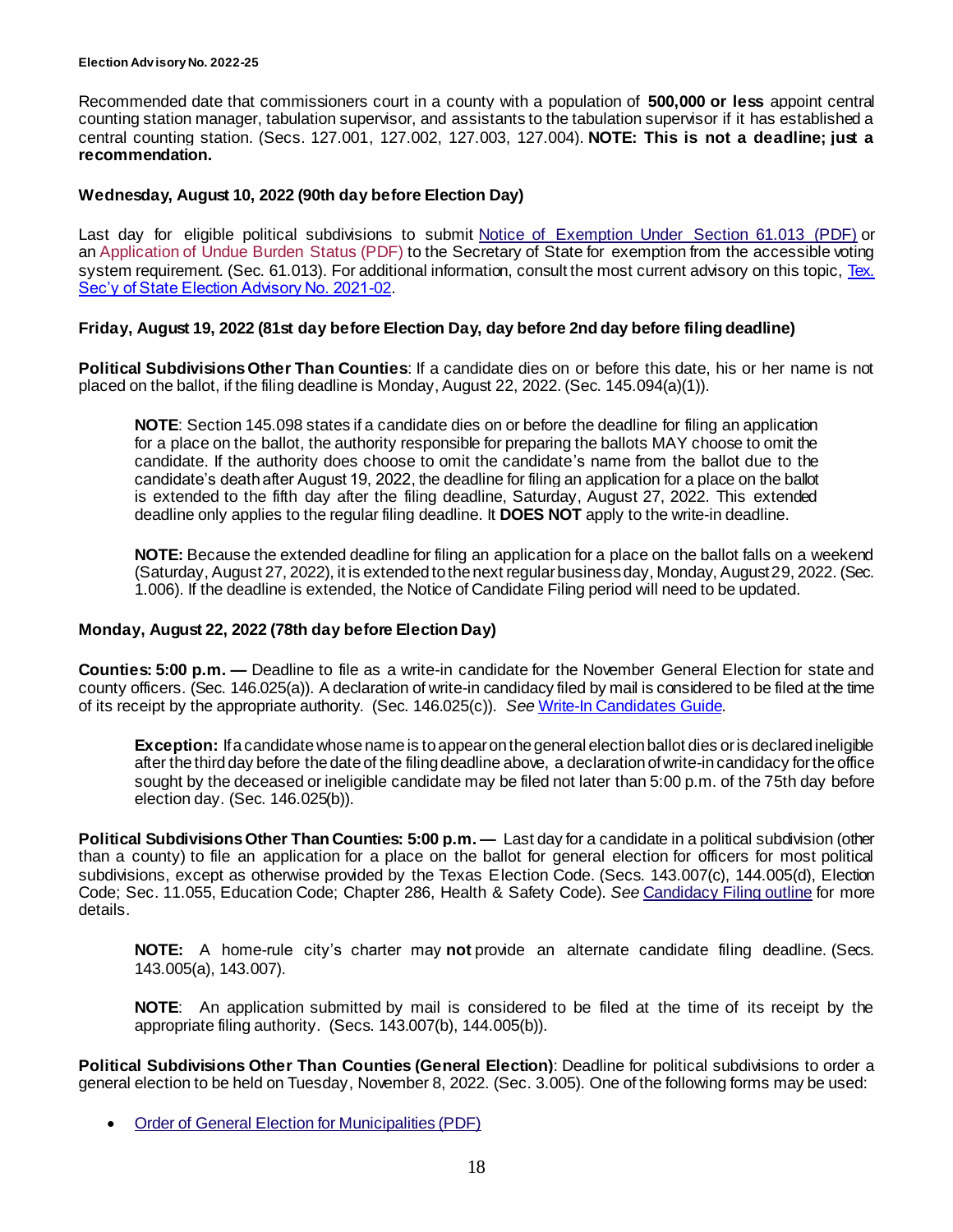• [Order of General Election for Other Political Subdivisions \(Including Schools\) \(PDF\)](http://www.sos.state.tx.us/elections/forms/pol-sub/1-3f.pdf)

**Political Subdivisions Other Than Counties(Special Election):** Deadline to order a special election on a measure or a special election to fill a vacancy (if authorized to fill vacancies by special election) to be held on the date of the November General Election for state and county officers. An application may not be filed before the special election is ordered, and in addition to the information stated below, the order must state the filing deadline. (Secs. 201.051(b), 201.054(c), (d)). The following forms may be used:

- [Order of Special Election for Municipalities \(PDF\)](http://www.sos.state.tx.us/elections/forms/pol-sub/1-6f.pdf)
- [Order of Special Election for Other Political Subdivisions \(Including Schools\) \(PDF\)](https://www.sos.texas.gov/elections/forms/pol-sub/1-7fa.pdf)

**NOTE-NEW LAW**: HB 4555 (2021, R.S.) amended Sections 141.031 and 141.039 of the Code by modifying the application requirements related to a candidate's final felony conviction status and what must be included on the candidate application form. Specifically, candidates will need to provide an indication on their candidate application that the candidate has either not been finally convicted of a felony, or if so convicted, has been pardoned or otherwise released from the resulting disabilities. A person who has been convicted of a felony will need to include in the application proof that the person has been pardoned or otherwise released from the resulting disabilities. The application form must include a statement informing candidates of the requirement to submit this information. Further, the official application form will need to include a statement informing candidates that knowingly providing false information on their application related to their final felony conviction status is a Class B misdemeanor. (Secs. 141.031, 141.039).

**NOTE - School Districts**: In addition to the general felony rule at Election Code Sec. 141.001 (finally convicted), a candidate for school board must not have been convicted (finally convicted or otherwise) of specific crimes under the Education Code in time to serve. [\(Sec. 11.066](https://statutes.capitol.texas.gov/Docs/ED/htm/ED.11.htm#11.066), Education Code).

**Counties:** Deadline for counties to order a general election or a special election on a measure to be held on Tuesday, November 8, 2022. (Secs. 3.004, 3.005). The following forms may be used:

- [Order of Election for the November General Election \(for County & Precinct Officers\) \(PDF\)](http://www.sos.state.tx.us/elections/forms/pol-sub/1-1f.pdf)
- [Order of Special Election for County-Ordered Measure Elections \(PDF\)](http://www.sos.state.tx.us/elections/forms/pol-sub/1-5f.pdf)

#### **The order must include:**

- 1. The date of the election;
- 2. The offices or measures to be voted on;
- 3. The location of the main early voting polling place, **including the street address, room number, and building name. The order must designate which location is the main early voting polling place**;
- 4. **(***Recommended***)** Branch early voting polling places (*see* [Note 8](#page-4-0), above);
- 5. The dates and hours for early voting (recommended for counties and cities, but required for all other entities);
- 6. The dates and hours of any Saturday and Sunday early voting (if applicable, it is recommended that this information be included in the order for counties, but it must be included for all other entities); and
- 7. The early voting clerk's official mailing address or street address at which the clerk may receive delivery by common or contract carrier, if different, phone number, e-mail address, and the Internet website, if the early voting clerk has an Internet website.

**NOTE-NEW LAW**: HB 3107 (2021, R.S.) amended Section 83.010 of the Code to require an election order and the election notice to state the early voting clerk's official mailing address or street address at which the clerk may receive delivery by common or contract carrier, if different, phone number, e-mail address, and the Internet website, if the early voting clerk has an Internet website. (Sec. 83.010).

**NOTE-NEW LAW:** HB 3107 (2021, R.S.) amended Section 85.004 of the Code to provide that an election order and election notice must designate which location is the main early voting polling place. (Sec. 85.004).

In addition to the information included above, an order for a debt obligation (bond) election **must**include (Sec. 3.009):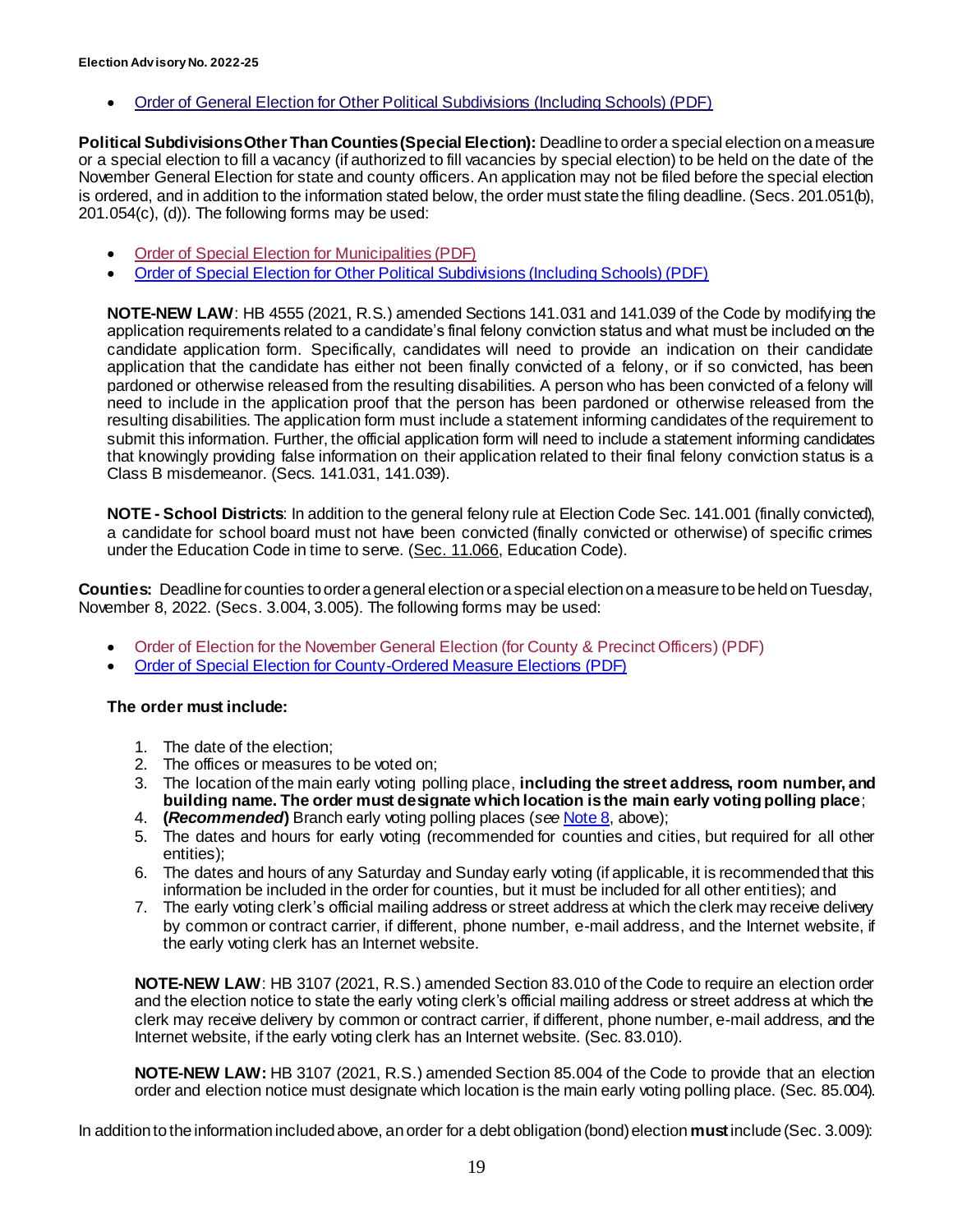- 1. the proposition language that will appear on the ballot;
- 2. the purpose for which the debt obligations are to be authorized;
- 3. the principal amount of the debt obligations to be authorized;
- 4. that taxes sufficient to pay the annual principal of and interest on the debt obligations may be imposed;
- 5. a statement of the estimated tax rate if the debt obligations are authorized or of the maximum interest rate of the debt obligations or any series of the debt obligations, based on the market conditions at the time of the election order;
- 6. the maximum maturity date of the debt obligations to be authorized or that the debt obligations may be issued to mature over a specified number of years not to exceed the maximum number of years authorized by law;
- 7. the aggregate amount of the outstanding principal of the political subdivision's debt obligations as of the date the election is ordered;
- 8. the aggregate amount of the outstanding interest on debt obligations of the political subdivision as of the date the election is ordered, which may be based on the political subdivision's expectations relative to variable rate debt obligations; and
- 9. the ad valorem debt service tax rate for the political subdivision at the time the election is ordered, expressed as an amount per \$100 valuation of taxable property.

*Recommended* date to order the lists of registered voters from the county voter registrar. The list should include both the voters' residences and mailing addresses in order to conduct early voting by mail. (Sec. 18.006).The political subdivision should confirm that the most recent maps or boundary changes have been provided to the voter registrar.

*Recommended* date to confirm telephone number for the county voter registrar's office on election day.

*Recommended* date to order election supplies, other than ballots. (Subchapter A, Chapter 51).

**Political Subdivisions Other Than Counties:** *Recommended* date to appoint **presiding and alternate judges**. Currently, the Election Code does not establish a deadline for appointing election officials; there is only a notification deadline. For further information concerning procedures for appointing judges and their alternates, see Sections 32.005, 32.008, and 32.011. General eligibility requirements are found in Subchapter C, Chapter 32. In addition to appointing a judge and alternate judge for each election precinct pursuant to Sections 32.001 and 32.005, the governing body must allow the judge to appoint no less than two clerks; however, the alternate judge must serve as one of the clerks as a matter of law. (Secs. 32.032, 32.033). The presiding judge then appoints an additional clerk(s), but not more than the maximum set by the governing body. (Sec. 32.033). Presiding judges and their alternates must be given a [Notice of Appointment \(PDF\)](http://www.sos.state.tx.us/elections/forms/pol-sub/4-11f.pdf) not later than the 20th day after the appointment is made. (Sec. 32.009). If the appointment is for a single election, the notice may be combined with the Writ of Election [\(PDF\),](http://www.sos.state.tx.us/elections/forms/pol-sub/4-12f.pdf) which is required to be delivered to each presiding judge not later than the 15th day before the election, Monday, October 24, 2022. (Secs. 4.007, 32.009(e)). If the notices are combined, both must be delivered by the date required by the earlier notice.

**NOTE:** If you are conducting a joint election with the county, please be advised that the Election Code places many requirements on the method of selecting people who must be appointed by the county to work in the November General Election for state and county officers. *See* Sections 32.002 and 32.034, Election Code.

**NOTE - Water Districts:** A water district is not required to provide a Notice of Appointment to a presiding judge, as required under Section 32.009, but must provide a [Writ of Election \(PDF\).](http://www.sos.state.tx.us/elections/forms/pol-sub/4-12f.pdf) (Sec. 4.007, Election Code; Sec. 49.110, Water Code).

*Recommended* date to appoint the **presiding judge of the early voting ballot board and alternate presiding judge** or to designate the election workers of one election precinct to serve as the early voting ballot board. (Secs. 87.001, 87.002, 87.004). There is no statutory notice requirement for members of the early voting ballot board, but good practice suggests that written notice be given to them.

**NOTE –NEW LAW:** SB 1 (2021, 2nd C.S.) amended Section 87.002 to require the early voting ballot board to have an alternate judge. The alternate judge is appointed in the same manner as the presiding judge.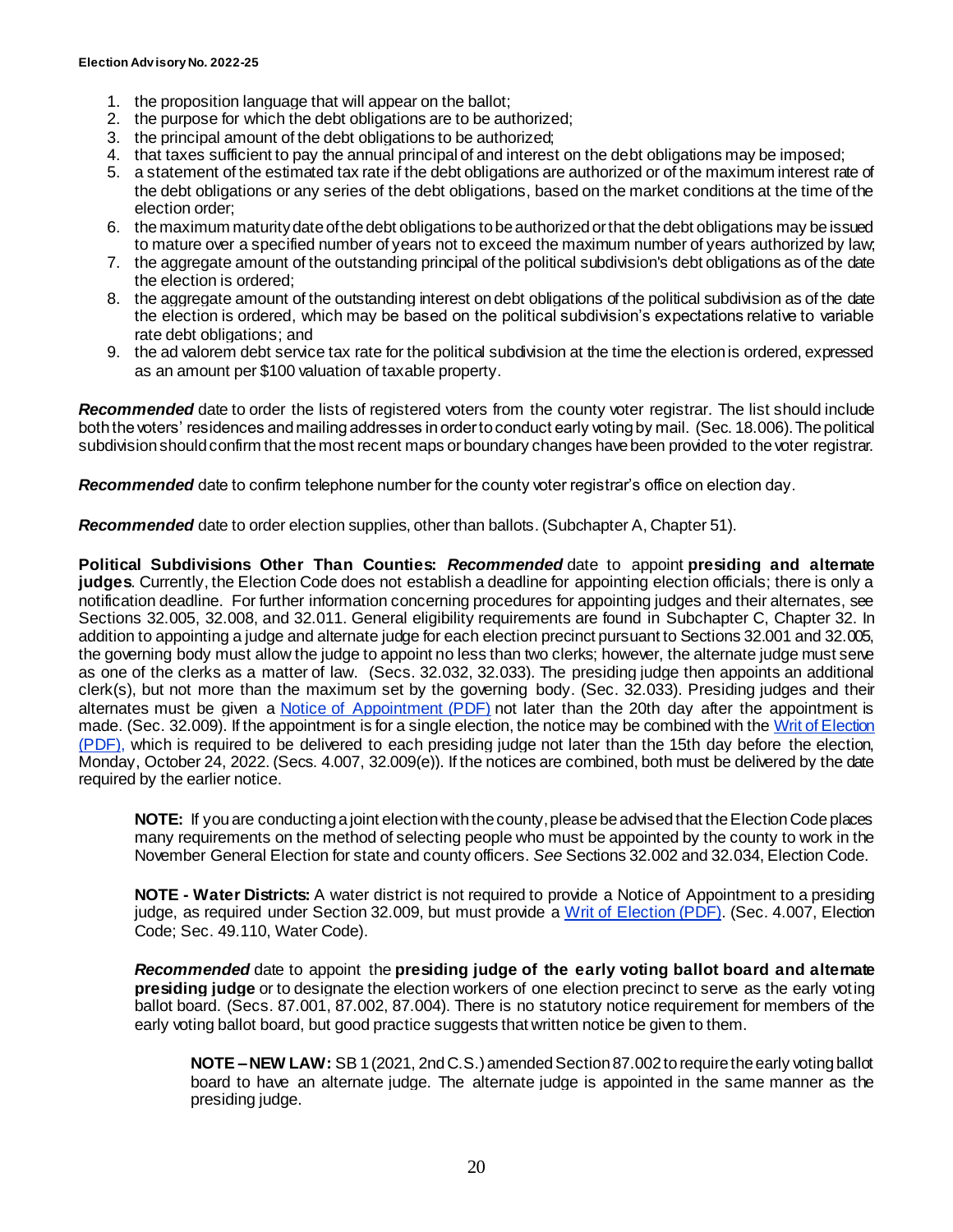*Recommended* date to appoint the **central counting station personnel** (manager, tabulation supervisor and assistants to the tabulation supervisor) if applicable. (Secs. 127.002, 127.003, 127.004, 127.005). There is no statutory notice requirement for members of the central counting station, but good practice suggests that written notice be given to them.

*Recommended* date that local political subdivisions and county election officials meet to discuss contracting for election services or holding a joint election. **NOTE: This is not a deadline; just a recommendation.**

#### **Thursday, August 25, 2022 (75th day before Election Day, 4th day before recommended ballot drawing date)**

**Political Subdivisions Other Than Counties and Legislative Vacancies (if any): 6:00 p.m**. — Last day to file an application for a place on the ballot **or** [a Declaration of Write-In Candidacy](http://www.sos.state.tx.us/elections/forms/pol-sub/2-23f.pdf) in a **special election to fill a vacancy** to be held on the date of the November General Election for state and county officers. (Sec. 201.054(f), (g)) **Note:** For future reference, please note that this deadline is not the same for elections held on the May uniform election date or on the November uniform election date in an odd-numbered year.

The authority conducting the ballot position drawing shall provide notice of the date, hour, and place of the drawing to candidates by this date if the drawing is to be conducted on Monday, August 29, 2022, as recommended. (Sec. 52.094(d)). If a candidate in a special election files on this date, they should be given a copy of the notice at the time they file.

**NOTE-NEW LAW**: Effective September 1, 2021, HB 3107 (2021, R.S.) amended Section 52.094 of the Code to require the authority conducting the drawing to provide notice of the date, hour, and place of the drawing to each candidate by: 1) written notice that is mailed to the address stated on the candidate's application not later than the fourth day before the date of the drawing; or 2) provided at the time the candidate files an application with the appropriate authority. If notice was not provided at the time the candidate filed an application, the notice may be provided by telephone, if a telephone number is provided on the candidate's application or by e-mail, if an e-mail address was provided on the candidate's application. (Sec. 52.094).

#### **Friday, August 26, 2022 (74th day before Election Day)**

**Counties**: Deadline for a party nominee or independent candidate in the November General Election for state and county officers to withdraw from the election. (Secs. 145.032, 145.062).

**Counties**: Last day on which death, declaration of ineligibility, or withdrawal of a party nominee or an independent candidate for the November General Election for state and county officers causes an omission of the candidate's name from the ballot. (Secs. 145.035, 145.039, 145.064, 145.065). For certain exceptions regarding deceased candidates, please see Section 145.064(b)).

**NOTE**: Withdrawal request submitted by mail must be **received** by appropriate authority by this date. (Sec. 145.001(c)). A withdrawal request must also be sworn, and candidates may use the [Certificate of Withdrawal](http://www.sos.state.tx.us/elections/forms/pol-sub/3-16f.pdf)  [\(PDF\).](http://www.sos.state.tx.us/elections/forms/pol-sub/3-16f.pdf) (Sec. 145.001(b)).

If a vacancy occurs on or before this date in a state, district, or county office not regularly scheduled for election in 2022, due to **death**, **resignation**, or **removal** of the officeholder, the unexpired term of the office shall be placed on the November 8, 2022 election ballot. (Sec. 202.002(a)). An appointment to fill the vacancy continues until the next succeeding general election and until a successor has been elected and has qualified for the office. Also, depending on the effective date of the vacancy, the office may also be voted on in the next succeeding primary election. (Secs. 202.002(b), 202.004). *See* [Tex. Sec'y of State Election Advisory No. 2021-19](https://www.sos.texas.gov/elections/laws/advisory2021-19.shtml).

**Political Subdivisions Other Than Counties: 5:00 p.m**. — Deadline for write-in candidates to file [Declaration of](http://www.sos.state.tx.us/elections/forms/pol-sub/2-23f.pdf)  [Write-In Candidacy](http://www.sos.state.tx.us/elections/forms/pol-sub/2-23f.pdf) for regular officers for city, school district, library district, junior college district, hospital district, common school districts, Chapter 36 and 49 Water Code districts, and other political subdivision elections, unless otherwise provided by law. (Secs. 144.006(b), 146.054(b), 146.055, Election Code; Secs. 11.056, 11.304, 130.0825, Education Code; Secs. 326.0431, 326.0432, Local Government Code; Sec. 285.131, Health and Safety Code; Secs. 36.059, 49.101, 63.0945, Water Code). *See* [Candidacy Filing outline](http://www.sos.state.tx.us/elections/laws/candidacy.shtml) for more details.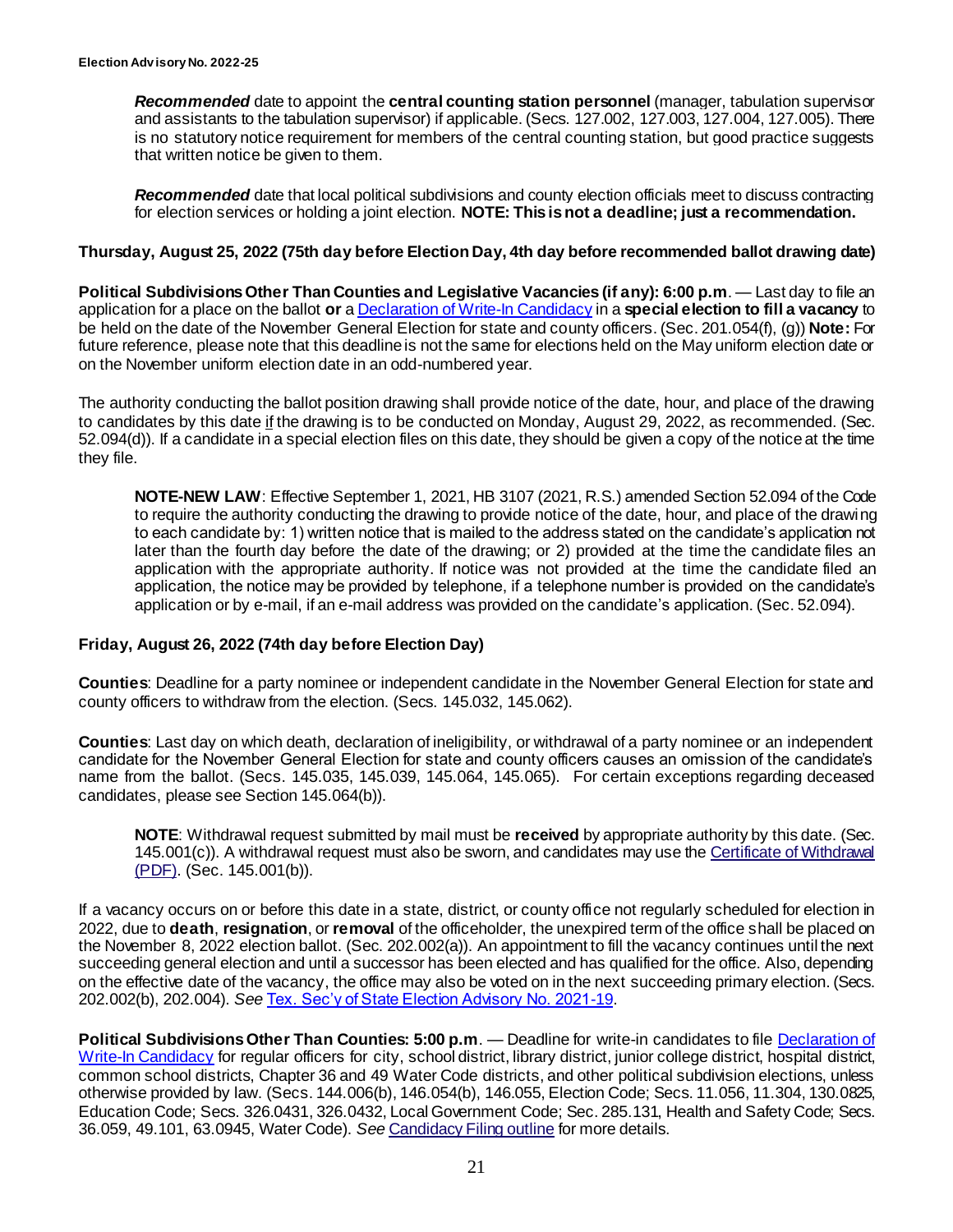**NOTE**: An application submitted by mail is considered to be filed at the time of its receipt by the appropriate filing authority. (Secs. 143.007(b), 144.005(b)).

**Political Subdivisions Other Than Counties:** If you plan on holding your ballot position drawing on Monday, August 29, 2022, then your [Notice of Drawing for Place on Ballot](http://www.sos.state.tx.us/elections/forms/pol-sub/3-2f.pdf) (PDF) of such drawing should be posted today. The notice must be posted for 72 hours immediately preceding the time of the drawing. (Sec. 52.094(c)).

**Political Subdivisions Other Than Counties:** Recommended first day that a general or special election may be cancelled if all filing deadlines have passed, each candidate for an office listed on the ballot is unopposed (except as discussed below), and write-in votes may be counted only for names appearing on a list of write-in candidates. The [Certification of Unopposed Candidates for Other Political Subdivisions \(PDF\)](http://www.sos.state.tx.us/elections/forms/pol-sub/12-1f.pdf) may be used to certify candidates as unopposed. Also, *see* our [Sample Order of Cancellation \(PDF\)](http://www.sos.state.tx.us/elections/forms/pol-sub/12-2f.pdf).

A special election of a political subdivision is considered to be a separate election with a separate ballot from a general election for officers of the same political subdivision held at the same time as the special election. Therefore, the fact that there may be a proposition on the ballot will not prevent a cancellation of an election for candidates who are unopposed. (Sec. 2.051(a)). If any members of the political subdivision's governing body are elected from territorial units, such as single member districts, an election may be cancelled in a particular territorial unit if each candidate for an office that is to appear on the ballot in that territorial unit is unopposed **and no** opposed at-large race is to appear on the ballot. An unopposed at-large race may be cancelled in an election regardless of whether an opposed race is to appear on the ballot in a particular territorial unit. (Sec. 2.051(b)). **This recommended cancellation deadline considers a regular filing deadline of Monday, August 22, 2022, a special election filing deadline of Thursday, August 25, 2022, and a regular write-in deadline of Friday, August 26, 2022. For additional information, consult the outline on** [Cancellation of Election for Local Political Subdivisions](http://www.sos.state.tx.us/elections/laws/cancellation.shtml).

**NOTE – NEW LAW:** SB 1 (2021, 2nd C.S.) amended Sections 2.053 and 2.056 of the Texas Election Code to make this cancellation process mandatory, rather than discretionary. **For additional information, consult the outline on** [Cancellation of Election for Local Political Subdivisions.](https://www.sos.texas.gov/elections/laws/cancellation.shtml)

**State and County Offices:** The certifying authority must certify, in writing, that a candidate is unopposed in an election for office. The certifying authority is the secretary of state (for statewide or district offices) or the county clerk (for county and precinct offices). If an unopposed candidate is declared elected by the certifying authority, the election for that office is not held and the name of the candidate is listed on the ballot as elected to the office. Offices and names of any candidates declared elected shall be listed separately after the contested races in the election under the heading "Unopposed Candidates Declared Elected." The candidates shall be grouped according to their respective political party affiliations or status as independents in the same relative order prescribed for the ballot generally. For more information, se[e Tex. Sec'y of State Election Advisory No. 2022-16](https://www.sos.texas.gov/elections/laws/advisory2022-16.shtml).

#### **Monday, August 29, 2022 (71st day before Election Day)**

**Political Subdivisions Other Than Counties:** The Elections Division recommends that you hold your **ballot position drawing** no later than today to determine the order of candidates' names on the ballot (Sec. 52.094) and that you certify today to the county election officer the offices, propositions (in all necessary languages), and candidates' names (including the order) as they are to appear on the ballot, **if you are contracting** to have the county conduct your election or if you are conducting a joint election with the county.

**NOTE:** After the ballot drawing has occurred, the Elections Division recommends that you proof and test your ballot programming as soon as possible and **prior to the deadline to mail a ballot** if the political subdivision will be using automatic tabulating equipment to count the mail ballots or if your mail ballots are printed from the same database used to program your precinct scanners and/or DREs (*See* [Note 13](#page-10-0) above). **The Elections Division also recommends that you provide candidates with copies of ballot proofs so that candidates may verify the correctness of their names, positions sought, and order of names on the ballot.**

**NOTE:** Ballot position for the November General Election for state and county officers is determined by Sections 52.091 and 52.092, Election Code.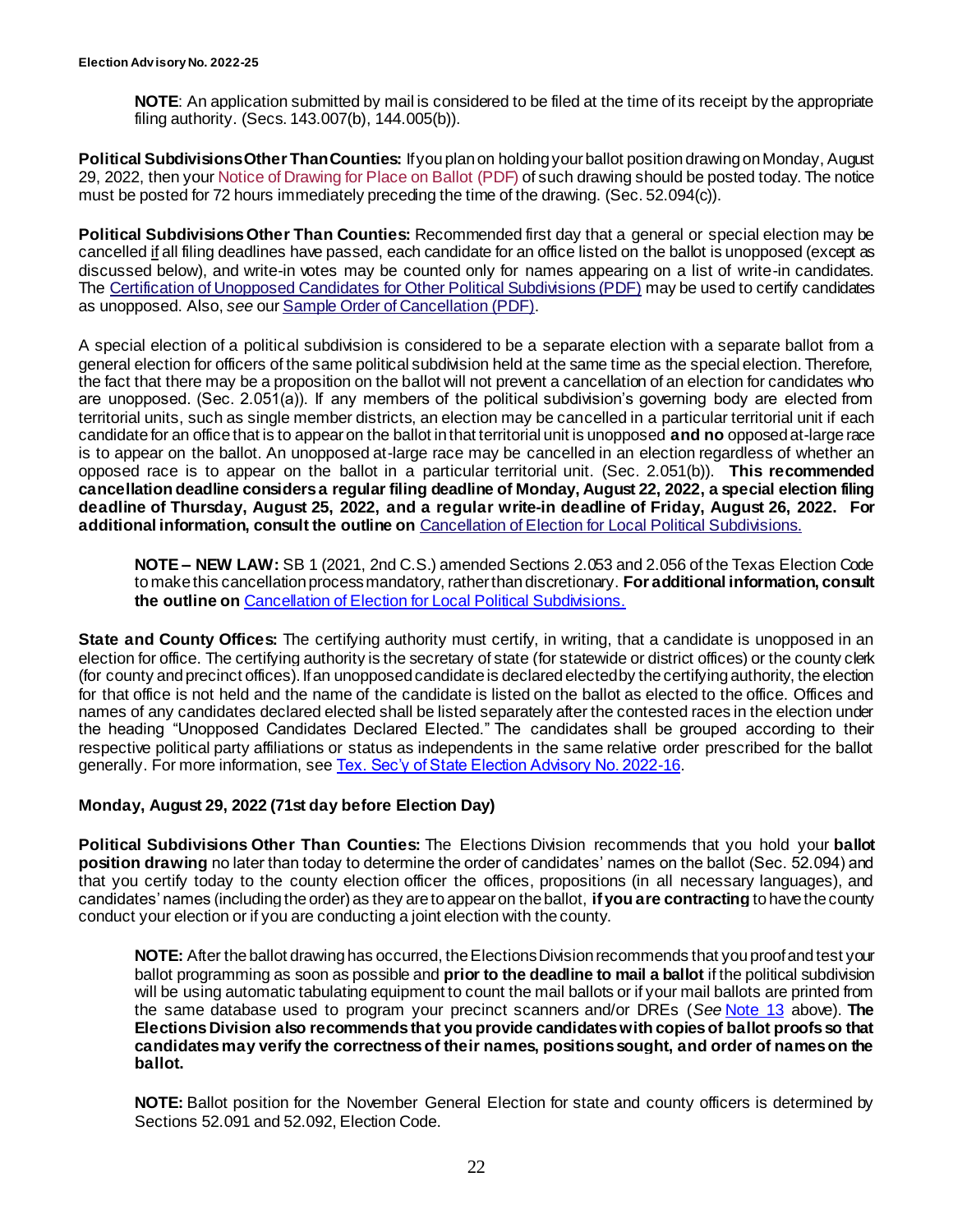**Counties**: **5:00 p.m.** — Deadline for party chair to deliver replacement nominee or nominee to fill vacancy in an unexpired term to the appropriate officer (for a vacancy in an office that would not normally be on the 2022 ballot and that occurred after December 8, 2021 but not later than August 26, 2022). (Secs. 145.036, 145.037(e), 171.022, 201.022, 202.006). *See* [Texas Sec'y of State Election Advisory No. 2021-19](https://www.sos.texas.gov/elections/laws/advisory2021-19.shtml) for further information on this deadline and related procedures.

**Political Subdivisions Other Than Counties: 5:00 p.m**. — Last day for a candidate to withdraw from a general election, by submission of a notarized [Certificate of Withdrawal \(PDF\)](http://www.sos.state.tx.us/elections/forms/pol-sub/3-16f.pdf) or a notarized letter, or to be declared ineligible. **If a candidate withdraws or is declared ineligible by this date, his or her name is omitted from the ballot**. (Secs. 146.054(c), 145.092(f), 145.094(a)(4), 145.096(a)(4)).

**Counties and Other Political Subdivisions**: **5:00 p.m**. — Last day to **withdraw** as a **write-in** candidate in the general election for state and county officers, or a general or special election ordered by a political subdivision other than a county. (Secs. 144.006(c), 146.0301, 146.054(c)). Candidates may use the [Certificate of Withdrawal \(PDF\)](http://www.sos.state.tx.us/elections/forms/pol-sub/3-16f.pdf).

#### **Tuesday, August 30, 2022 (70th day before Election Day)**

**Legislative Vacancies:** Last day for all candidates (including write-in candidates) to withdraw from a special election to fill a legislative vacancy (if any). (Secs. 146.083, 145.092(a)).

**Political Subdivisions Other Than Counties: 5:00 p.m.** — Last day for a candidate to withdraw from a special election, by submission of a notarized [Certificate of Withdrawal \(PDF\)](http://www.sos.state.tx.us/elections/forms/pol-sub/3-16f.pdf) or a notarized letter, or to be declared ineligible. **If a candidate withdraws or is declared ineligible by this date, his or her name is omitted from the ballot**. (Sec. 145.092(a)).

# **September**

#### **Thursday, September 1, 2022 (68th day before Election Day)**

Deadline for Secretary of State (federal, state and district offices) and county judge (countywide and precinct offices) to certify names of independent and declared write-in candidates to county election officer for placement on the November 8, 2022 ballot. (Secs. 142.010, 146.029(c)).

Deadline for Secretary of State to certify to county election officer names of party nominees for statewide and district offices for placement on November 8, 2022 ballot, and deadline for Secretary of State to post major party nominees for county and precinct offices. (Secs. 161.008, 172.117).

#### **Friday, September 9, 2022 (60th day before Election Day)**

**Political Subdivisions Other Than Counties:** Last day for the governing body of a political subdivision to deliver notice of the election to the county election officer and voter registrar of each county in which the political subdivision is wholly or partly located. (Sec. 4.008).

**NOTE FOR COUNTIES -** Section 4.003 requires that counties post on the county website the notice and list of polling locations of any political subdivision that delivers their notice to the county under Section 4.008. This is regardless of whether the county is contracting with the entity. *See* [Note 8](#page-4-1) for more information on the requirements related to the Notice of Election.

**NOTE-NEW LAW:** HB 3107 (2021, R.S.) requires the notice of election to include the Internet website of the authority conducting the election. (Sec. 4.004(a)).

**NOTE-NEW LAW**: HB 3107 (2021, R.S.) amended Section 83.010 to require an election order and the election notice to state the early voting clerk's official mailing address or street address at which the clerk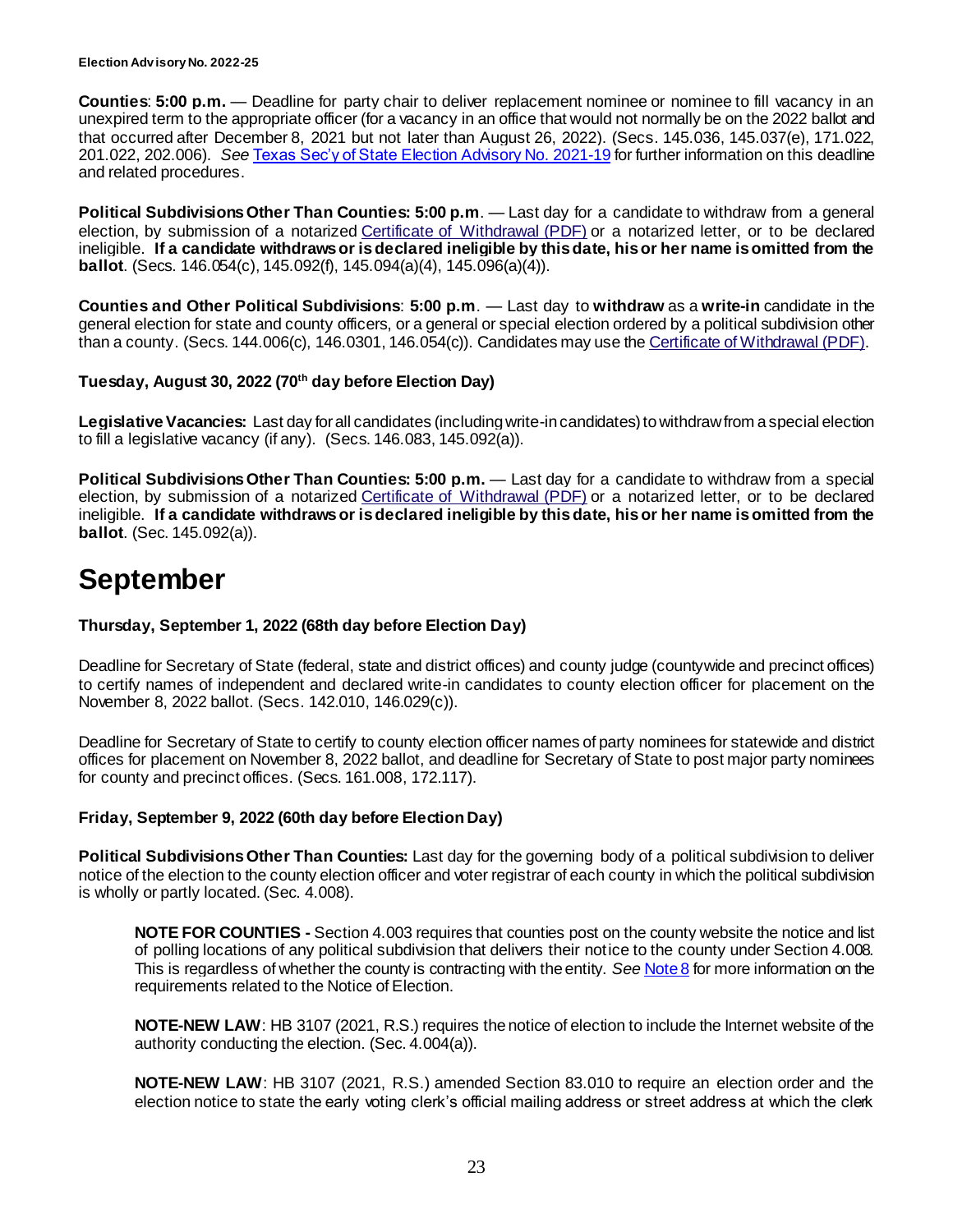may receive delivery by common or contract carrier, if different, phone number, e-mail address, and the Internet website, if the early voting clerk has an Internet website. (Sec. 83.010) .

**Recommended** date for county clerk/county elections administrator to deliver an initial list of voters who have submitted annual applications for ballot by mail under Section 86.0015 and scans or photocopies of those applications to the early voting clerk of any political subdivision located within the county that is holding an election on November 8, 2022. The list should only include voters that reside in the political subdivision holding the election. The list should only be created and sent to those political subdivisions that have provided notice of the election to the county clerk/elections administrator. *See also*, the note below and the [entry](#page-33-0) at Friday, October 28, 2022 for more information about delivery of a final list of voters. *See* [entry](#page-32-0) at October 27, 2022 for more information on the delivery of copies/images of the applications. The county election officer should transmit copies of the applicable ABBMs and FPCAs through a secure method. This may include hand-delivering the copies, arranging for the local entity to pick up the copies, or utilizing an encrypted email or file transfer protocol. *See* Answer 17 i[n Tex. Sec'y of State Election](https://www.sos.texas.gov/elections/laws/advisory2022-08.shtml)  [Advisory No. 2022-08.](https://www.sos.texas.gov/elections/laws/advisory2022-08.shtml)

**NOTE:** Section 86.0015 requires the county clerk/elections administrator to provide a list of voters that have submitted an annual application for ballot by mail to all political subdivisions in their county holding an election. The law only applies to elections for which the county clerk/elections administrator is not the early voting clerk via a contract for election services or joint election agreement. The Election Division *strongly recommends* that the county and political subdivisions **discuss the frequency and method for which these lists should be transmitted** to ensure that ballots are sent out in a timely manner. Finally, the county clerk/elections administrator **must deliver either photocopies or scanned images of the applications (under Section 87.126) to the early voting clerk** of the political subdivision before the ballots by mail are delivered to the early voting ballot board for qualifying and counting under Section 87.041.

#### **Monday, September 12, 2022 (57th day before Election Day; 21st day after August 22, 2022)**

**Political Subdivisions Other Than Counties**: Last day to notify election judges of their appointment if they were appointed, as recommended, on **Monday, August 22, 2022**. (Secs. 1.006, 32.009(b)). Presiding and alternate judges must be [notified \(PDF\)](http://www.sos.state.tx.us/elections/forms/pol-sub/4-11f.pdf) of their appointment in writing, not later than the 20th day after the date the appointment is made. **The deadline is extended to the next regular business day which is Monday, September 12, 2022 due to the 20th day falling on Sunday, September 11, 2022.**

The notice of the judge's duty to conduct the election [\(Writ of Election \(PDF\)\)](http://www.sos.state.tx.us/elections/forms/pol-sub/4-12f.pdf) pursuant to Section 4.007 may be combined with the above notice, if the appointment is for a single election only. If the notices are **NOT** combined, then the notice of the judge's duty to conduct the election (writ of election) must be delivered not later than the 15th day before election day, Monday, October 24, 2022.

#### **Monday, September 19, 2022 (50th day before Election Day)**

Deadline to challenge the filing of an application for a place on the ballot as to form, content, and procedure. (Sec. 141.034).

**NOTE-NEW LAW**: HB 3107 (2021, R.S.) amended Section 141.034 of the Code to provide that a candidate application cannot be challenged for "Form, Content, and Procedure" defects after the 50th day before the date of the election for which the application is made. (Sec. 141.034).

Last day to publis[h notice \(PDF\)](http://www.sos.state.tx.us/elections/forms/pol-sub/6-1f.pdf) for testing of automatic tabulation equipment testing and logic and accuracy testing (L&A testing) of a voting system that uses direct recording electronic (DRE) voting machines and precinct scanners **if test will be completed by recommended deadline of Wednesday, September 21, 2022**. Notice of the public tests must be published at least 48 hours before the test begins. (Secs. 127.093, 127.096, 129.022, 129.023). *See* [Note 13,](#page-10-1) above.

#### <span id="page-23-0"></span>**Monday, September 19, 2022 - Sunday, December 18, 2022 (50th day before Election Day through 40th day after Election Day)**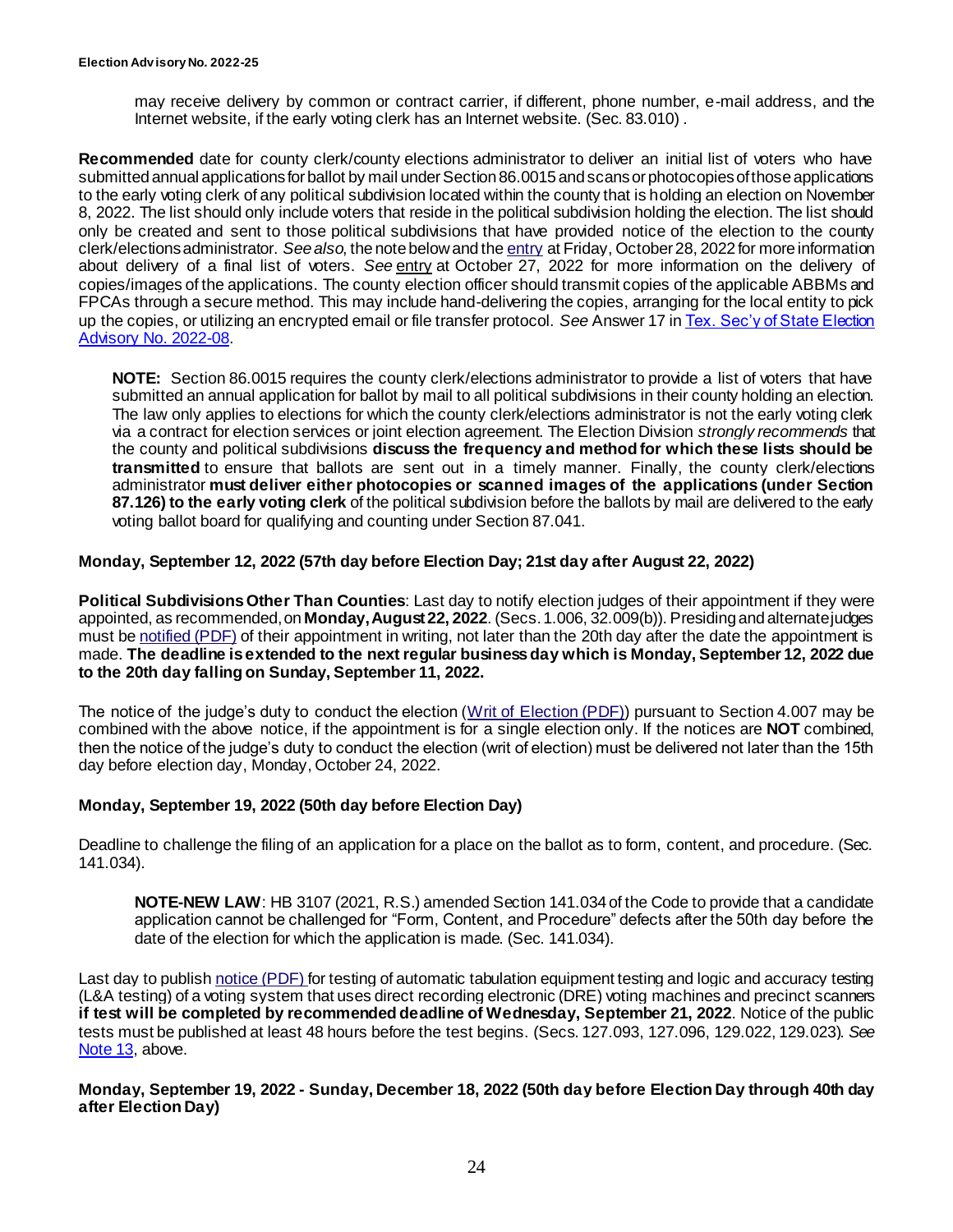**Mandatory Office Hours**: Each county clerk, city secretary or secretary of a governing body (or the person performing duties of a secretary) must keep the office open for election duties for at least 3 hours each day, during regular office hours, on regular business days. (Sec. 31.122).

**NOTE for Independent School Districts**: A "regular business day" means a day on which the school district's main business office is regularly open for business. (Sec. 31.122(b)).

**NOTE - Special Elections**: In the case of a special election, the office hour rule is triggered starting the third day after the special election is ordered. (Sec. 31.122).

**NOTE-NEW LAW**: HB 3107 (2021, R.S.) amended Section 31.096 of the Code, which addresses nontransferable functions under an election services contract. Specifically, an election services contract may not change the political subdivision's requirement to maintain office hours under Section 31.122. The amendment to Section 31.096 of the Code also allows a county that has contracted with a city to be the custodian of voted ballots for a city election. (Sec. 31.096).

#### **Wednesday, September 21, 2022 (48th day before Election Day)**

**Recommended** date to conduct the first test of the automatic tabulating equipment and for logic and accuracy (L&A test) test on precinct scanners and DREs. (Secs. 127.093, 127.096, 129.022, 129.023). The SOS recommends you complete your first round of testing **prior to mailing your mail ballots**if those ballots will be counted using automatic tabulation equipment. If you conduct your first round of testing by this date, you must publish notic e of the test 48 hours prior to testing. *See* [Note 13,](#page-10-1) above.

**NOTE-NEW LAW:** SB 1 (2021, 2nd C.S.) requires the general custodian of election records to demonstrate, using a representative sample of voting system equipment, that the source code of the equipment has not been altered. (Sec. 129.023(c-1)). *See* [Tex. Sec'y of State Election Advisory No. 2019-23](https://www.sos.texas.gov/elections/laws/advisory2019-23.shtml) for more information on voting system procedures.

#### **Saturday, September 24, 2022 (45th day before Election Day)**

Deadline to mail ballots to military or overseas voters who already submitted their ballot requests via a federal postcard application (FPCA) or via a standard application for ballot by mail (ABBM) and indicated that they are outside the United States. If the early voting clerk cannot meet this 45th-day deadline, the clerk **must** notify the Secretary of State within 24 hours. (Sec. 86.004(b)).

#### **NOTE: The 45th Day deadline under Section 86.004(b) is not extended by Section 1.006 to the next business day. The ballots covered by Section 86.004(b) should be sent out on or before Saturday, September 24, 2022.**

**NOTE-NEW LAW**: HB 3107 (2021, R.S.) amended Section 101.001 of the Code regarding FPCAs. Effective September 1, 2021, a member of the Texas National Guard or the National Guard of another state or a member of a reserve component of the armed forces of the United States serving on active duty under an order of the President of the United States or activated on state orders, or the spouse or dependent of a member, may submit an FPCA. (Sec. 101.001).

**NOTE-NEW LAW**: HB 3107 (2021, R.S.) amended Section 101.052 of the Code regarding FPCAs. Effective September 1, 2021, an FPCA may be submitted by in-person delivery by the voter in accordance with Section 84.008 of the Code or by common or contract carrier. Further, an application is considered submitted in the following calendar year if: 1) the applicant is eligible to vote in an election occurring in January or February of the next calendar year; and 2) the application is submitted in the last 60 days of a calendar year but not earlier than the 60th day before the date of the January or February election. (Sec. 101.052).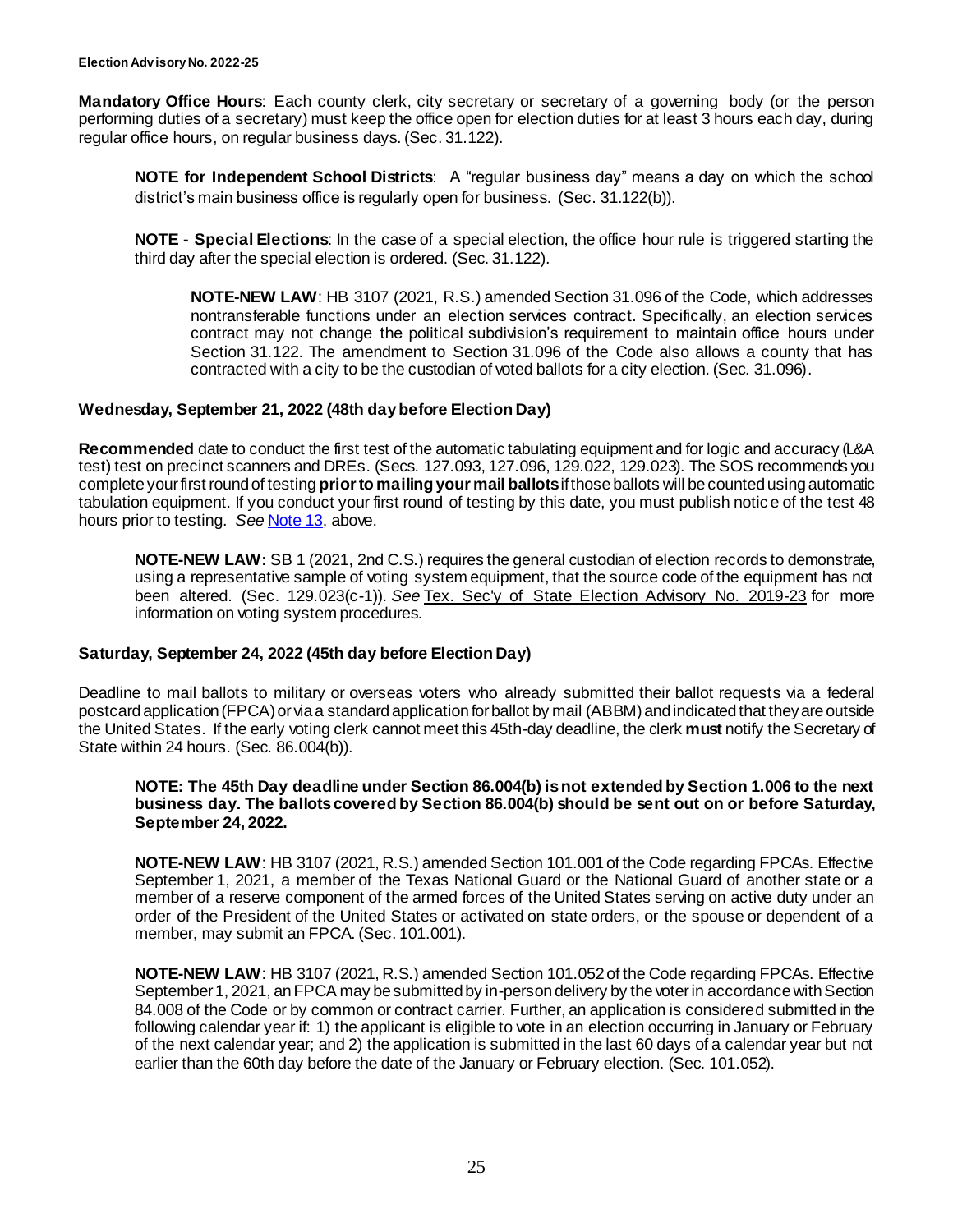**Reminder Regarding FPCAs and Overseas ABBMs:** If the EV clerk receives an FPCA (from a military or nonmilitary voter) or an ABBM from an overseas voter after the 45th day deadline, then the ballot **must** be mailed within seven days after the EV clerk **receives** the FPCA or ABBM. (Secs. 86.004(b), 101.104).

**Reminder:** In regards to mail ballots for other voters (not military voters using an FPCA or overseas voters using an FPCA or ABBM), the early voting clerk **must** mail a ballot not later than the 7th day after the later of: (1) the date the early voting clerk has accepted a voter's application for a ballot by mail or (2) the date the ballots become available for mailing. However, if the 7th day falls earlier than the 37th day before election day, the voter's mail ballot must be mailed no later than the 30th day before election day. (Sec. 86.004(a)). This means that for every application that is accepted by the early voting clerk before the 37th day before election day, the balloting materials must be mailed by the 30th day before election day. Any application that comes in after the 37th day before election day will follow the 7-day timeline in Sec. 86.004.

**NOTE:** Information on the early voting roster for both early voting in person and early voting by mail must be made available for public inspection and on the county's website if the county clerk or elections administrator is serving as the early voting clerk. For an election held by a political subdivision in which the county clerk or elections administrator is not serving as the political subdivision's early voting clerk, then the information on the roster must be made available on the Internet website of the authority ordering the election. The early voting roster shall be posted by 11:00 AM on the day after the information is entered on the roster (for early voting in person) or by 11:00 AM on the day after the early voting clerk receives a ballot voted by mail. If the entity does not maintain a website, the information must be on the bulletin board used for posting notices. (Sec. 87.121).

**NOTE-NEW LAW**: HB 1622 (2021, R.S.) amended Section 87.121 of the Code to provide that if an early voting clerk fails to post their early voting rosters in accordance with Section 87.121, a person registered to vote in the county where the early voting clerk is conducting early voting may file a complaint with the Secretary of State regarding the early voting clerk's noncompliance. The Secretary of State by rule shall create and maintain a system for receiving and recording these complaints. (Sec. 87.121).

#### **Monday, September 26, 2022 (43rd day before Election Day, 28th day before early voting begins)**

Last day for county chairs to supplement list of names for early voting officer list. (Secs. 1.006,85.009). **The deadline is extended to the next regular business day which is Monday, September 26, 2022 due to September 24, 2022 falling on a Saturday.** 

# **October**

#### **Monday, October 3, 2022 (36th day before Election Day)**

Deadline for the Secretary of State to mail each county judge a copy of the Governor's proclamation ordering the November General Election for state and county officers. (Sec. 3.003(c)).

**Counties**: Deadline to receive a petition signed by 15 registered voters by the early voting clerk requesting that a signature verification committee be created. A request submitted by mail is considered to be submitted at the time of its **receipt** by the early voting clerk. (Sec. 87.027(a-1)). **The deadline is extended to the next regular business day, Monday, October 3, 2022 due to October 1 falling on Saturday**.

#### **Friday, October 7, 2022 (32nd day before Election Day)**

<span id="page-25-0"></span>*Recommended* date for early voting clerk to issue order calling for appointment of signature verification committee. (Sec. 87.027). This form may be used to issue order: [Order Calling for Signature Verification Committee \(PDF\)](http://www.sos.state.tx.us/elections/forms/pol-sub/5-52f.pdf). If the signature verification committee will start meeting on October 19, 2022, early voting clerk must post a copy of the order calling for appointment of the signature verification committee on or before this date, in order to give notice of the meeting. The order must remain posted continuously for at least 10 days before the first day the committee meets. (Sec. 87.027).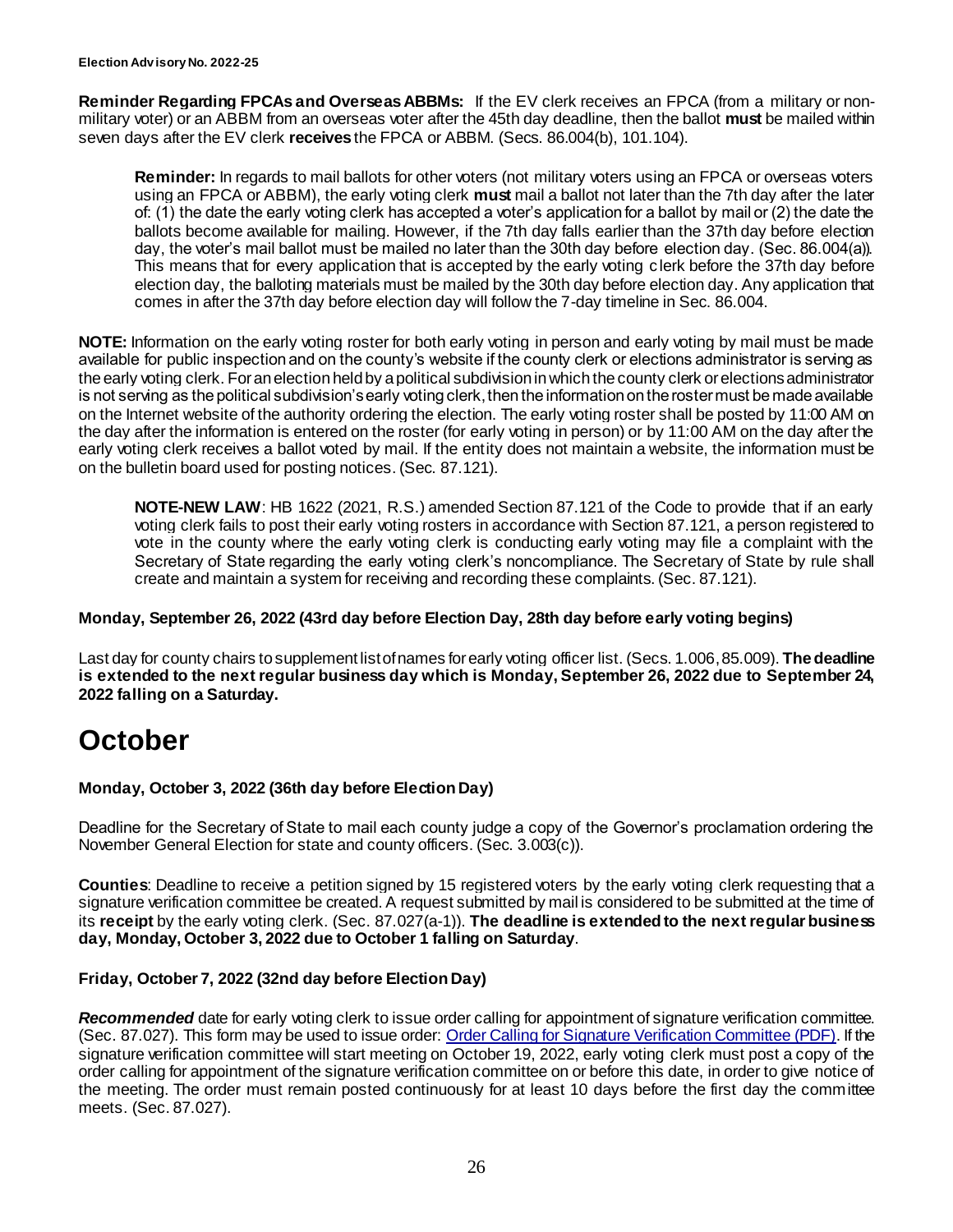#### **Sunday, October 9, 2022 (30th day before Election Day)**

First day of period during which notice of the general election for state and county officers and other elections must be published in a newspaper of general circulation **if method of giving notice is not specified by a law outside the Texas Election Code,** and this method of giving notice is selected. The notice for elections ordered by the governor or by an authority of a city or school district must be given by publication in a newspaper in addition to any other method specified by a law outside the Election Code. (Sec. 4.003(a)(1), (c), (d)). This notice may be combined with the other notices you are required to publish. The election notice shall be posted on the political subdivision's website. *See* [Note 8.](#page-4-1)

**NOTE-NEW LAW:** HB 3107 (2021, R.S.) requires the notice of election to include the Internet website of the authority conducting the election. (Sec. 4.004(a)).

**NOTE-NEW LAW**: HB 3107 (2021, R.S.) amended Section 83.010 of the Code to require an election order and the election notice to state the early voting clerk's official mailing address and also the street address at which the clerk may receive delivery by common or contract carrier, if different, phone number, e-mail address, and the Internet website, if the early voting clerk has an Internet website. (Sec. 83.010).

**Cities, Schools, and Other Political Subdivisions:** It is *strongly recommended* that the [Notice of Voting Order](https://www.sos.texas.gov/elections/forms/pol-sub/7-33f.pdf)  [Priority](https://www.sos.texas.gov/elections/forms/pol-sub/7-33f.pdf) for voters with mobility issues also be posted on the subdivision's website, if one is maintained by the political subdivision. (Secs. 63.0015, 85.007(d)). For more information on this requirement, *see* [Note](#page-11-2) 14.

**Counties:** The *recommended* time to include this notice on a county website is when the notice of election is also posted on the website. (Secs. 63.0015, 85.007(d)).

**NOTE: Notice of Change of Polling Place Location:** For elections **ordered by the governor or county judge only**, if the location of the polling place changes after notice has been given under Section 4.003, and the county election officer maintains a website to inform voters about elections, the notice of the change must be posted on the website. The notice on the website must be given not later than the earlier of (1) 24 hours after the location was changed; or (2) 72 hours before the polls open on election day. (Sec. 43.061). The [Notice of Change to Polling Place \(PDF\)](https://www.sos.texas.gov/elections/forms/pol-sub/1-23f.pdf) form may be used for this notice.

**NOTE: Notice of Previous Polling Place:** If a different polling place is being used than at the previous election held by the same authority, [Notice of Change to Polling Place \(PDF\)](https://www.sos.texas.gov/elections/forms/pol-sub/1-23f.pdf) must be posted at the entrance of the previous polling place informing voters of the current polling place location, if possible. (Sec. 43.062).

#### **Monday, October 10, 2022 (Columbus Day)**

#### **Tuesday, October 11, 2022 (28th day before Election Day)**

Last day to register to vote for the Tuesday, November 8, 2022 election. (Secs. 1.006, 13.143). **The deadline is extended to the next regular business day which is Tuesday, October 11, 2022 due to the 30th day falling on Sunday, October 9, 2022 and Monday, October 10, 2022 is a holiday, Columbus Day.** (Secs. 13.143(e), 15.025(d)).

**NOTE:** A Federal Postcard Application [\(FPCA](https://www.fvap.gov/uploads/FVAP/Forms/fpca2013.pdf)) also serves as an application for **permanent** registration under Texas law **unless the voter marked "my intent to return is uncertain" (2019 form), or "my return is uncertain" (2017 form)**. The early voting clerk should make a copy (for mailing ballots, keeping records, etc.), then should forward the original to the county voter registrar, as soon as practicable. (Sec. 101.055; 1 T.A.C. § 81.40(a), (c)(2)).

Last day for a voter to make a change of address that will be effective for the November 8, 2022 election. A voter who submits a change of address after this date may still be eligible to return to his or her previous precinct to vote under "fail-safe" voting, if he or she still resides in the **same** county and the same local political subdivision, if applicable, conducting the election. (Secs. 15.025, 63.0011).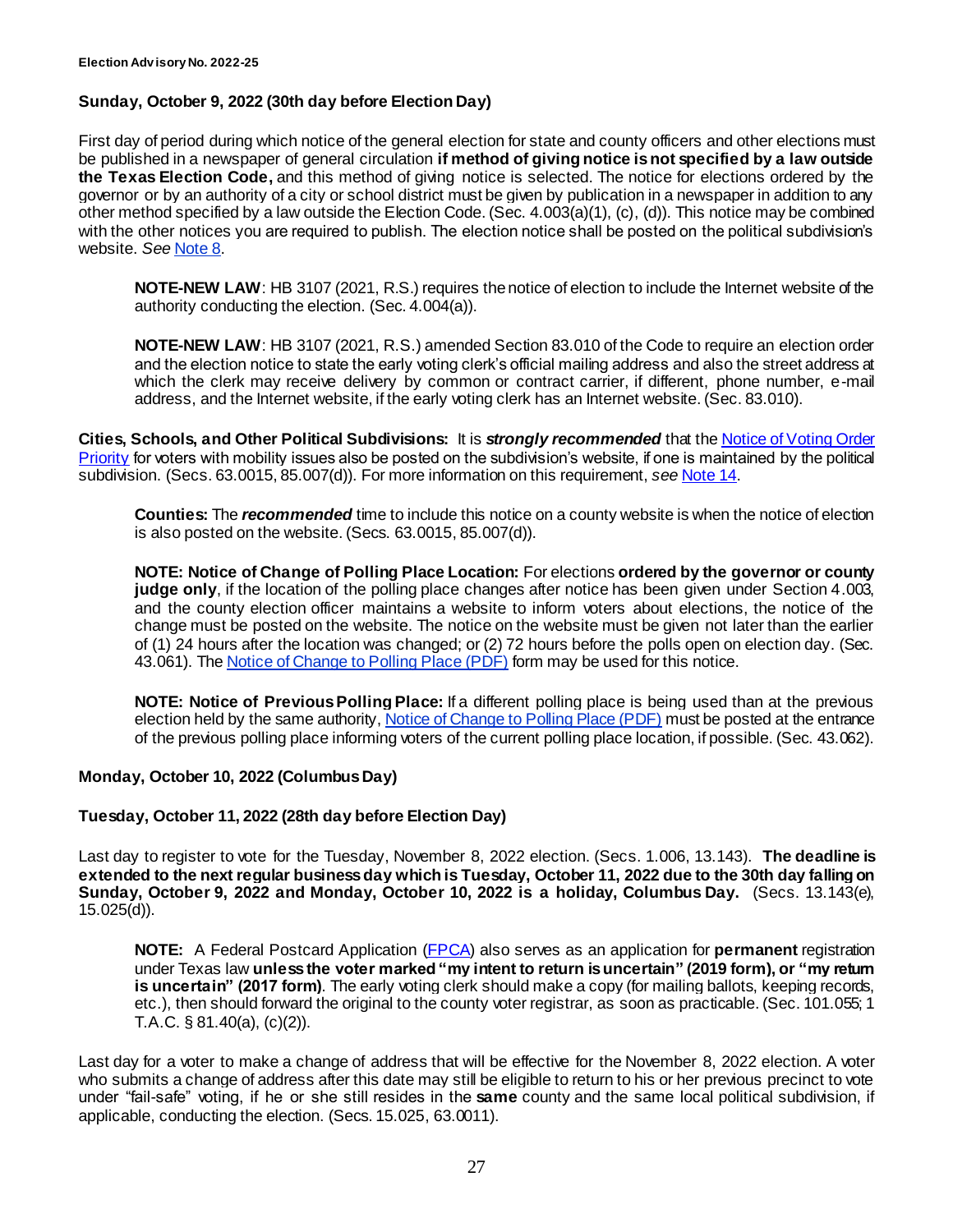*Recommended* last day for early voting clerk to coordinate with the voter registrar receipt of supplemental and registration correction lists, if applicable, or coordinate receipt of revised original list from the voter registrar for early voting by personal appearance. (Secs. 18.001, 18.002, 18.003, 18.004).

**NOTE-** Per Sections 18.002 and 18.003 of the Code, supplemental and corrected voter registration lists must be provided as needed to ensure all eligible voters appear on the official list of registered voters. (Secs. 18.002, 18.003).

#### **Wednesday, October 12, 2022 (27th day before Election Day)**

Deadline for the county election board (or governing body of political subdivision, as appropriate) to [appoint \(PDF\)](http://www.sos.state.tx.us/elections/forms/pol-sub/5-53f.pdf) a signature verification committee (if one was ordered by the early voting clerk not later than Friday, October 7, 2022 and not required due to petition by 15 registered voters). See [entry](#page-25-0) under Friday, October 7, 2022. The members must be appointed not later than the fifth day after the order was issued by the early voting clerk. The appointing authority must post a notice of the appointment of committee members continuously until the last day the signature verification committee meets. (Sec. 87.027). This form may be used for the notice: [Notice of Appointment of Signature](http://www.sos.state.tx.us/elections/forms/pol-sub/5-54f.pdf)  [Verification Committee \(PDF\).](http://www.sos.state.tx.us/elections/forms/pol-sub/5-54f.pdf) **We strongly recommend that all entities create a signature verification committee so that voters will be timely notified of defects in their carrier envelopes.** 

#### **Friday, October 14, 2022 (25th day before Election Day)**

**Counties**: Deadline for Democratic and Republican County Chairs to submit to the precinct presiding judges for each election day precinct, a list containing at least two persons who are eligible to serve as election clerks, in order to secure appointment of clerks affiliated or aligned with their respective parties. (Sec. 32.034(b)).

#### **Monday, October 17, 2022 (22nd day before Election Day)**

**Counties:** Deadline for county election board to [appoint \(PDF\)](http://www.sos.state.tx.us/elections/forms/pol-sub/5-53f.pdf) signature verification committee if a valid petition requesting one to be created was presented to the early voting clerk by the deadline, Monday, October 3, 2022. (Sec. 87.027(a-1), (c)).

#### **Tuesday, October 18, 2022 (21st day before Election Day)**

Last day to post notice of election on bulletin board used for posting notices of meetings of governing body. (Sec. 4.003(b)). A [Record of Posting Notice of Election \(PDF\)](http://www.sos.state.tx.us/elections/forms/pol-sub/1-12f.pdf) should be completed at the time of posting. (Sec. 4.005). *See* [Note on Notice of Elections.](#page-4-0)

Last day to post notice of election in each election precinct, if the method of giving notice is **not** specified by a law outside the Election Code and notice is given by this method in lieu of publication. (Sec. 4.003(a)(2)). Cities and school districts **must** publish their notice in the newspaper. A [Record of Posting Notice of Election \(PDF\)](http://www.sos.state.tx.us/elections/forms/pol-sub/1-12f.pdf) should be completed at the time of posting. (Sec. 4.005).

**NOTE for All Political Subdivisions:** The election notice shall be posted on the political subdivision's website, if the political subdivision maintains a website. The order and notice should include all days and hours for early voting by personal appearance including voting on *ANY* Saturday or Sunday. (Secs. 85.006, 85.007). **Note for counties,** the election notice **must** be subsequently amended to include voting later ordered for *ANY* Saturday or Sunday and **must** be posted on the political subdivision's website, if maintained.

**NOTE FOR COUNTIES -** Section 4.003 requires that counties post on the county website the notice and list of polling locations of any political subdivision that delivers their notice to the county under Section 4.008. This is regardless of whether the county is contracting with the entity and regardless of whether the entity is conducting their own election or contracting with the county.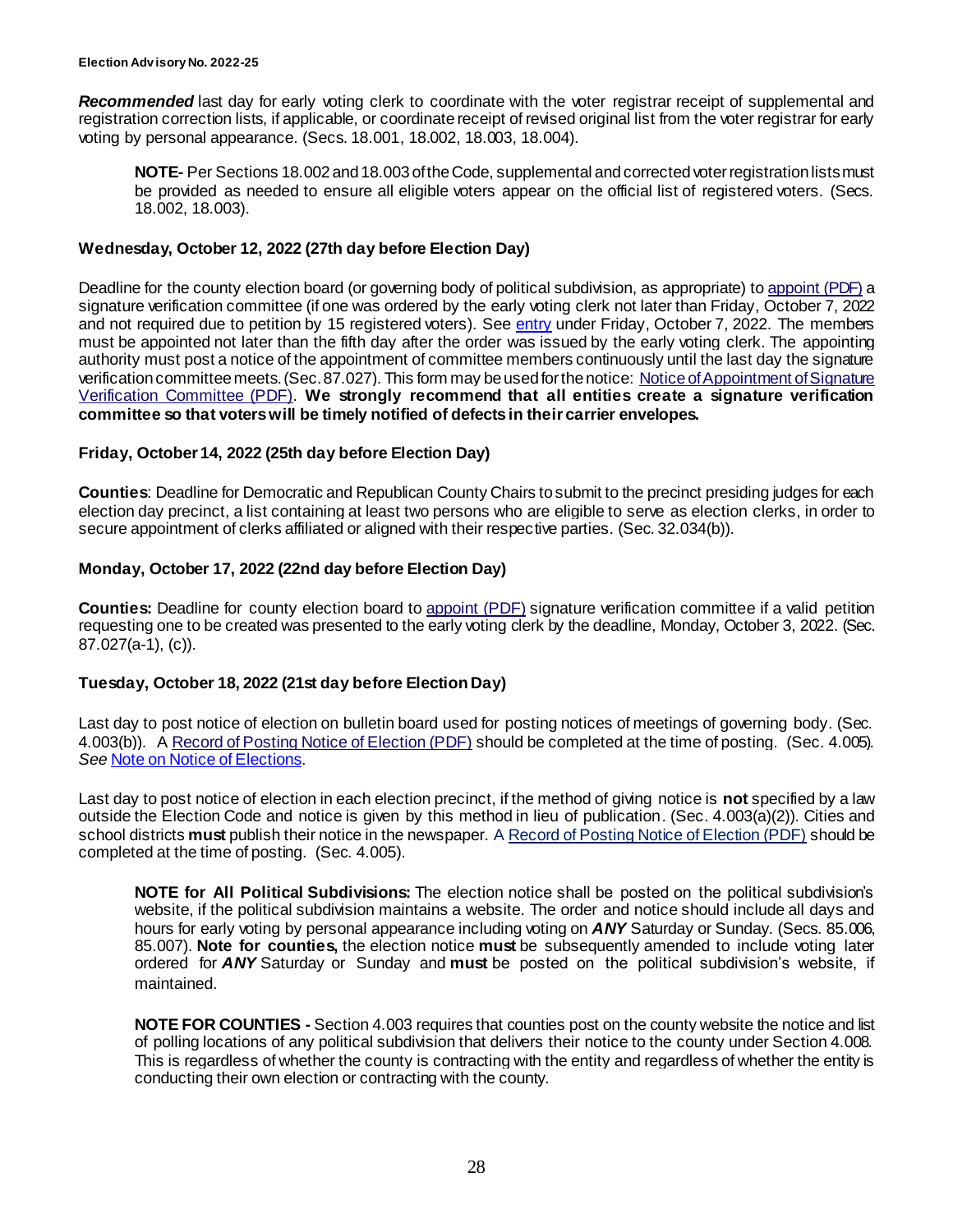**For Bond Elections**: First day a political subdivision must post on their Internet website prominently and together with the notice of the election, a copy of the sample ballot, and the contents of the proposition, if the political subdivision maintains an Internet website. (Sec. 4.003(f)).

The *recommended* time to include the notice of accepting voters with certain disabilities on a county website is when the notice of election is also posted on the website. (Secs. 63.0015, 85.007(d)). *See* [Note 14](#page-11-0) regarding notice on accepting voters with certain disabilities.

**Counties, Cities, and School Districts: NEW LAW**: SB 1116 (2021, R.S.) amended Chapter 4 of the Election Code by adding Section 4.009 regarding candidate and polling place information which must be posted on county, city, and school district websites. Last day for a county that holds an election or provides election services for an election to post certain information regarding the upcoming election(s) on the county's website per Section 4.009. A city or independent school district that holds an election and maintains an Internet website must also post this same election information on their website even if the county is also posting this data. The information posted on the website must include:

- 1. the date of the election;
- 2. the location of each polling place;
- 3. each candidate for an elected office on the ballot; and
- 4. each measure on the ballot. (Sec. 4.009).

#### **Wednesday, October 19, 2022 (20th day before Election Day; 5th day before the first day of early voting in person)**

**Counties:** Last day to petition for temporary branch polling place(s) in a county with a population of 100,000 to 120,000, if the voting at those branch locations is to begin on the first day of early voting, Monday, October 24, 2022. (Secs. 85.062(d)(3), 85.067).

**Counties:** Last day to post [notice \(PDF\)](http://www.sos.state.tx.us/elections/forms/pol-sub/5-49f.pdf) of places, days, and hours for voting at branch early voting polling place if voting is to begin at that location on the first day of early voting in person. The schedule may be amended after the beginning of early voting by personal appearance to include notice of additional branch locations, but any amendment must be made and posted not later than the fifth day before voting begins at the additional temporary branch. (Secs. 85.062(d)(3), 85.067(c)).

Last day for a person to apply for a full ballot by mail using an FPCA, if the person is not a registered voter but meets the requirements under Title 2 of the Texas Election Code. (Secs.101.052(e), 101.055(a)). (If the voter marks the FPCA **"my intent to return is uncertain" (2019 form) or "my return is uncertain" (2017 form)**, the voter receives a federal-only ballot.) Postmark with this date on the FPCA is proof that the applicant submitted the FPCA by this deadline. *See* [Monday, October 24, 2022](#page-30-0) for timeliness of an FPCA received without a postmark. (Sec. 101.052(e), (i)).

**NOTE-NEW LAW:** HB 3107 (2021, R.S.) amended Section 101.052 regarding FPCAs. Effective September 1, 2021, an FPCA may be submitted by in-person delivery by the voter in accordance with Section 84.008 of the Code or by common or contract carrier. Further, an application is considered submitted in the following calendar year if: 1) the applicant is eligible to vote in an election occurring in January or February of the next calendar year; and 2) the application is submitted in the last 60 days of a calendar year but not earlier than the 60th day before the date of the January or February election. (Sec. 101.052).

**NOTE-NEW LAW**: HB 3107 (2021, R.S.) amended Section 101.001 regarding FPCAs. Effective September 1, 2021, a member of the Texas National Guard or the National Guard of another state or a member of a reserve component of the armed forces of the United States serving on active duty under an order of the President of the United States or activated on state orders, or the spouse or dependent of a member, may submit an FPCA. (Sec. 101.001).

**NOTE:** Be sure to check the list of registered voters for permanent registration status. Also, state law authorizes an FPCA to also serve as an application for **permanent registration**; therefore, the person might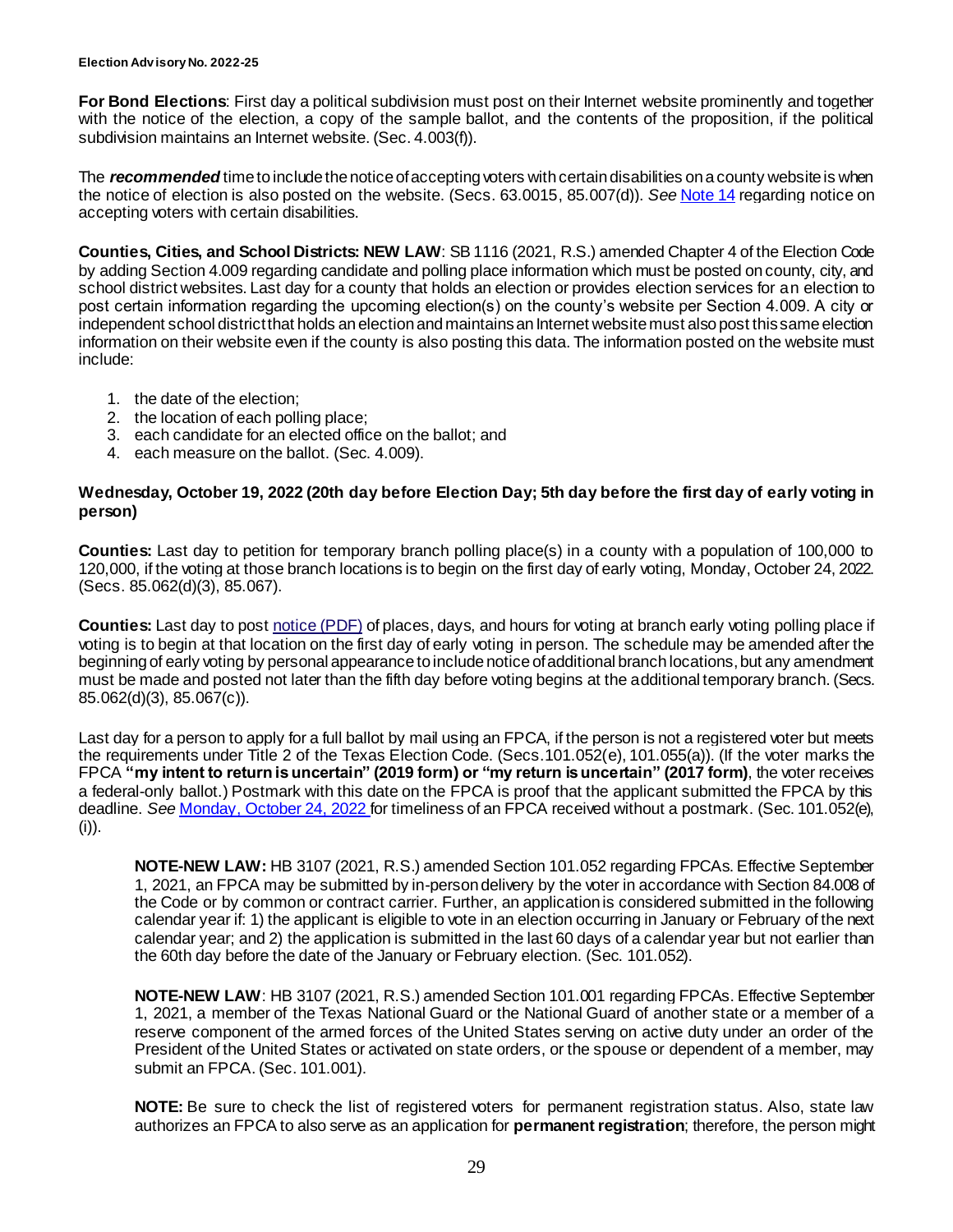be permanently registered based on a prior FPCA. Even if the FPCA arrives too late for a particular election, the early voting clerk will still need to forward the original FPCA to the county voter registrar, after making a copy for your early voting clerk's use (mailing ballots, etc.) and records unless the voter marked **"my intent to return is uncertain" (2019 form) or "my return is uncertain" (2017 form)**, in which case it will not serve as a permanent registration. (Sec. 101.055; 1 T.A.C. § 81.40).

**NOTE: Overseas (non-military) voters** marking the FPCA **"my intent to return is uncertain"** [\(2019 form](https://www.fvap.gov/uploads/FVAP/Forms/fpca2013.pdf)  [\(PDF\),](https://www.fvap.gov/uploads/FVAP/Forms/fpca2013.pdf) **or "my return is uncertain"** [\(2017 form \(PDF\)](https://www.fvap.gov/uploads/FVAP/fpca-qrg.pdf) receive a federal ballot **only** regardless of the date filed. (Chapter 114). In a local election (where there is no federal office on the ballot), this means there is **no ballot to send the voter**.

Last day to publish notice of L&A test for voting systems if test will be held on Friday, October 21, 2022, if testing has was not already completed by September 21, 2022. Notice of the public L&A Test must be published at least 48 hours before the test begins. (Secs. 129.001, 129.023). *See* [Note 13,](#page-10-1) above.

First day that a signature verification committee, if one is appointed, may begin operating. (Sec. 87.027(f)).

#### **Thursday, October 20, 2022 – Friday, October 28, 2022 (19th day before Election Day - 11th day before Election Day)**

A person submitting an [FPCA \(PDF\)](https://www.fvap.gov/uploads/FVAP/Forms/fpca.pdf) during this period who is **not** registered to vote is not entitled to receive a ballot for any non-federal election held on Tuesday, November 8, 2022. *See* [entry](#page-30-0) below under October 24, 2022 (FPCA without a postmark). (Secs. 84.007, 101.052(e), (f)). The early voting clerk is required to maintain this application since it may be used for other elections.

**NOTE-NEW LAW:** HB 3107 (2021, R.S.) amended Section 101.052 regarding FPCAs. Effective September 1, 2021, an FPCA may be submitted by in-person delivery by the voter in accordance with Section 84.008 of the Code or by common or contract carrier. Further, an application is considered submitted in the following calendar year if: 1) the applicant is eligible to vote in an election occurring in January or February of the next calendar year; and 2) the application is submitted in the last 60 days of a calendar year but not earlier than the 60th day before the date of the January or February election. (Sec. 101.052).

**NOTE-NEW LAW: HB 3107 (2021, R.S.) amended Section 101.001 of the Code regarding FPCAs. Effective** September 1, 2021, a member of the Texas National Guard or the National Guard of another state or a member of a reserve component of the armed forces of the United States serving on active duty under an order of the President of the United States or activated on state orders, or the spouse or dependent of a member, may submit an FPCA. (Sec. 101.001).

**NOTE:** Be sure to check the list of registered voters for permanent registration status . Also, state law authorizes an FPCA to also serve as an application for **permanent registration**; therefore, the person might be permanently registered based on a prior FPCA. Even if the FPCA arrives too late for a particular election, the early voting clerk will still need to forward the original FPCA to the county voter registrar, after making a copy for your early voting clerk's use (mailing ballots, etc.) and records unless the voter marked **"my intent to return is uncertain"** [\(2019 form \(PDF\)](https://www.fvap.gov/uploads/FVAP/Forms/fpca2013.pdf)**, or "my return is uncertain" (2017 form)**, in which case it will not serve as a permanent registration. (Sec. 101.055; 1 T.A.C. § 81.40).

**NOTE: Overseas (non-military) voters** marking the FPCA **"my intent to return is uncertain"** [\(2019 form](https://www.fvap.gov/uploads/FVAP/Forms/fpca2013.pdf)  [\(PDF\),](https://www.fvap.gov/uploads/FVAP/Forms/fpca2013.pdf) **or "my return is uncertain"** [\(2017 form \(PDF\)](https://www.fvap.gov/uploads/FVAP/fpca-qrg.pdf) receive a federal ballot **only** regardless of the date filed. (Chapter 114). In a local election (where there is no federal office on the ballot), this means there is **no ballot to send the voter**.

#### **Friday, October 21, 2022 (18th day before Election Day; at least 48 hours before early voting begins)**

If a **defective application to vote early by mail** is received on or before this date, the early voting clerk must mail the applicant a new application with explanation of defects and instructions for submitting the new application. For defective applications received after this date and before the end of early voting by personal appearance, the early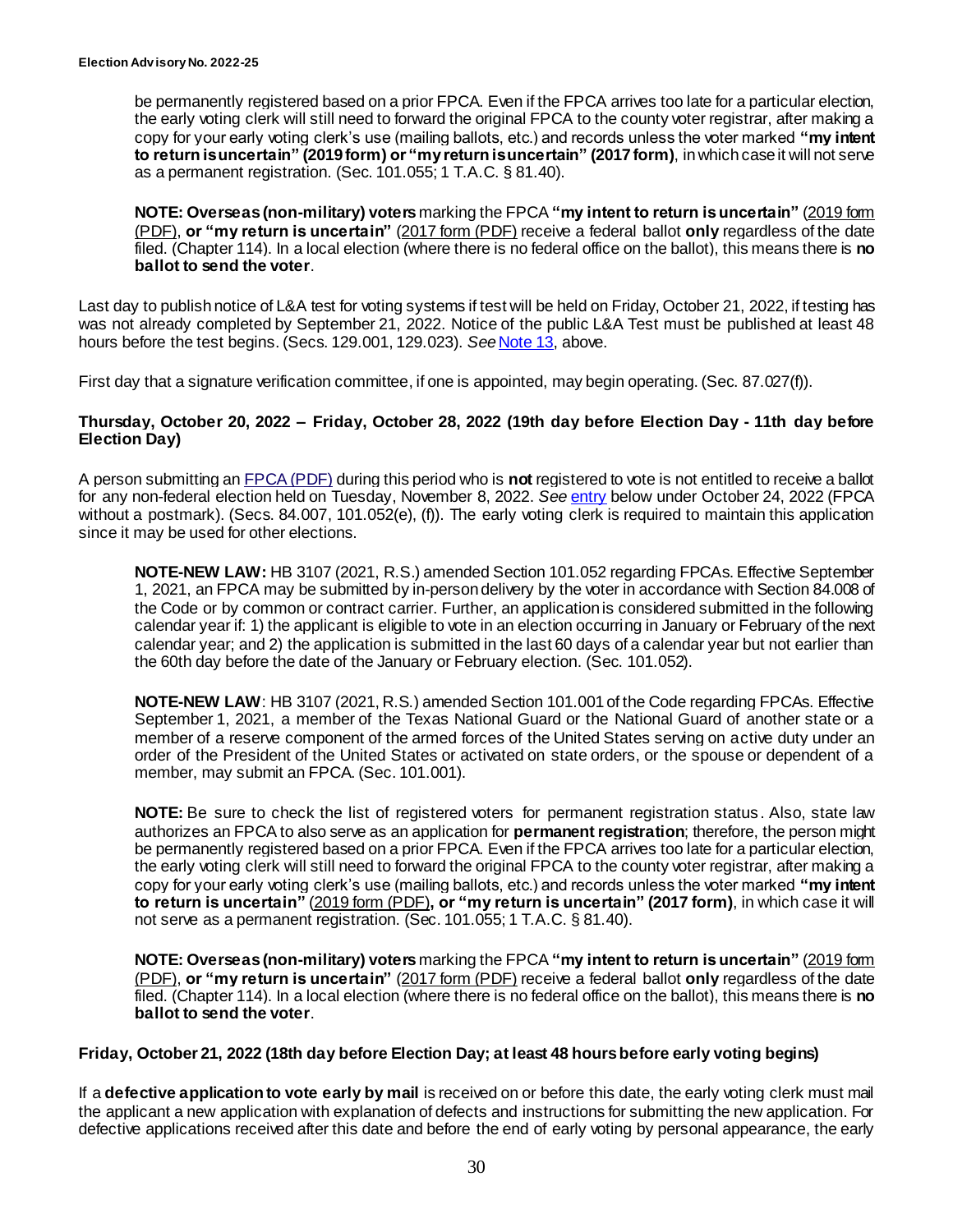voting clerk must mail only the Notice of Rejected [Application for Ballot by Mail \(PDF\)](http://www.sos.state.tx.us/elections/forms/pol-sub/5-16f.pdf) and a statement that the voter is not entitled to vote early by mail unless he or she submits a sufficient application by the deadline, which is Friday, October 28, 2022. (Secs. 84.007(c), 86.008).

**NOTE – NEW LAW:** SB 1 (2021, 2nd C.S.) amended Section 86.001 to provide that if the information required by Section 84.002(a)(1-a) included on the application does not identify the same voter identified on the applicant's voter registration application, the clerk shall reject the application. (Sec. 86.001(f)). If an application is rejected under Section 86.001(f), the clerk shall provide notice of the rejection. The notice must include information regarding the ability to correct or add the required information through the online ballot by mail tracker described in Section 86.015(c). (Sec. 86.001(f-1)). If the applicant corrects the application for ballot by mail online and that application subsequently identifies the same voter identified on the applicant's voter registration application, the clerk shall provide a ballot to the voter. (Sec. 86.001(f-2)).

Last day to conduct public L&A test of a voting system. We highly *recommend* that this test is done on an earlier date to allow time for corrections to programming, if necessary. (*See* [Note 13](#page-10-1), above). Per Section 129.023, the L&A test shall be conducted not later than 48 hours before voting begins on such voting systems, assuming that the voting system will first be used for early voting in person.

#### <span id="page-30-0"></span>**Monday, October 24, 2022 (15th day before Election Day)**

#### **First day to vote early in person.** (Sec. 85.001(a), (c))

**NOTE:** The early voting period for the general election begins 17 days prior to election day, but because this day falls on a weekend (Saturday, October 22, 2022), it is extended to the next regular business day, Monday, October 24, 2022. (Sec. 85.001(c)).

**NOTE:** In the general election for state and county officers, a certain number of temporary branch locations must be established depending on the population size of the county:

- 1. in a county with a population of 400,000 or more, the commissioners court **must** establish one or more temporary polling places, other than the main early voting polling place, in each state representative district containing territory covered by the election. The temporary polling place(s) must remain open the same days as the main early voting polling place for at least 8 hours each day or 3 hours each day if the city or county clerk does not serve as the early voting clerk for the territory holding the election and the territory has fewer than 1,000 registered voters;
- 2. in a county with a population of 120,000 or more but less than 400,000, the commissioners court **must** establish one or more temporary polling places, other than the main early voting polling place, in each commissioners precinct containing territory covered by the election. The temporary polling place(s) must remain open the same days as the main early voting polling place for at least 8 hours each day or 3 hours each day if the city or county clerk does not serve as the early voting clerk for the territory holding the election and the territory has fewer than 1,000 registered voters; or
- 3. in a county with a population of 100,000 or more but less than 120,000, the early voting clerk **must** establish one or more early voting polling places in each commissioners precinct for which the early voting clerk receives a timely filed written request signed by at least 15 registered voters of that precinct. The temporary polling place(s) must remain open the same days as the main early voting polling place for at least 8 hours each day or 3 hours each day if the city or county clerk does not serve as the early voting clerk for the territory holding the election and the territory has fewer than 1,000 registered voters. (Secs. 85,062, 85,064).

**NOTE:** If a county has a population under 100,000, voting at a temporary branch polling place may be conducted on any days and during any hours of the period for early voting by personal appearance except that voting at a temporary branch polling place must be conducted on at least two consecutive business days and for at least 8 consecutive hours on each of those days. (Sec. 85.065).

If early voting by personal appearance is required to be conducted for extended hours or for weekend hours, the county voter registrar's office is required to remain open for providing voter registration information during the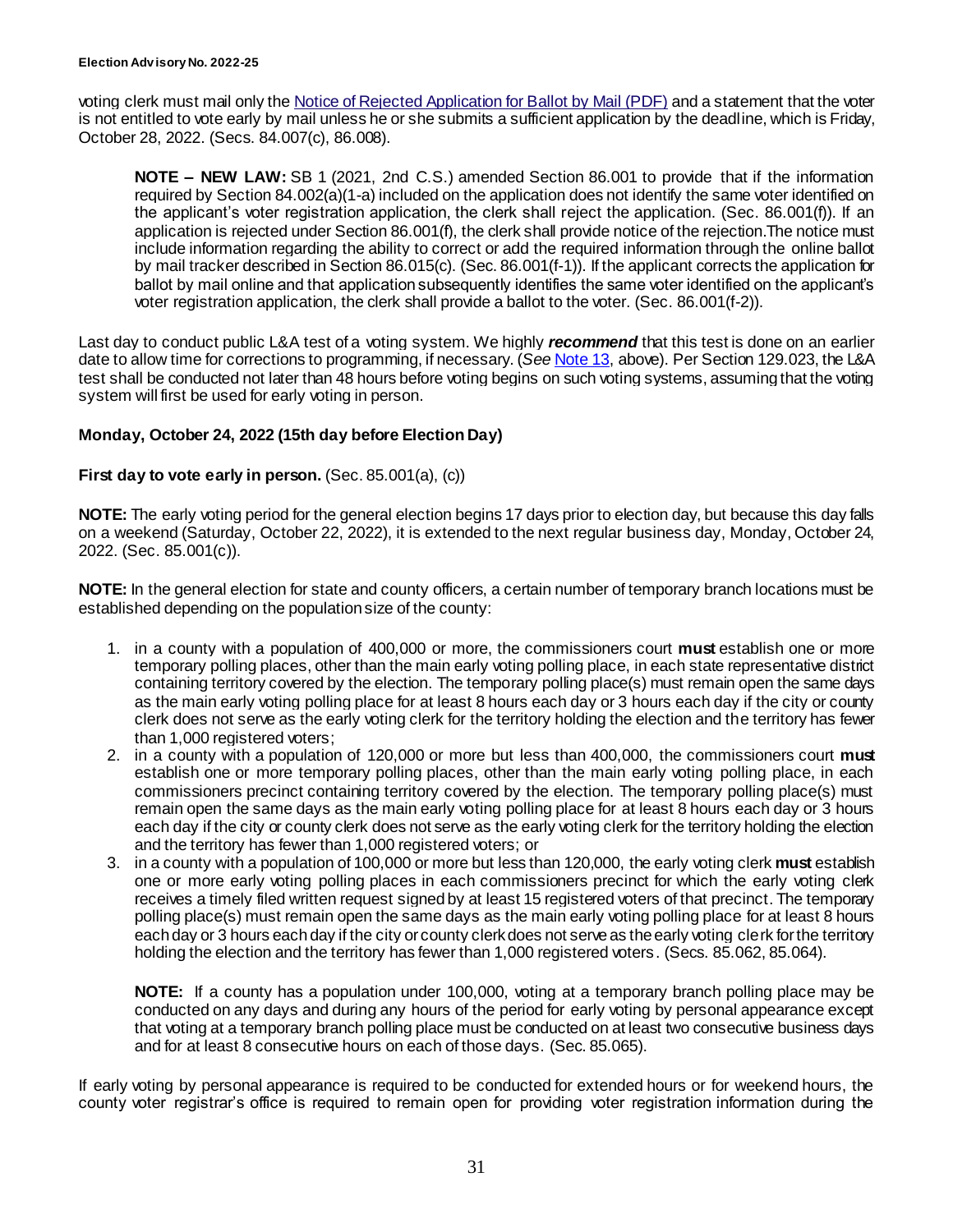extended hours or weekend hours that the main early voting polling place is open for voting. (Secs. 12.004(d), 85.005(c); 85.006(e)).

**NOTE**: Voting by limited ballot must be done during the early voting period **at the main early voting polling place** (or by mail). (Sec. 112.002(a)).

**Political subdivisions other than cities and counties:** Early voting in person must be conducted for at least nine (9) hours each weekday that is not a legal state holiday unless the political subdivision has fewer than 1,000 registered voters, in which case early voting in person must be conducted for at least four (4) hours per day. (Sec. 85.005).

**NOTE – NEW LAW: Political Subdivisions Other than Counties**: Early voting in person at the main early voting polling place must be conducted for at least **nine (9) hours** each weekday that is not a legal state holiday unless the political subdivision has fewer than 1,000 registered voters, in which case early voting in person must be conducted for at least **four (4) hours** per day. (Sec. 85.005(b)).

**NOTE – NEW LAW: Counties**: Early voting in person must be conducted on each weekday of the early voting period that is not a legal state holiday and for a period of at least **nine (9) hours**, except that voting may not be conducted earlier than 6:00 AM or later than 10:00 PM. (Sec. 85.005(a)).

**NOTE – NEW LAW: Cities**: SB 1 (2021, 2nd C.S.) amended Section 85.005(d) to remove the provision that requires cities to choose two weekdays for the main early voting polling place location to be open for at least 12 hours during the regular early voting period. (Sec. 85.005).

**NOTE – Independent School Districts:** Despite the law that allows an ISD to be closed on school holidays during the mandatory office hours period, you are **required** to be open during the entire early voting period, except on legal state and national holidays.

**NOTE – Joint Elections**: If entities are conducting early voting by personal appearance jointly, we *recommend* a unified schedule covering all requirements; i.e., no entity's requirements should be neglected or subtracted as a result of a joint agreement.

**NOTE – NEW LAW:** SB 1 (2021, 2nd C.S.) amended Section 61.002 to provide that immediately before the opening of the polls on the first day of early voting and on election day, the presiding judge or alternate judge shall confirm that the public counters on each voting machine are set to zero and shall print the tape that shows that there are zero votes for each candidate or measure on the ballot. Each election judge and alternate judge shall sign the printed tapes. (Sec. 61.002).

If an [FPCA \(PDF\)](http://www.fvap.gov/uploads/FVAP/Forms/fpca2013.pdf) is **received** by this date **without** a postmark to prove mailing date, the early voting clerk will accept the FPCA and mail the applicant a full ballot even if the applicant is not a permanently registered voter but meets the requirements under Title 2 of the Election Code *(unless the voter marks* **"my intent to return is uncertain"** [\(2019](https://www.fvap.gov/uploads/FVAP/Forms/fpca2013.pdf)  [form \(PDF\)](https://www.fvap.gov/uploads/FVAP/Forms/fpca2013.pdf)**, or "my return is uncertain" (2017 form)**) (Sec. 101.055; 1 T.A.C. § 81.40).

Last day to notify election judges of duty to hold election [\(Writ of Election \(PDF\)](http://www.sos.state.tx.us/elections/forms/pol-sub/4-12f.pdf) and [Writ of Election –](http://www.sos.state.tx.us/elections/forms/pol-sub/4-13f.pdf) General [Election for State and County Officers \(PDF\)\)](http://www.sos.state.tx.us/elections/forms/pol-sub/4-13f.pdf). Notice must be given by the 15th day before the election or the 7th day after the day the election is ordered, whichever is later. The Writ of Election must be given to each presiding judge and include:

- 1. The judge's duty to hold the election;
- 2. The type and date of election;
- 3. The polling place location at which the judge will serve;
- 4. The polling place hours; and
- <span id="page-31-0"></span>5. The maximum number of clerks the judge may appoint. (Sec. 4.007).

#### **Tuesday, October 25, 2022 (14th day before Election Day)**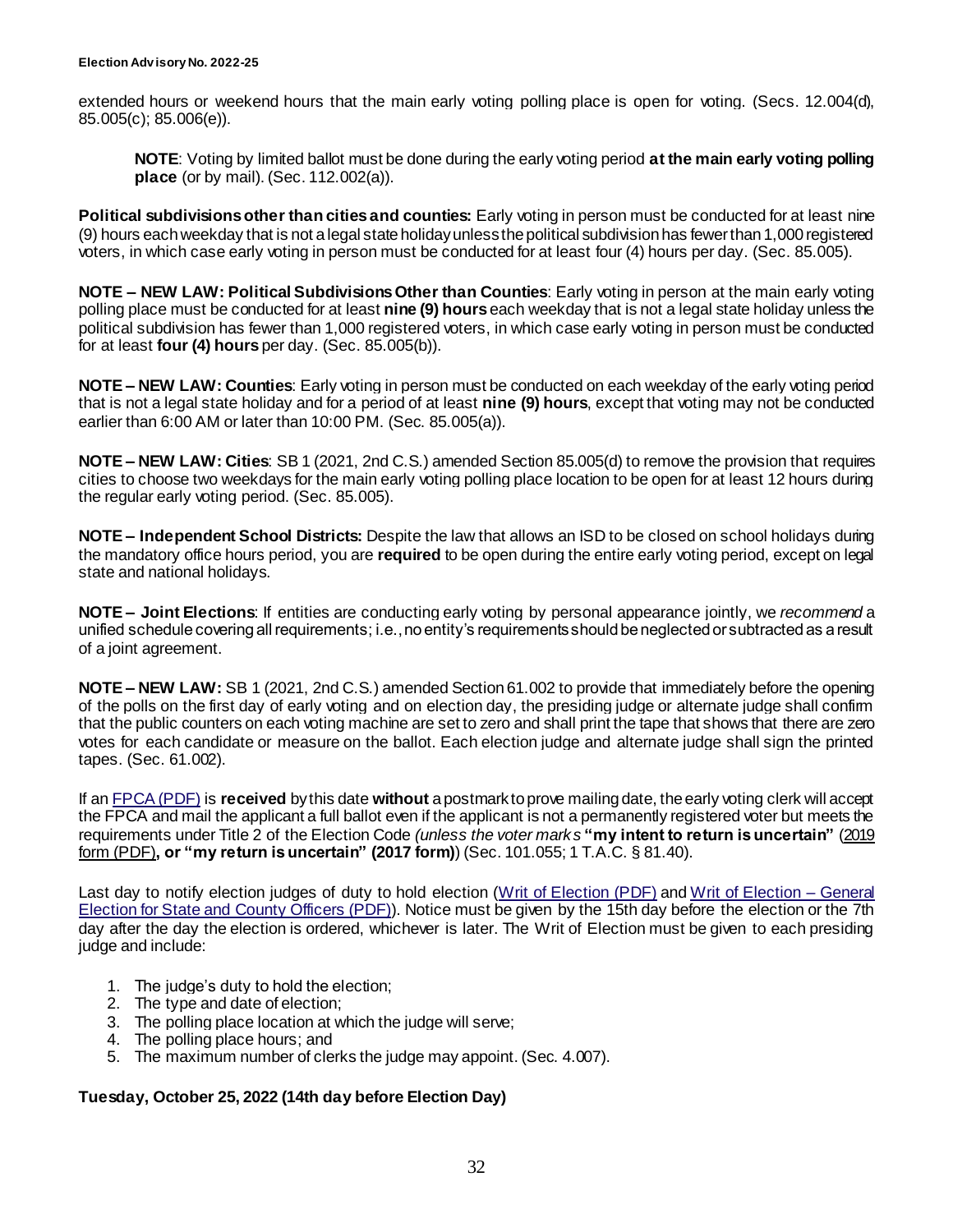**NOTE for Counties:** Deadline to file a [petition \(PDF\)](http://www.sos.state.tx.us/elections/forms/pol-sub/5-45f.pdf) in the November General Election for state and county officers to require the early voting clerk of a county with a population **under 55,000** to conduct extended early voting at the main early voting polling place for **12 hours on the last Saturday** of the early voting period, October 29, 2022. Voting may not be conducted earlier than 6:00 a.m. or later than 10:00 p.m. (Secs. 85.006(e), 85.007). Notice of weekend [voting](http://www.sos.state.tx.us/elections/forms/pol-sub/5-48f.pdf) must be posted beginning no later than Wednesday, October 26, 2022 and continuing through Friday, October 28, 2022. (Sec. 85.007(c)).

Deadline to file a [petition \(PDF\)](http://www.sos.state.tx.us/elections/forms/pol-sub/5-50f.pdf) in the November General Election for state and county officers to require the early voting clerk of a county with a population **under 55,000** to conduct extended early voting at the **main early voting polling place** for 12 hours on each **weekday** of the last week of the early voting period (Monday, October 31, 2022 through Friday, November 4, 2022). [Notice of extended hours \(PDF\)](http://www.sos.state.tx.us/elections/forms/pol-sub/5-51f.pdf) must be posted beginning no later than Wednesday, October 26, 2022 and continuing through Friday, November 4, 2022. (Secs. 85.005(c), 85.067).

<span id="page-32-1"></span>**NOTE:** For counties with a population under 55,000, extended early voting at the main early voting polling place for 12 hours on each weekday of the last week of the early voting must be conducted if a petition is submitted by at least 15 registered voters of the county requesting those extended hours.

#### **Wednesday, October 26, 2022 (13th day before Election Day; 72 hours preceding first hour Saturday early voting will be conducted)**

**NOTE for Counties** : Deadline to file a [petition \(PDF\)](http://www.sos.state.tx.us/elections/forms/pol-sub/5-45f.pdf) in the November General Election for state and county officers to require the early voting clerk of a county with a population **under 55,000** to conduct extended early voting at the main early voting polling place for **6 hours on Sunday**, October 30, 2022. Voting may not be conducted earlier than 9:00 a.m. or later than 10:00 p.m.(Sec. 85.006(e)). [Notice of weekend voting](http://www.sos.state.tx.us/elections/forms/pol-sub/5-48f.pdf) must be posted beginning no later than Thursday, October 27, 2022 and continuing through Saturday, October 29, 2022. (Sec. 85.007(c)).

**NOTE for Counties** : Last day to post notice on bulletin board for posting notice of meetings for the commissioners court and city council if early voting will be conducted on Saturday,October 29, 2022. (Sec. 85.007). Notice must be posted at least 72 hours before early voting begins on a Saturday or Sunday. If the county election officer on his/her own motion by written order orders early voting on Saturday or Sunday OR if the county election officer orders Saturday or Sunday voting after being petitioned to do so by at least 15 registered voters, such voting need not be included in the regular order or notice of the election. (Secs. 85.006(b), (d), 85.007(b), (c)).

**Note for all Political Subdivisions, except Counties:** Voting on ANY Saturday or Sunday ordered by the **governing body** on its own motion (i.e., not petitioned for by 15 registered voters) **must** be included in the order and notice of election. (Secs. 85.006, 85.007(a)).

<span id="page-32-0"></span>**NOTE:** Section 85.007 requires that the election notice, which includes the days and hours of early voting, be posted on the political subdivision's website, if the political subdivision maintains a website.

#### **Thursday, October 27, 2022 (12th day before Election Day; day before the last day to apply for a ballot by mail)**

**Counties:** Last day to pos[t notice](https://www.sos.texas.gov/elections/forms/pol-sub/5-48f.pdf) on bulletin board for posting notice of meetings of the commissioners court or city council, if early voting will be conducted on Sunday, October 30, 2022. (Sec. 85.007). Notice must be posted at least 72 hours before early voting begins on a Saturday or Sunday. *See* [entry](#page-32-1) at Wednesday, October 26, 2022.

**Note for all Political Subdivisions, except Counties:** Voting on ANY Saturday or Sunday ordered by the **governing body** on its own motion (i.e., not petitioned for by 15 registered voters) **must** be included in the order and notice of election. (Secs. 85.006, 85.007(a)).

**NOTE:** Section 85.007 requires that the election notice, which includes the days and hours of early voting, be posted on the political subdivision's website, if the political subdivision maintains a website.

First day a voter who becomes sick or disabled on or after this date may submit an application for a late ballot if the sickness or physical condition prevents the voter from appearing at the polling place without the likelihood of needing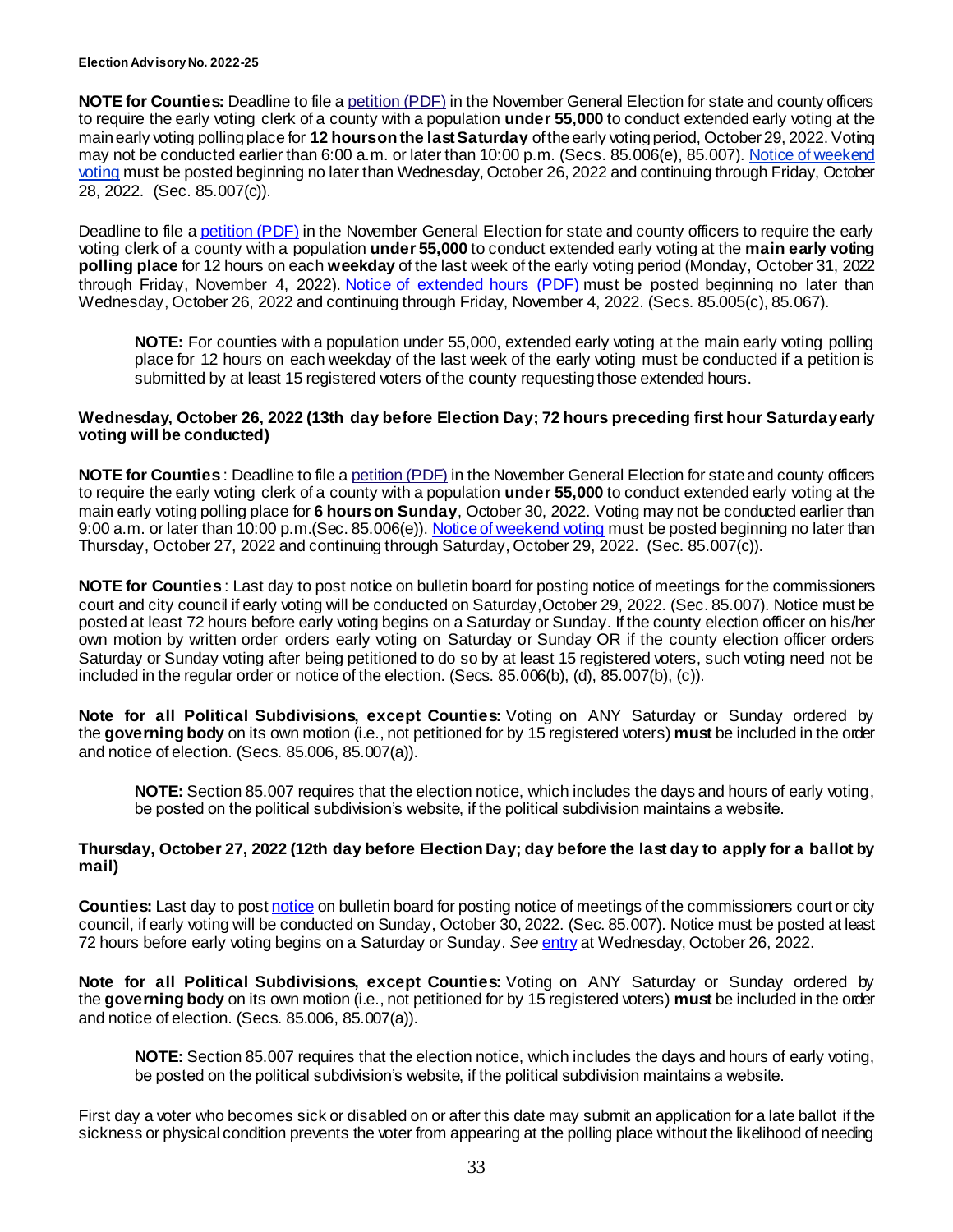personal assistance or of injuring his or her health. (Sec. 102.001). *See* [Application for Emergency Early Voting Ballot](https://www.sos.texas.gov/elections/forms/pol-sub/5-25f.pdf)  [Due to Sickness or Physical Disability \(PDF\)](https://www.sos.texas.gov/elections/forms/pol-sub/5-25f.pdf). Applications may continue to be submitted until 5:00 PM on Election Day. (Sec. 102.003).

First day a county with a population of 100,000 or more, or entities that are having joint elections or are contracting with such a county, may convene their early voting ballot board and begin processing and qualifying mail ballots but may not begin counting at this time.

**NOTE:** Mail ballots **may not be counted** until (i) the polls open on election day; or (ii) for a county with a population of 100,000 or more, or entities that are having joint elections with such a county or who are conducting their election with such a county through a contract for election services, the end of the period for early voting in person. (Secs. 87.0222, 87.0241). The early voting clerk shall continuously post notice for 24 hours preceding each delivery of voting materials that is to be made before the time for opening the polls on election. (Sec. 87.0222). **NOTE: Results may not be released until the polls close on election day.**

**NOTE –NEW LAW:** HB 3107 (2021, R.S.) clarified that if a county with a population of 100,000 or more is conducting an election through a contract for election services for a political subdivision, the county's ballot board timeframes apply to the election. (Secs. 87.0222, 87.0241).

**NOTE –** The county clerk/elections administrator must ensure that photocopies or scanned images of annual applications for ballot by mail have been delivered to the early voting clerk of every political subdivision holding an election before the ballots by mail are delivered to the early voting ballot board. The county election officer should transmit copies of the applicable ABBMs and FPCAs through a secure method. This may include hand-delivering the copies, arranging for the local entity to pick up the copies, or utilizing an encrypted email or file transfer protocol. *See*  Answer 17 i[n Tex. Sec'y of State Election Advisory No. 2022-08](https://www.sos.texas.gov/elections/laws/advisory2022-08.shtml).

**NOTE – NEW LAW:** SB 1 (2021, 2nd C.S.) added Section 87.0411 to provide a procedure by which a voter can correct certain defects in their carrier envelope containing their voted ballot. Not later than the second business day after an **early voting ballot board** discovers the defect and before the board decides whether to accept or reject a timely delivered ballot under Section 87.041, the board shall: (1) determine if it would be possible for the voter to correct the defect and return the carrier envelope before the time the polls are required to close on election day; and (2) return the carrier envelope to the voter by mail, if the board determines that it would be possible for the voter to correct the defect and return the carrier envelope before the time the polls are required to close on election day. If the board determines that it would not be possible for the voter to correct the defect and return the carrier envelope before the time the polls are required to close on election day, the board may notify the voter of the defect by phone or email and inform the voter that the voter may cancel their mail ballot in accordance with Section 84.032 or come to the early voting clerk's office in person not later than the sixth day after election day to correct the defect. If the ballot board takes one of the actions described above, the board must take that action with respect to each ballot in the election that to which these options apply. (Sec. 87.0411). *See* [Note 16](#page-12-0).

#### <span id="page-33-0"></span>**Friday, October 28, 2022 (11th day before Election Day)**

Last day to receive an [FPCA \(PDF\)](https://www.fvap.gov/uploads/FVAP/Forms/fpca.pdf) from a voter. If the voter is **not** registered in the county (and / or marked intent to return "not certain"), **the voter is still eligible for a ballot containing federal offices only.** In a local (non-federal) election, this means there is no ballot to send the voter. (Secs. 101.052(b), (f), 114.004(c)).

Last day for early voting clerk to receive applications for a ballot to be voted by mail. (Sec. 84.007(c)). All applications to vote by mail must be received by the early voting clerk before the close of regular business or 12 noon, **whichever is later**.

Applications to vote by mail must be submitted by mail, common or contract carrier, fax (if a fax machine is available in the office of the early voting clerk), e-mail, or personal delivery (see below). The early voting clerk's designated email address must be posted on the Secretary of State's website.

If an ABBM is faxed or emailed or if an FPCA is faxed, then the applicant must submit the ORIGINAL application BY MAIL to the early voting clerk so that the early voting clerk **receives the original no later**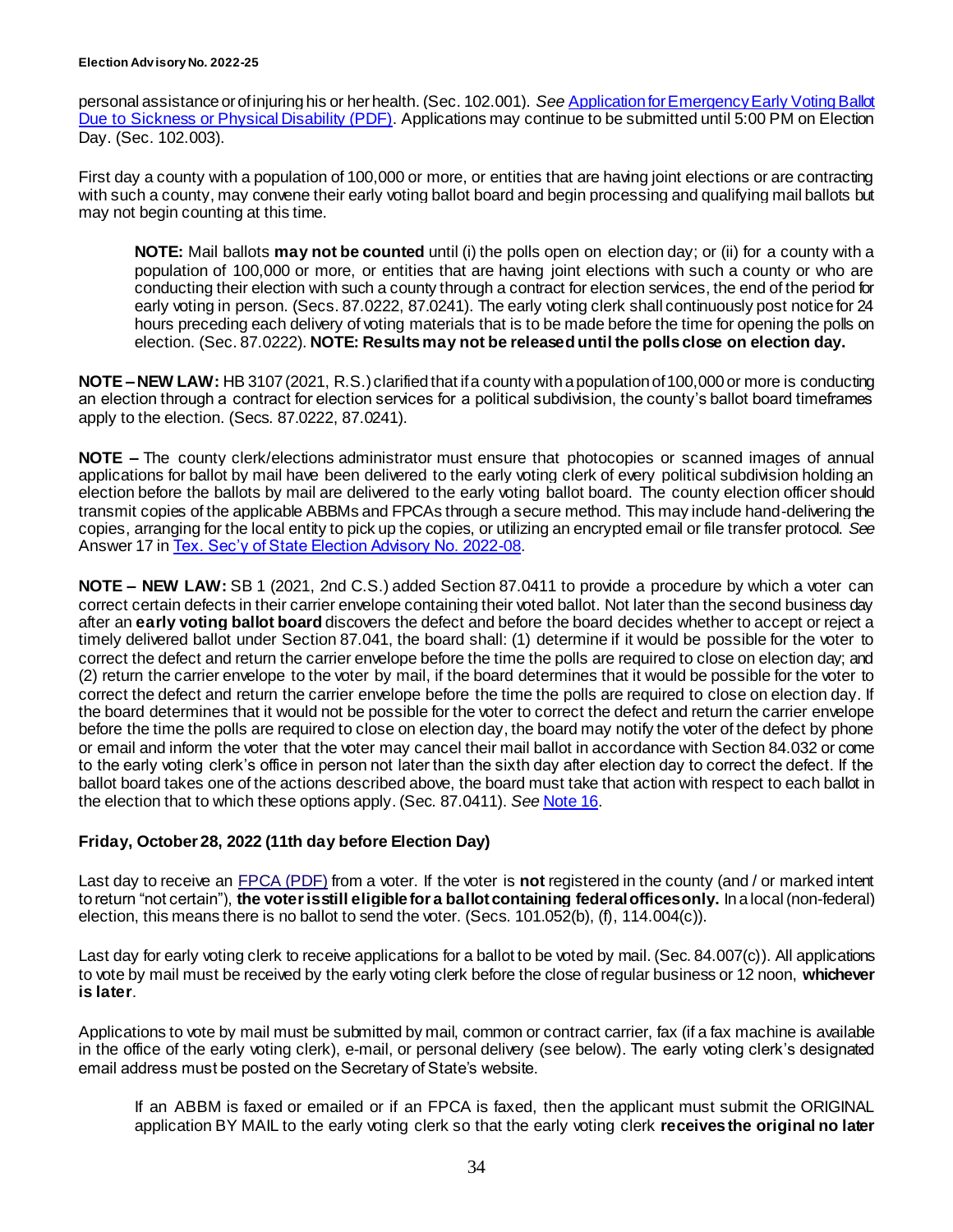**than the 4th business day after receiving the emailed or faxed ABBM or faxed FPCA.** If the early voting clerk does not receive the original ABBM or FPCA by that deadline, then the emailed or faxed ABBM or faxed FPCA will be considered incomplete, and the early voting clerk may NOT send the applicant a ballot. The requirement to mail the original application does not apply to an **emailed** FPCA. For additional information on this law, please se[e Note 15](#page-11-1) above.

**NOTE-NEW LAW: HB 3107 (2021, R.S.) amended Section 101.001 of the Code regarding FPCAs. Effective** September 1, 2021, a member of the Texas National Guard or the National Guard of another state or a member of a reserve component of the armed forces of the United States serving on active duty under an order of the President of the United States or activated on state orders, or the spouse or dependent of a member, may submit an FPCA. (Sec. 101.001).

An applicant for a ballot to be voted by mail (ABBM or FPCA) may also submit the application by delivering it in person to the early voting clerk if the application is submitted not later than the close of regular business in the clerk's office on Friday, October 28, 2022. (Sec. 84.008).

**NOTE-NEW LAW**: HB 3107 (2021, R.S.) amended Section 101.052 of the Code regarding FPCAs. Effective September 1, 2021, an FPCA may be submitted by in-person delivery by the voter in accordance with Section 84.008 of the Code or by common or contract carrier. Further, an application is considered submitted in the following calendar year if: 1) the applicant is eligible to vote in an election occurring in January or February of the next calendar year; and 2) the application is submitted in the last 60 days of a calendar year but not earlier than the 60th day before the date of the January or February election. (Sec. 101.052).

**NOTE-NEW LAW:** HB 3107 (2021, R.S.) amended Section 84.008 of the Code to provide that an applicant for a ballot to be voted by mail may submit the application by delivering it in person to the early voting clerk if the application is submitted not later than the deadline provided by Section 84.007(c) of the Code. This means that effective September 1, 2021, voters may now personally deliver their ABBM or FPCA to the early voting clerk not later than the close of regular business in the early voting clerk's office or 12 noon, whichever is later, on the 11th day before election day (unless that day is a Saturday, Sunday, or legal state or national holiday, in which case the last day is the first preceding regular business day.)

Last day for county clerk/elections administrator to deliver final list of voters that have submitted an annual application for ballot by mail to political subdivisions located within the county holding an election on November 8, 2022, for which the county clerk/elections administrator is not the early voting clerk via a joint election agreement or contract for election services.

#### **Saturday, October 29, 2022 (10th day before Election Day; last Saturday of early voting period)**

**Counties:** In counties with populations of 55,000 or more, early voting must be conducted at the main early voting polling place in the November General Election for state and county officers for at least 12 hours on last Saturday of the early voting period. (Sec. 85.006(e)). For counties under 55,000, voting on Saturday is only required if a proper [petition \(PDF\)](http://www.sos.state.tx.us/elections/forms/pol-sub/5-45f.pdf) was received in a timely manner. *See* [entry](#page-31-0) under Tuesday, October 25, 2022.

**Cities:** If a proper [petition \(PDF\)](http://www.sos.state.tx.us/elections/forms/pol-sub/5-45f.pdf) was received before the election was ordered, early voting must be conducted on last Saturday of the early voting period.

Last day of period during which notice of the November General Election for state and county officers and other elections ordered by a county or a city or school district must be published in a newspaper of general circulation. (Sec. 4.003(a)(1)).

**NOTE:** The election notice shall be posted on the political subdivision's website, if the political subdivision maintains a website.

Last day to mail a copy of the notice of election to each registered voter of the territory that is covered by the election and is in the jurisdiction of the authority responsible for giving the notice **if method of giving notice is not specified by a law outside the Texas Election Code** and this method of giving notice is selected.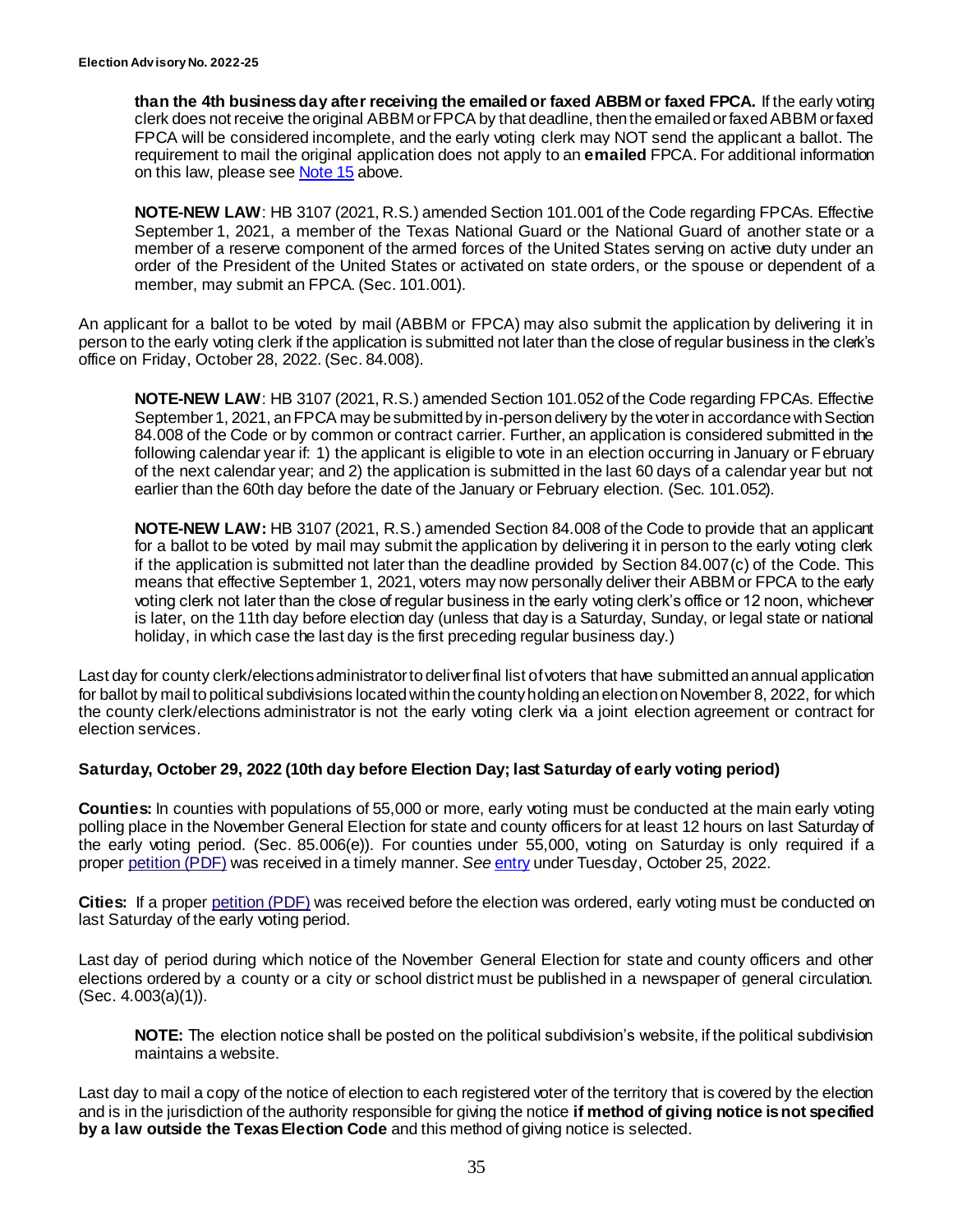#### **Sunday, October 30, 2022 (9th day before Election Day; last Sunday of early voting period)**

**Counties with a Population of 55,000 or More**: In counties with populations of 55,000 or more, early voting must be conducted at the main early voting polling place in the November General Election for state and county officers for at least 6 hours on last Sunday of the early voting period. (Sec. 85.006(e)).

**For counties under 55,000**, voting on Sunday at the main early voting polling place and any permanent branch locations is only required if a proper [petition \(PDF\)](http://www.sos.state.tx.us/elections/forms/pol-sub/5-45f.pdf) was received in a timely manner. *See* [entry](#page-32-1) under Wednesday, October 26, 2022.

**Cities:** If a proper [petition \(PDF\)](http://www.sos.state.tx.us/elections/forms/pol-sub/5-45f.pdf) was received before the election was ordered, early voting must be conducted on last Sunday of the early voting period.

#### **Monday, October 31 – Friday, November 4, 2022 (last week of early voting by personal appearance)**

**In counties with a population of 55,000 or more**, the early voting clerk must keep the main polling place open for 12 hours each weekday for the November General Election for state and county officers during the last week of the early voting period. Early voting must be conducted at **permanent branch locations** for 12 hours each weekday. Voting may not be conducted any earlier than 6:00 a.m. or later than 10:00 p.m. (Secs. 85.005(c), 85.063).

**In counties with a population of 100,000 or local political subdivisions situated in such a county,** early voting by personal appearance at each **temporary branch polling place** must be conducted on the days that voting is required to be conducted at the main early voting polling place and remain open for at least 8 hours each day; or 3 hours each day if the city or county clerk does not serve as the early voting clerk for the territory holding the election and the territory has fewer than 1,000 registered voters. (Secs. 85.005(c), 85.064).

**NOTE:** In an election in which the territory served by the early voting clerk is situated in more than one county, early voting at each temporary branch location must be conducted on the days that voting is required to be conducted at the main early voting polling place for at least 8 hours each day, if the sum of the population of the counties is 100,000 or more.

**In counties with a population under 100,000 or local political subdivisions situated in such a county**, early voting by personal appearance at each **temporary branch polling place** may be conducted on any days and during any hours of the period for early voting by personal appearance, as determined by the authority establishing the branch except that voting must be conducted on at least two consecutive business days and for at least eight consecutive hours on each of those days. (Secs. 85.005(c), 85.063, 85.065).

# **November**

**Wednesday, November 2, 2022 (6th day and 4th business day before Election Day)**

**5:00 p.m.** — Deadline to submit a [Request for Election Inspectors \(PDF\)](http://www.sos.state.tx.us/elections/forms/pol-sub/4-19f.pdf) for election day, Tuesday, November 8, 2022 to the Secretary of State. The request must be a written request by 15 or more registered voters of the county for which the inspector is requested. (Sec. 34.001).

#### **Thursday, November 3, 2022 (5th day before Election Day; day before the last day to vote early in person)**

First day a voter is eligible to vote a late ballot if they will be out of their county of residence on election day due to a death in the immediate family (related within 2nd degree of consanguinity or affinity) that occurs on or after this day. The voter may submit the [Application for Emergency Early Ballot Due to Death in Family \(PDF\).](https://www.sos.texas.gov/elections/forms/pol-sub/5-16nf.pdf) (Secs. 103.001, 103.003(b)). An application may be submitted before the close of business on the day before election day. (Sec. 103.003).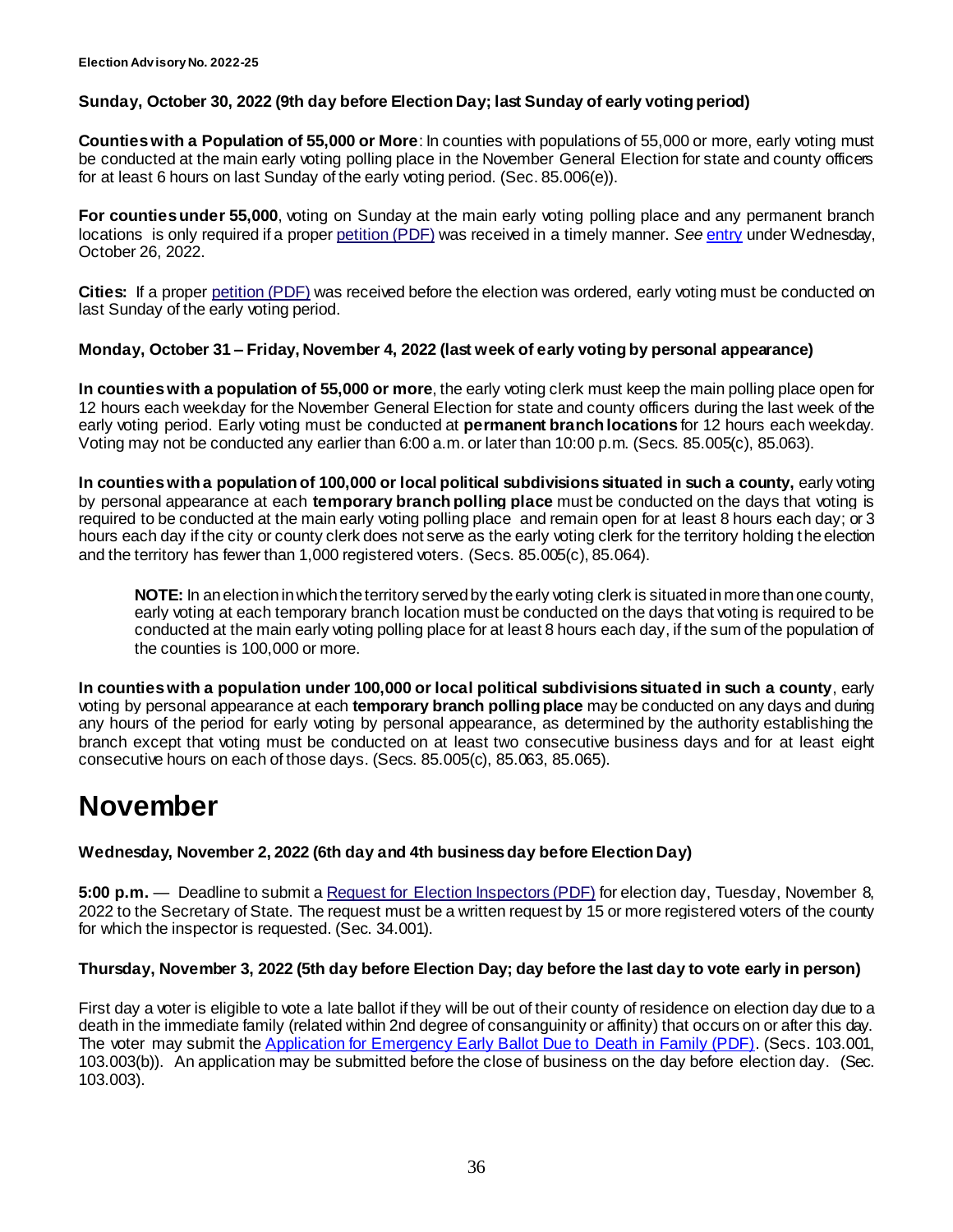Deadline for the early voting clerk to receive, by mail, the original of an ABBM that was faxed or emailed or of an FPCA that was faxed on the deadline to apply for a ballot by mail, Friday, October 28, 2022. Se[e Note 15.](#page-11-1)

Early voting clerk must post [Notice of Delivery of Ballots Voted by Mail \(PDF\)](http://www.sos.state.tx.us/elections/forms/pol-sub/6-6f.pdf) to the early voting ballot board if materials are to be delivered to the board on Friday, November 4, 2022. Notice must be posted continuously for 24 hours preceding each delivery to the board. (Secs. 87.0221, 87.0222, 87.023, 87.024, 87.0241).

**NOTE:** The Notice of Delivery of Early Voting Balloting Materials serves as notice of the convening of the early voting ballot board. Your entity should also post notice every time the early voting ballot board reconvenes.

#### **Friday, November 4, 2022 (4th day before Election Day)**

#### Last day to vote early by personal appearance. (Sec. 85.001(a)).

Last day to publis[h notice](http://www.sos.state.tx.us/elections/forms/pol-sub/6-1f.pdf) of public test of automatic tabulating equipment, if test will be held on Sunday, November 6, 2022, and if the first test was not previously already completed. The public notice of the test of automatic tabulating equipment must be published at least 48 hours before the test begins. (Sec. 127.096).

**After the polls close at the end of early voting**, the ballot board and/or central counting station may convene to perform the following activities, depending on the population size of the county:

#### **Counties with a population of 100,000 or more:**

First day those counties and political subdivisions conducting a joint election with such a county or conducting an election through a contract for election services with such a county may convene their early voting ballot board and/or central counting station and begin **counting** ballots; **however, the results may not be announced until after the polls close on election day.** (Secs. 87.0222, 87.0241).

**NOTE:** If a county with a population of 100,000 or more is convening their early voting ballot board and/or central counting station early to begin **counting** ballots, the test of the tabulation equipment will need to be completed at least 48 hours before the equipment is used to count ballots. (Secs. 87.0222, 87.0241, 127.096).

#### **Counties with a population less than 100,000:**

First day those counties and political sudbivisions who are not conducting a joint election with a county with a population over 100,000 or conducting an election through a contract for election services with a county with a population over 100,000 may convene their early voting ballot board for processing and qualifying mail ballots, but cannot begin counting the ballots until the polls open on election day. The early voting clerk shall continuously post notice for 24 hours preceding each delivery of voting materials that is to be made before the time for opening the polls on election day. (Secs. 87.0221, 87.023, 87.024, 87.0241). *See* [Notice of](https://www.sos.texas.gov/elections/forms/pol-sub/6-7f.pdf)  [Delivery of Early Voting Balloting Materials \(PDF\)](https://www.sos.texas.gov/elections/forms/pol-sub/6-7f.pdf).

**NOTE – NEW LAW:** SB 1 (2021, 2nd C.S.) added Section 87.0411 to provide a procedure by which a voter can correct certain defects in their carrier envelope containing their voted ballot. Not later than the second business day after an **early voting ballot board** discovers the defect and before the board decides whether to accept or reject a timely delivered ballot under Section 87.041, the board shall: (1) determine if it would be possible for the voter to correct the defect and return the carrier envelope before the time the polls are required to close on election day; and (2) return the carrier envelope to the voter by mail, if the board determines that it would be possible for the voter to correct the defect and return the carrier envelope before the time the polls are required to close on election day. If the board determines that it would not be possible for the voter to correct the defect and return the carrier envelope before the time the polls are required to close on election day, the board may notify the voter of the defect by phone or email and inform the voter that the voter may cancel their mail ballot in accordance with Section 84.032 or come to the early voting clerk's office in person not later than the sixth day after election day to correct the defect. If the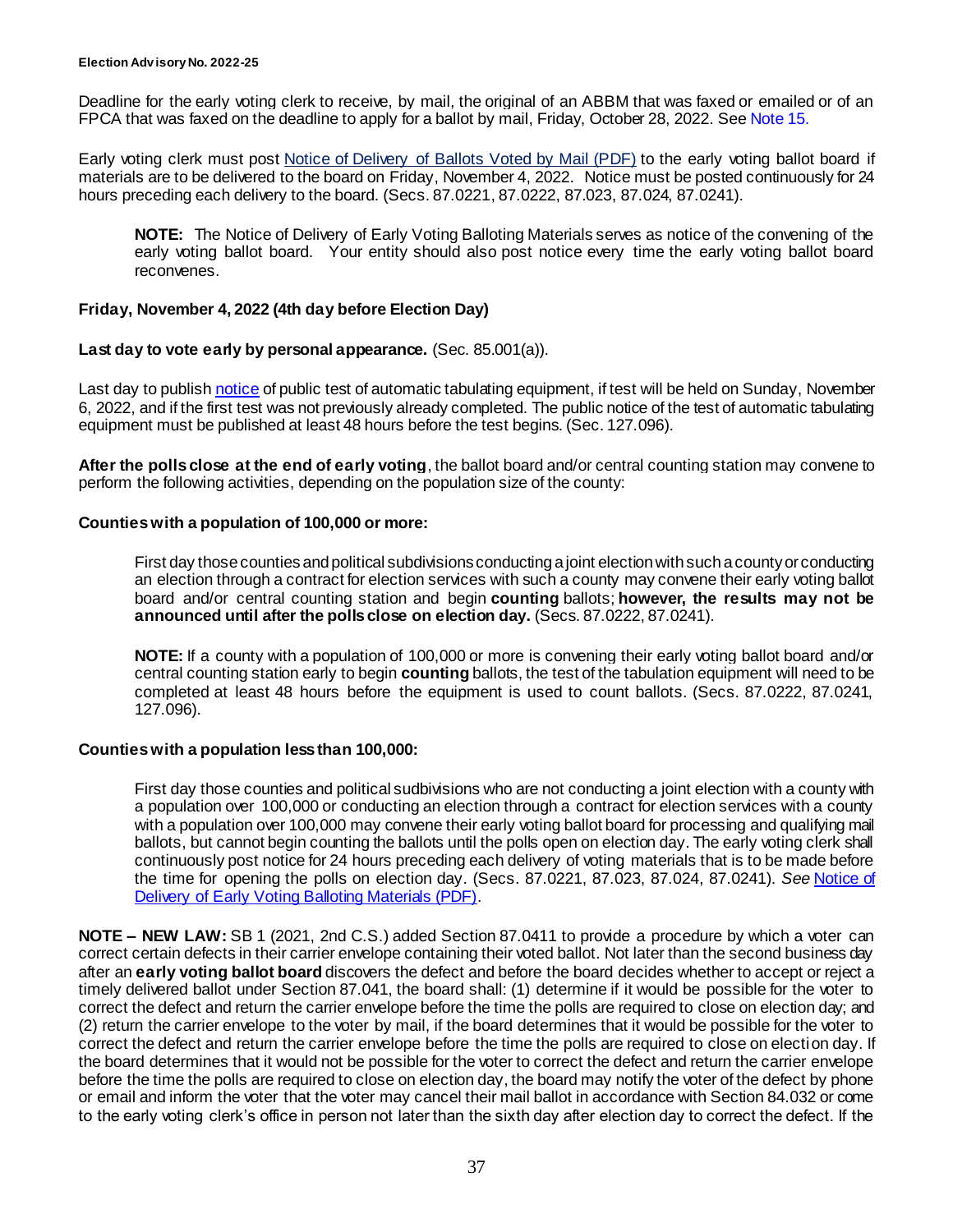ballot board takes one of the actions described above, the board must take that action with respect to each ballot in the election that to which these options apply. (Sec. 87.0411). *See* [Note 16.](#page-12-0)

**NOTE – NEW LAW:** SB 1 (2021, 2nd C.S.) amended Section 127.1232 to provide that in counties with a population of 100,000 or more, the general custodian of election records shall implement a video surveillance system that retains a record of all areas containing voted ballots: (1) from the time the voted ballots are delivered to the central counting station until the canvass of the precinct election returns; and (2) from the time the voted ballots are delivered to the signature verification committee or early voting ballot board until the canvass of precinct election returns. Video from the surveillance system shall be made available to the public by live stream. The recorded video is considered an election record and shall be retained by the general custodian until the end of the calendar year in which an election is held or until an election contest filed in the county has been resolved, whichever is later. (Sec. 127.1232).

#### **Sunday, November 6, 2022 (2 days before Election Day)**

Last day to conduct public test of automatic tabulation equipment. Per Section 127.093, the test shall be conducted at least 48 hours before the automatic tabulating equipment is used to count ballots voted in an election and was not previously tested. We highly *recommend* that this test is done on an earlier date to allow time for corrections to programming, if necessary. (See [Note 13](#page-10-0) above).

#### **Monday, November 7, 2022 (1 day before Election Day)**

Last day to submit an Application for [Emergency Early Ballot Due to Death in Family \(PDF\)](https://www.sos.texas.gov/elections/forms/pol-sub/5-16nf.pdf). The application must be submitted by the close of business on this day. (Sec. 103.003(b)).

Last day for early voting clerk to mark the precinct list of registered voters with a notation beside each name of voter who voted early, and deliver list to election judges. The early voting clerk must also deliver the precinct early voting list. (Sec. 87.122). This may be delivered electronically if your county is using an electronic pollbook.

**Delivery of Provisional Ballots and Forms**: If the voter registrar wants to take possession of the provisional ballots and forms on election night, the voter registrar must inform the custodian of the election records and post a [Notice of](http://www.sos.state.tx.us/elections/forms/pol-sub/8-19af.pdf)  [Delivery of Provisional Ballots](http://www.sos.state.tx.us/elections/forms/pol-sub/8-19af.pdf) (PDF) no later than Monday, November 7, 2022, 24 hours before election day. (1 T.A.C. § 81.174(d)(3)). However, under this type of delivery, the county voter registrar **must** go to the office of the custodian of election records and pick up the provisional ballots and forms.

**NOTE:** The general custodian of election records (or the early voting clerk, if applicable) must also post [a Notice](http://www.sos.state.tx.us/elections/forms/pol-sub/8-19af.pdf)  [of Delivery of Provisional Ballots](http://www.sos.state.tx.us/elections/forms/pol-sub/8-19af.pdf) at least 24 hours before delivery will occur. (1 T.A.C. § 81.174(b)(1)).

#### **Tuesday, November 8, 2022 (Election Day)**

| $7:00$ a.m. $-7:00$ p.m. | Polls open. (Sec. 41.031).                                                                                                                                                                                                                                                                                                                                                                                       |
|--------------------------|------------------------------------------------------------------------------------------------------------------------------------------------------------------------------------------------------------------------------------------------------------------------------------------------------------------------------------------------------------------------------------------------------------------|
|                          | Voter registrar's office is open.<br>(Sec.<br>$12.004(c)$ ).                                                                                                                                                                                                                                                                                                                                                     |
|                          | Early voting clerk's office is open for early<br>voting activities. (Sec. 83.011). A voter may<br>deliver a marked ballot by mail to the early<br>voting clerk's office while the polls are open<br>on election day. The voter must comply with<br>applicable identification procedures. The<br>identification procedure is the same as that<br>used for personal appearance voting. (Secs.<br>63.0101, 86.006). |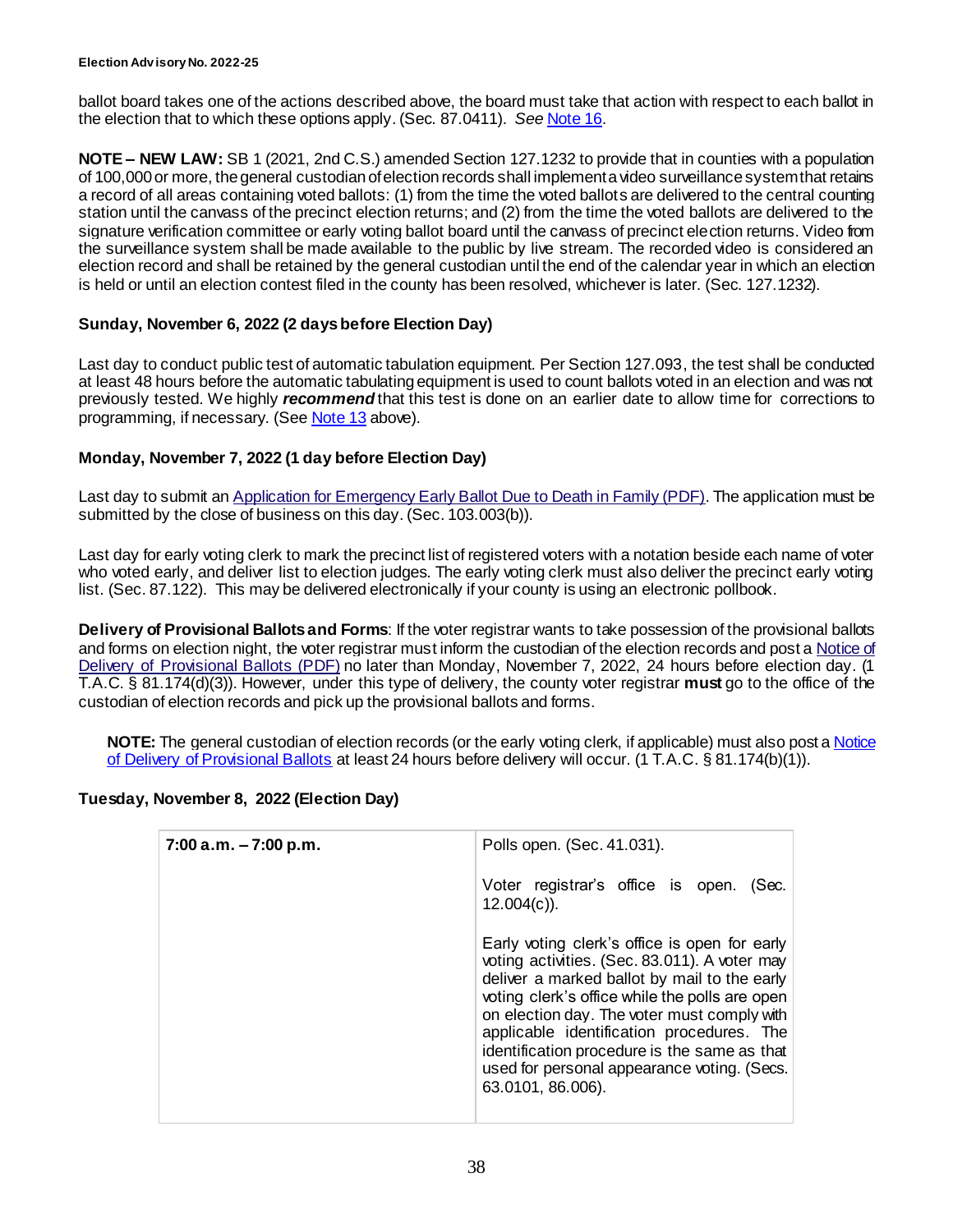|           | A voter may vote at the main early voting<br>place<br>if electronic<br>polling<br>voting<br>systems are used at regular polling place(s)<br>on election day and the voter has a sickness<br>or physical condition that prevents the voter<br>from voting in the regular manner without<br>personal assistance or a likelihood of injuring<br>the voter's health. (Secs. 104.001, 104.003).<br>However, if the early voting ballots by mail<br>are processed at a location other than the<br>main early voting polling place, the early<br>voting clerk may require the voting to be<br>conducted at that location. (Sec. 104.003). |
|-----------|------------------------------------------------------------------------------------------------------------------------------------------------------------------------------------------------------------------------------------------------------------------------------------------------------------------------------------------------------------------------------------------------------------------------------------------------------------------------------------------------------------------------------------------------------------------------------------------------------------------------------------|
| 5:00 p.m. | Deadline<br>for<br>receiving Application for<br><b>Emergency Early Voting Ballot Due to</b><br><b>Sickness or Physical Disability (PDF) for late</b><br>ballots to be voted by persons who became<br>sick or disabled on or after Thursday,<br>October 27, 2022. (Sec. 102.003(b)).                                                                                                                                                                                                                                                                                                                                                |
| 7:00 p.m. | Regular deadline for receiving early voting<br><b>ballots</b> by<br>mail. <b>BUT</b><br>see entry for<br>Wednesday, November 9, 2022 on "late<br>ballots" and entries for<br>domestic<br>Monday, November 14, 2022 on other<br>"late" ballots.                                                                                                                                                                                                                                                                                                                                                                                     |
|           | Deadline for receiving late ballots cast by<br>voters who became sick or disabled on or<br>after Thursday, October 27, 2022. (Secs.<br>86.007(a), 102.006(c)).                                                                                                                                                                                                                                                                                                                                                                                                                                                                     |
|           | Deadline to receive carrier envelopes that<br>have been returned to the voter by mail for<br>corrective action. (Secs. 86.011(d), 87.0271,<br>87.0411).                                                                                                                                                                                                                                                                                                                                                                                                                                                                            |

**NOTE – NEW LAW:** SB 1 (2021, 2nd C.S.) amended Section 61.002 to provide that immediately before the opening of the polls on election day, the presiding judge or alternate judge shall confirm that the public counters on each voting machine are set to zero and shall print the tape that shows that there are zero votes for each candidate or measure on the ballot. Immediately after the closing of the polls on election day, the presiding judge or alternate judge shall print the tape to show the number of votes cast for each candidate or measure. Each election judge and alternate judge shall sign the printed tapes. (Sec. 61.002).

**NOTE – NEW LAW:** SB 1 (2021, 2nd C.S.) requires the presiding judge of the central counting station to provide and attest to a written reconciliation of votes and voters at the close of tabulation for election day and again after the central counting station meets for the last time to process late-arriving ballots by mail and provisional ballots. (Sec. 127.131). [Preliminary Election Reconciliation –](https://www.sos.texas.gov/elections/forms/pol-sub/9-12f.pdf) Unofficial Totals form (Election Day)[. Election Reconciliation Form –](https://www.sos.texas.gov/elections/forms/pol-sub/9-13f.pdf) [Official Results \(Canvass Form\).](https://www.sos.texas.gov/elections/forms/pol-sub/9-13f.pdf)

**NOTE - Receipt of Mail Ballots**: All early voting ballots sent by mail from inside the United States that are received by 7:00 p.m. on election day, November 8, 2022, **must be counted on election night**. If the carrier envelope does not bear a cancellation mark or a receipt mark, the ballot must arrive **before** the time the polls are required to close **on election day**. (Sec. 86.007(a)(1)). If the early voting clerk cannot determine whether a ballot arrived before that deadline, the ballot is considered to have arrived at the time the place at which the carrier envelopes are deposited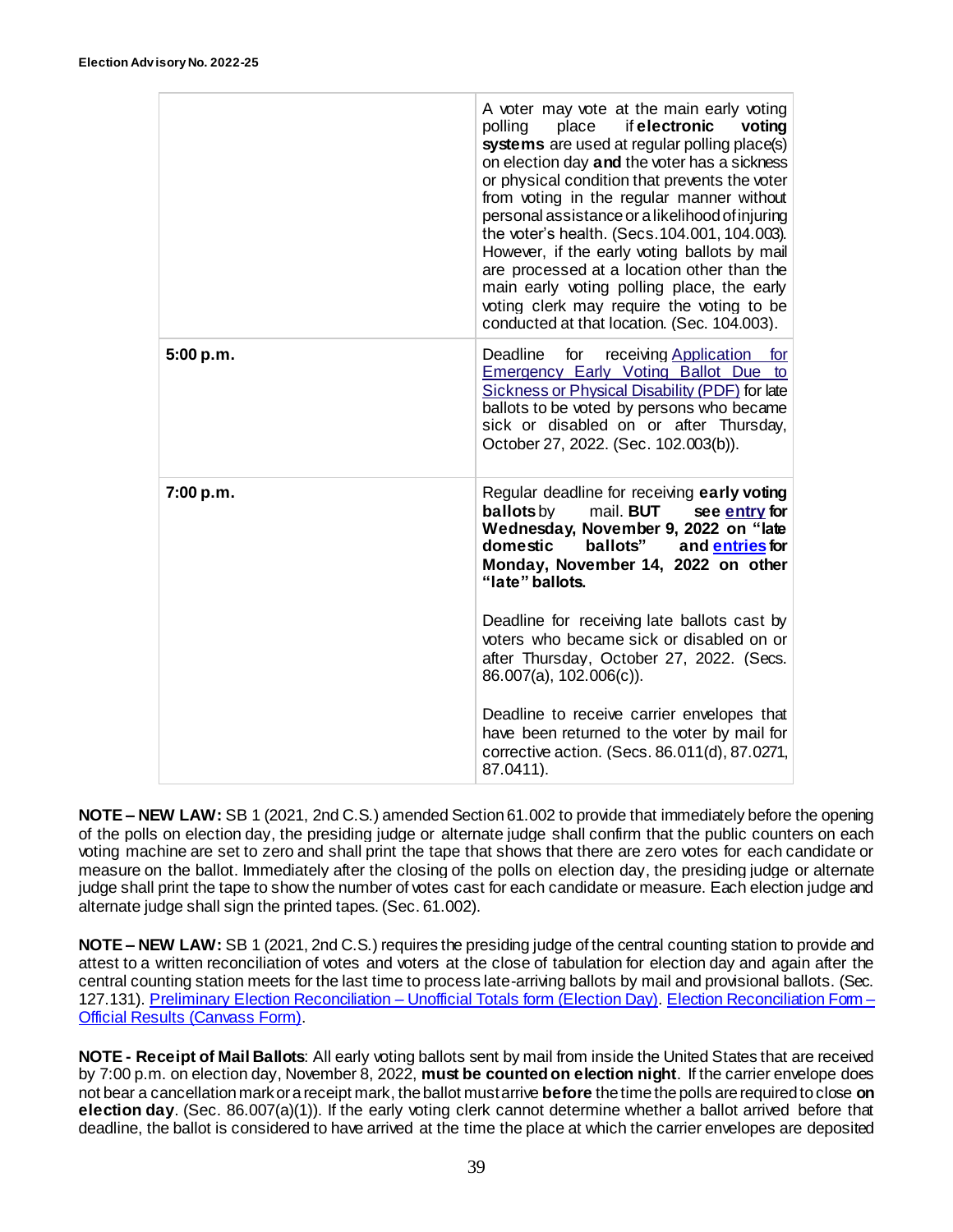was last inspected for removal of returned ballots. (Sec. 86.007(b)). The early voting clerk **must** check the mailbox for early voting mail ballots at least once after the time for regular mail delivery. (Sec. 86.007(b)).

**NOTE: An early voting mail ballot that is not received by 7:00 pm on election day may not be counted unless the ballot may be counted late, which applies to late domestic ballots (Sec. 86.007(a)(2)), ballots mailed from outside the United States (Sec. 86.007(d)), and ballots from members of the armed forces and merchant marine of the United States, Texas National Guard or the National Guard of another state or members of the Reserves, as well as their spouses and dependents (Sec. 101.057). See [entry](#page-41-1) for Wednesday, November 9, 2022 on "late domestic ballots," and [entries](#page-42-0)for Monday, November 14, 2022 on "late" ballots. See [Tex. Sec'y](https://www.sos.texas.gov/elections/laws/advisory2018-02.shtml)  [of State Election Advisory No. 2018-02.](https://www.sos.texas.gov/elections/laws/advisory2018-02.shtml)**

**NOTE - Delivery of Early Voting by Personal Appearance and Mail Ballots:** The early voting clerk delivers the voted ballots, the key to the double-locked ballot box, etc., to the early voting ballot board at the time or times specified by the presiding judge of the early voting ballot board, during the hours the polls are open or as soon after the polls close as practicable. (Secs. 87.021, 87.022). The custodian of the key to the second lock of the double-locked early voting ballot box delivers his or her key to the presiding judge of the early voting ballot board on request of the presiding judge. (Secs. 85.032(d), 87.025). **The custodian is the sheriff for county elections, elections ordered by the governor, and a primary election** (or the county judge in a year when the office of sheriff is on the ballot). The custodian is the chief of police or city marshal for city elections, and the constable of the justice precinct in which the political subdivision's main office is located (or the sheriff, if there is no constable), for other political subdivision elections. (Sec. 66.060). If ballots are to be delivered before election day, the early voting clerk must pos[t Notice of Delivery](https://www.sos.texas.gov/elections/forms/pol-sub/6-7f.pdf) of Early [Voting Balloting Materials](https://www.sos.texas.gov/elections/forms/pol-sub/6-7f.pdf) at least 24 hours before each delivery at the main early voting polling place.

**NOTE - Delivery of Early Voting Ballot to Early Voting Ballot Board Before Election Day**: Early voting ballots may be delivered to the early voting ballot board at any time after early voting by personal appearance ends. Mail ballots may be qualified and processed (signatures verified, carrier envelopes opened, and the secrecy envelope containing the ballot placed in a secure location), but they may not be counted until election day. (Secs. 87.0221, 87.0222, 87.023, 87.024, 87.0241). If ballots are to be delivered before election day, the early voting clerk must post notice at least 24 hours before each delivery at the main early voting polling place.

**Exception:** Counties with a population of 100,000, or more or entities that are having joint elections with counties with a population of 100,000 or more, may process the mail ballots (i.e., qualify, and accept or reject, but not count) as early as the 8th day before the end of the early voting period; in such an election, votes may be counted no earlier than the end of the period for early voting by personal appearance; the results may not be released until the polls close on election day. (Secs. 87.0221, 87.0222, 87.023, 87.024, 87.0241(b), 87.042). If ballots are to be delivered before election day (i.e., after the end of the early-votingin-person period but before the polls open on election day), the early voting clerk must post notice at least 24 hours before each delivery at the main early voting polling place. (Secs. 87.0221(b),87.023(b), 87.024(b)).

**NOTE – NEW LAW:** SB 1 (2021, 2nd C.S.) amended Section 127.1232 to provide that in counties with a population of 100,000 or more (or political subdivisions contracting with a county with a population of 100,000 or more), the general custodian of election records shall implement a video surveillance system that retains a record of all areas containing voted ballots: (1) from the time the voted ballots are delivered to the central counting station until the canvass of the precinct election returns; and (2) from the time the voted ballots are delivered to the signature verification committee or early voting ballot board until the canvass of precinct election returns. Video from the surveillance system shall be made available to the public by live stream. The recorded video is considered an election record and shall be retained by the general custodian until the end of the calendar year in which an election is held or until an election contest filed in the county has been resolved, whichever is later. (Sec. 127.1232).

**NOTE - Manual Examination of Ballots Before Processing on Automatic Counting Equipment**: The central counting station manager shall direct the manual examination of all electronic voting system ballots to ascertain whether the ballots can be processed in the usual manner or if the ballots need to be duplicated to clearly reflect the voter's intent. (Sec. 127.125).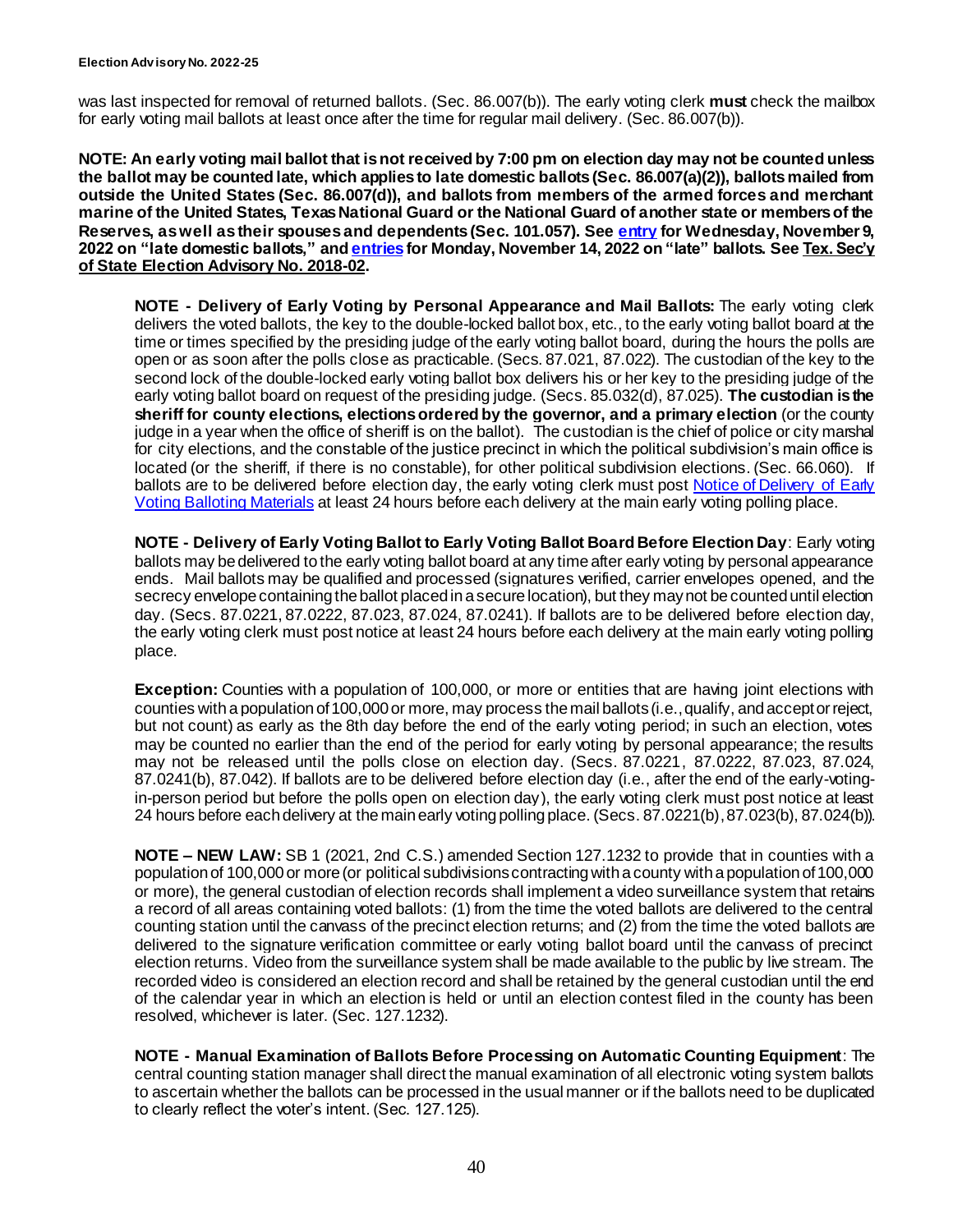**NOTE - Testing of Tabulating Equipment:** The second test of automatic tabulating equipment used for counting ballots at a central counting station must be conducted immediately before the counting of ballots with equipment begins. The third test must be conducted immediately after the counting is completed. (Secs. 127.093, 127.097, 127.098).

**NOTE - Precinct Election Returns:** Precinct election returns are delivered to the appropriate authorities after completion. (Secs. 66.053(a), 127.065, 127.066, 127.067).

**Transfer of Provisional Ballots to Voter Registrar Election Night:** The county voter registrar may take possession of the ballot box(es) or transfer case(s) containing the provisional ballots (or provisional ballot affidavits when DRE systems are used) on election night (instead of on the next business day) by informing the custodian of election records and posting a notice of such election night transfer no later than 24 hours before election day. Under this type of delivery, the voter registrar must go to the office of the custodian and pick up the ballot box(es) or transfer case(s) and associated forms. (Sec. 65.052; 1 T.A.C.§§ 81.172 –81.174 & 81.176). See [Verification of Provisional Ballots and Serial Numbers](https://www.sos.texas.gov/elections/forms/pol-sub/8-19f.pdf).

After the polling place is officially closed and the last person has voted, the presiding judge may from time to time make an unofficial announcement of the total number of votes counted for each candidate and/or for or against each proposition in the order that they appear on the ballot. (Sec. 65.015(a)). The announcement shall be made at the entrance to the polling place. (Sec. 65.015(c)).

**NOTE:** The authority conducting the election may require or prohibit such announcements. (Sec. 65.015(b)). Unofficial election results must be released by the central counting station as soon as they are available after the polls close, but the presiding judge of the central counting station, in cooperation with the county election officer, may choose to withhold the release of vote totals until the last voter has voted. (Sec. 127.1311).

Last day to post notice of governing authority's meeting to canvass returns of election if canvass is to take place on Friday, November 11, 2022 (3rd day after election). (Sec. 67.003(b)). This notice must be posted at least 72 hours before the scheduled time of the meeting. (Secs. 551.002, 551.041, 551.043, Texas Government Code).

**Counties, Cities, and School Districts: NEW LAW**: SB 1116 (2021, R.S.) amended Chapter 65 of the Election Code by adding Section 65.016 of the Code regarding election results information which must be posted on county, city, and school district websites. A county that holds an election or provides election services for an election for a public entity must post certain information regarding election results on their website after the election. A city or independent school district that holds an election and maintains an Internet website must also post certain information on their website related to election results, even if the county is also posting. All entities must post the required information **as soon as practicable after the election.** The required information includes:

- 1. the results of each election;
- 2. the total number of votes cast;
- 3. the total number of votes cast for each candidate or for or against each measure;
- 4. the total number of votes cast by personal appearance on election day;
- 5. the total number of votes cast by personal appearance or mail during the early voting period; and
- 6. the total number of counted and uncounted provisional ballots cast. (Sec. 65.016).

We recommend that election results information remain posted on the entity's main page (or within two clicks of the main page) at least until the next election, and that the information continues to be available for the full 22 month retention period for election records. Entities may choose to make older election results information available on their website. Se[e Note 3.](#page-1-1)

**NOTE:** The general custodian of election records for the general election for state and county officers must maintain a list that states the total number of votes cast in each precinct by personal appearance on election day. This list must be available for public inspection not later than the day after election day. This information must be submitted to the Secretary of State and posted in a downloadable format on the Secretary of State's internet website. (Sec. 66.0021).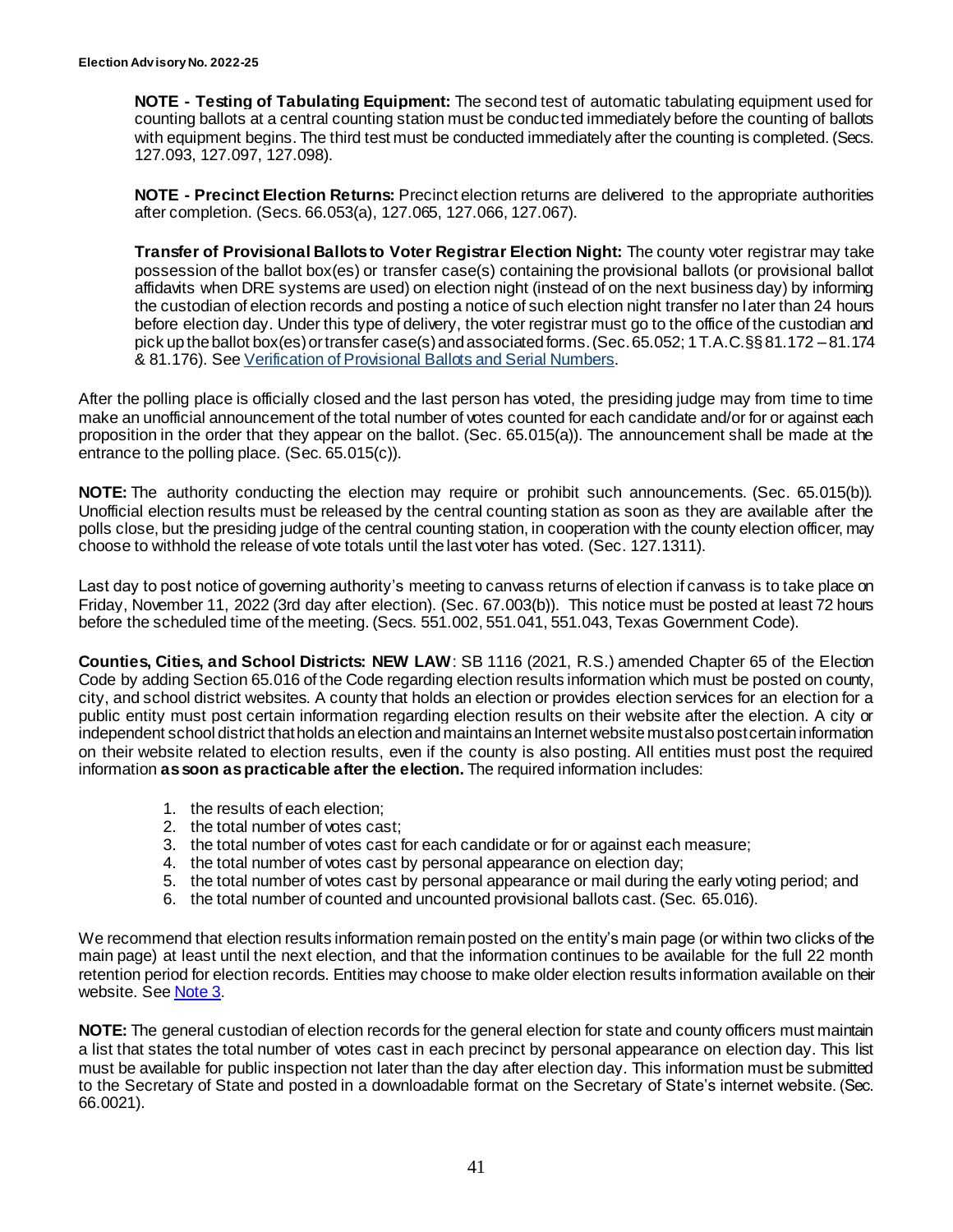#### <span id="page-41-1"></span><span id="page-41-0"></span>**Wednesday, November 9, 2022 (1st day and 1st business day after Election Day)**

**5:00 p.m. –** Deadline to receive "**late domestic ballots"** mailed **within** the United States from **non-military voters and from any military voters**who submitted an **Application for Ballot by Mail** ("ABBM") (**not** a Federal Postcard Application – "FPCA"), if the carrier envelope was placed for delivery by mail or common or contract carrier **AND** bears a cancellation mark of a postal service or a receipt mark of a common or contract carrier or a courier indicating a time not later than **7:00 p.m**. at the location of the election on election day, November 8, 2022. (Secs. 86.007, 101.057, 101.001). A late domestic ballot **cannot be counted** if it does **not** bear a cancellation mark or a receipt mark.

#### **NOTE: Because of the deadline to receive "late domestic ballots," it is imperative that you check your mail at 5:00 PM.**

**NOTE –** Section 86.007 provides that a marked ballot voted by mail that a voter received due to submitting an ABBM may arrive at the address on the carrier envelope not later than 5:00 p.m. on the day **after** election day, if the carrier envelope was placed for delivery by mail or common or contract carrier from **within** the United States **and** bears a cancellation mark of a postal service or a receipt mark of a common or contract carrier or a courier from **not later than 7:00 p.m.** at the location of the election on election day.

**NOTE:** This deadline does **not** apply to ballots sent by non-military voters who are overseas but applied for a ballot using an ABBM; these voters have until the 5th day after election day to return their ballots (or the next business day if the 5th day falls on a weekend or legal state or federal holiday). This deadline also does **not** apply to ballots mailed (domestically or from overseas) by certain members of the military who applied for a ballot using an FPCA; those voters have until the 6th day after election day to return their ballots. *See* **[entries](#page-42-0)** for Monday, November 14, 2022.

Unless the county voter registrar has already taken possession of the provisional ballots prior to this date, the general custodian of election records must deliver the ballot box(es) or transfer case(s) containing the provisional ballots (or provisional ballot affidavits when DRE systems are used), along with the Summary of Provisional Ballots and the List of Provisional Voters for each precinct to the voter registrar by this day. The general custodian of election records makes this delivery to the voter registrar during the voter registrar office's regular business hours. (Secs. 65.052, 65.053; 1 T.A.C. §§ 81.172 – 81.174, 81.176).

**Note for Political Subdivisions Located in More than One County:** A political subdivision will have to make delivery of the provisional ballots and forms to the county voter registrar in **each** county in which the political subdivision is located. (1 T.A.C. §§ 81.172 – 81.174).

**NOTE:** If the county voter registrar wants to take possession of the provisional ballots and forms on election night (Tuesday, November 8, 2022), the county voter registrar must inform the custodian of the election records and post a notice of the transfer no later than 24 hours before election day. However, under this type of delivery, the county voter registrar **must** go to the office of the custodian of election records and pick up the provisional ballots and forms. Also, note that the county voter registrar may take possession of provisional ballots prior to election night if ballots are kept separate and may be provided without unlawful entry into ballot box. (1 T.A.C. §§ 81.172 – 81.174).

#### **Friday, November 11, 2022 (3rd day after Election Day) (Veterans Day)**

The first possible day to conduct official local canvass of returns by governing authority of the political subdivision. However, the canvass may not be conducted until the ballot board has verified and counted **all** provisional ballots, if a provisional ballot has been cast in the election, **AND the ballot board has finished convening for all late arriving ballots.** (Sec. 67.003). *See* [entries](#page-41-0) for November 9, 2022 an[d entries](#page-42-0) for November 14, 2022. Notice of canvass must be posted at least 72 hours continuously before the canvass is conducted.

**NOTE:** If a recount petition has been filed and a winning candidate's race is involved in the recount, the certificate of election cannot be issued for that race until the recount has been completed. (Secs. 67.016, 212.0331).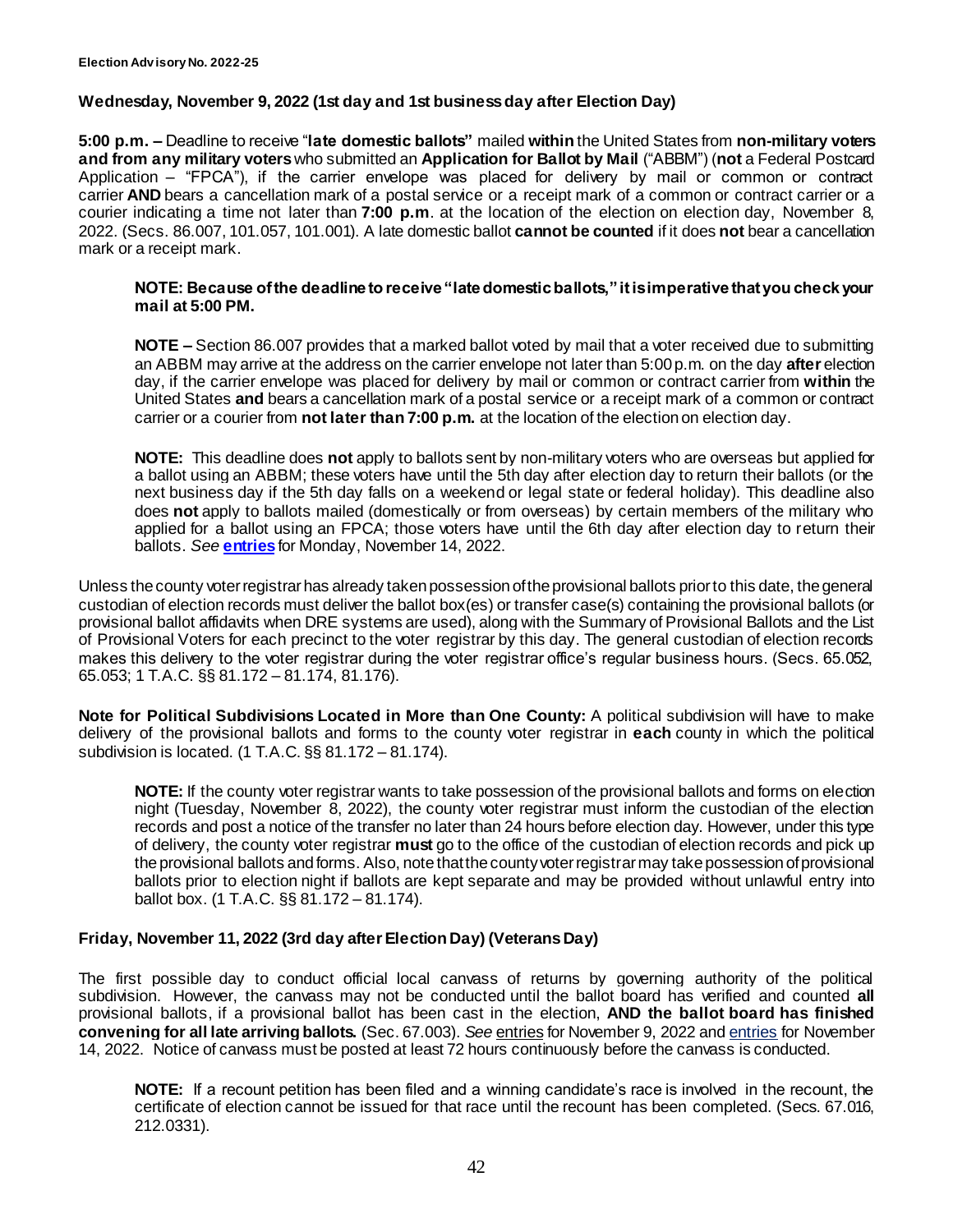#### **Election Adv isory No. 2022-25**

**Cities, Schools, and Other Political Subdivisions**: First day that newly-elected local officers may qualify and assume the duties of their offices. Please note that the canvass must have been completed **before** an officer can assume office. (Sec. 67.016). If a political subdivision was able to **cancel** its election, this is the first day its elected officials can be issued a certificate of election and take the oath of office. (Secs. 2.053(e), 67.003, 67.016). For information on who can administer an oath, please see Chapter 602 of the Government Code.

<span id="page-42-0"></span>**NOTE:** This does not apply to officers of a Type A general law city, who cannot qualify until the 6th day after election day. *See* [entry](#page-42-0) at Monday, November 14, 2022.

#### **Monday, November 14, 2022 (6th day after Election Day)**

First day that newly-elected officers of Type A general law city may qualify and assume duties of office (per Sec. 22.006, Local Government Code), but see **NOTE**, below.

**NOTE: Council members may take office anytime following the canvass**. Section 22.006 of the Texas Local Government Code states that a newly-elected municipal officer of a Type A city may exercise the duties of office beginning the fifth day after the date of the election, excluding Sundays. However, **no newly elected official may qualify for office before the official canvass of the election has been conducted** (or would have been conducted, in the event of a cancelled election). Section 22.036 of the Texas Local Government Code further requires that the newly-elected governing body of the municipality "meet at the usual meeting place and shall be installed."

**NOTE:** If a recount petition has been filed and a winning candidate's race is involved in the recount, the certificate of election cannot be issued for that race until the recount has been completed. (Secs. 67.016, 212.0331). For more information, please see our recoun[t outline](https://www.sos.texas.gov/elections/laws/recounts.shtml).

**NOTE:** If a Type-A municipal officer-elect fails to qualify for office within 30 days after the date of the officer's election, the office is considered vacant. (Sec. 22.007, Local Government Code). See Thursday, December 8, 2022 entry.

Deadline for ID related provisional voter to (1) present acceptable photo identification to county voter registrar; or (2) if the voter does not possess and cannot reasonably obtain acceptable photo identification, follow the Reasonable Impediment Declaration procedure at the county voter registrar's office; or (3) execute an affidavit relative to "natural disaster" or "religious objection" in presence of county voter registrar, if applicable; or (4) qualify for the disability exemption, if applicable, with the county voter registrar. (Secs. 65.054, 65.0541).

Last day to receive ballots from **non-military and any military voters** casting ballots from outside of the United States, who submitted an **ABBM**, (not an FPCA) **AND** who placed their ballots in delivery by 7:00 p.m. on election day, Tuesday, November 8, 2022, as evidenced by a postal service cancellation mark or a receipt mark of a common or contract carrier or a courier (Secs. 86.007, 101.057, 101.001). A late overseas ballot sent by a voter who applied for a ballot using an ABBM (not an FPCA) **cannot be counted** if it does **not** bear a cancellation mark or a receipt mark.**\***

**NOTE:** Section 86.007 provides that a marked ballot voted by mail from **outside** of the United States by a voter who received the ballot due to submitting an ABBM is considered timely if it is received at the address on the carrier envelope not later than **the fifth day** after the date of the election. Further, the delivery is considered timely if the carrier envelope or, if applicable, the envelope containing the carrier envelope is properly addressed with postage or handling charges prepaid **and** bears a cancellation mark of a recognized postal service or a receipt mark of a common or contract carrier or a courier indicating a time **by 7:00 p.m**. on election day.

Last day to receive ballots from **non-military voters** casting ballots from **overseas**, who submitted a **FPCA, AND** who placed their ballots in delivery by 7:00 p.m. on election day, Tuesday, November 8, 2022. (Sec. 86.007(d), (e)).**\***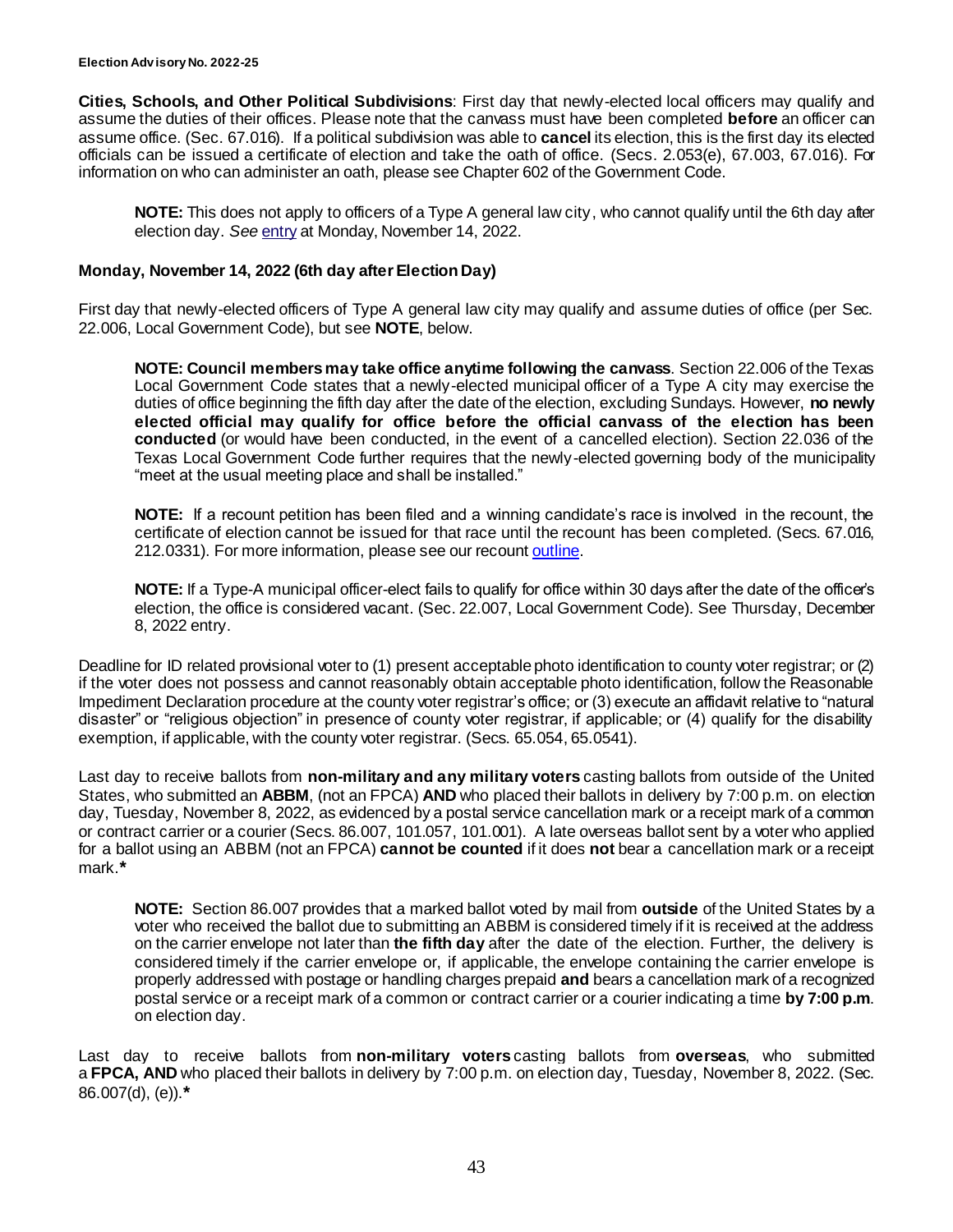\*The deadlines referenced above are extended to the next regular business day which is Monday, November 14, 2022 due to the 5th day falling on a Sunday. (Secs. 1.006, 86.007(d-1)).

Last day to receive carrier envelopes mailed domestically (within the United States) OR overseas from voters who submitted a **FPCA AND** who are **members of the armed forces of the United States, or the spouse or a dependent of a member of the armed forces, members of the merchant marines of the United States, or the spouse or a dependent of a member of the merchant marine, members of the Texas National Guard, or the spouse or a dependent of a member of the Texas National Guard, a member of the National Guard of another state, or the spouse or a dependent of a member of the National Guard of another state, or members of the Reserves, or the spouse or a dependent of a member of the Reserves.** (Secs. 101.057, 101.001).

**NOTE:** Section 101.057 provides that carrier envelopes mailed domestically or overseas from certain **military voters** (members of the armed forces of the United States, or the spouse or a dependent of a member of the armed forces, members of the merchant marines of the United States, or the spouse or a dependent of a member of the merchant marine, members of the Texas National Guard, or the spouse or a dependent of a member of the Texas National Guard, a member of the National Guard of another state, or the spouse or a dependent of a member of the National Guard of another state, or members of the Reserves, or the spouse or a dependent of a member of the Reserves) who submitted a **Federal Post Card Application (FPCA)** may arrive on or before the 6th day after election day. (Secs. 86.007, 101.057, 101.001).

#### **NOTE: The carrier envelope or, if applicable, the envelope containing the carrier envelope sent by the military members listed above who applied to vote by mail using the FPCA does NOT need to bear a cancellation or receipt mark in order to be counted.**

**NOTE – NEW LAW:** SB 1 (2021, 2nd C.S.): Last day a voter may come to the early voting clerk's office in person to correct certain defects on their carrier envelope. (Secs. 87.0271, 87.0411). *See* [Note 16](#page-12-0).

Last day to begin the **partial manual count** for districts using electronic voting systems. This is the last day to **begin** manual recount of ballots in three precincts or one percent of precincts, whichever is greater. (Sec. 127.201(a), (g)). The count must be completed not later than the 21st day after election day. Results of manual count must be delivered to Secretary of State not later than the 3rd day after the manual count is completed. (Sec. 127.201(e)). No partial manual count needs to be done of ballots cast on DRE voting machines. This deadline is extended to the next regular business day which is Monday, November 14, 2022 due to the initial deadline falling on Veterans Day, November 11, 2022. (Secs. 1.006, 127.201(g)).

**NOTE:** For information on how to begin the partial manual count, please see [Tex. Sec'y of State Election](https://www.sos.texas.gov/elections/laws/advisory2018-30.shtml)  [Advisory No. 2018-30.](https://www.sos.texas.gov/elections/laws/advisory2018-30.shtml)

#### **Friday, November 18, 2022 (10th day after Election Day)**

Deadline for voter registrar to complete the review of provisional ballots. (1 T.A.C. §§ 81.172 – 81.175).

**NOTE-NEW LAW**: HB 3107 (2021, R.S.) amended Section 65.052 of the Code to provide that, for the general election for state and county officers, the voter registrar will now have 10 days to review a provisional voter's eligibility.

The presiding judge of the EVBB shall mail [a Notice of Rejected Ballot](http://www.sos.state.tx.us/elections/forms/pol-sub/5-42f.pdf) to voters whose mail ballots were rejected no later than the 10th day after election day or as soon as practicable, depending on when the EVBB last convenes. (Sec. 87.0431).

#### **Saturday, November 19, 2022 (11th day after Election Day)**

Last day to post notice of governing authority's meeting to canvass returns of election if canvass is to take place on Tuesday, November 22, 2022 (14th day after election). This notice must be posted at least 72 hours before the scheduled time of the meeting. (Secs. 551.002, 551.041, 551.043, Texas Government Code).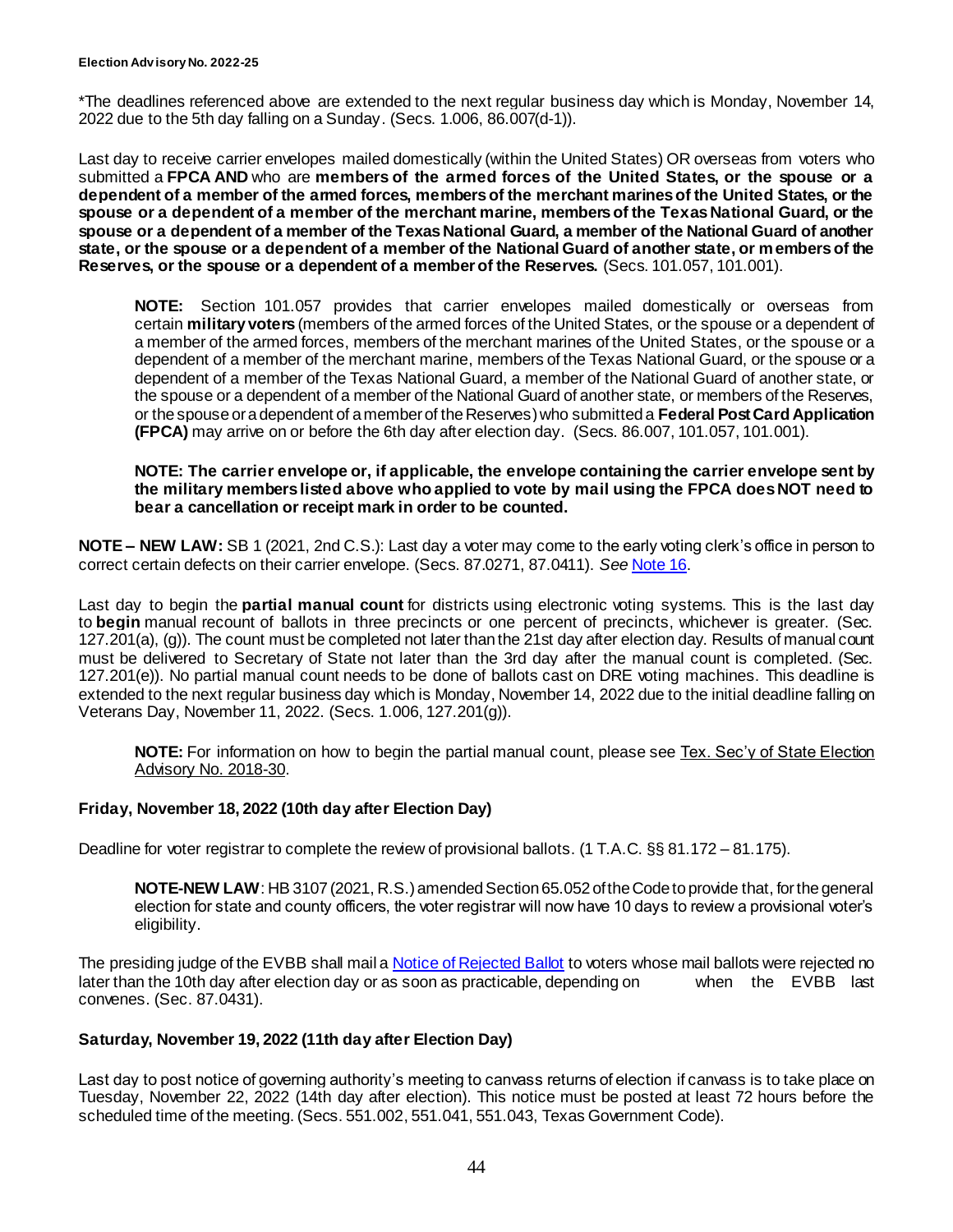Deadline for custodian of election records or presiding judge of the early voting ballot board to retrieve provisional ballots from county voter registrar. (1 T.A.C. §§ 81.172 – 81.176).

#### **Monday, November 21, 2022 (13th day after Election Day)**

Last day for **early voting ballot board** to convene to qualify and count:

- 1. any late **domestic** ballots (from non-military and any military voters who submitted an ABBM) that bear a cancellation mark or receipt mark indicating they were placed for delivery by mail or common or contract carrier not later than 7:00 p.m. on election day, November 8, 2022, and were received not later than 5:00 p.m. on the first business day after election day, on [Wednesday, November 9, 2022.](#page-41-0) (Secs. 86.007(a), 87.125(a)).
- 2. any late ballots that were submitted from outside the United States by voters who applied for the ballot using an ABBM or by non-military voters who applied for the ballot using an FPCA, and which were received by the 5th day after election day, [Monday, November 14, 2022.](#page-42-0) (Secs. 1.006, 87.125(a), 86.007(d)).\*
- 3. any ballots received by the 6th day after election day, [Monday, November 14, 2022,](#page-42-0) from voters who are members of the armed forces of the United States, or the spouse or a dependent of a member of the armed forces, members of the merchant marines of the United States, or the spouse or a dependent of a member of the merchant marine, members of the Texas National Guard, or the spouse or a dependent of a member of the Texas National Guard, a member of the National Guard of another state, or the spouse or a dependent of a member of the National Guard of another state, or members of the Reserves, or the spouse or a dependent of a member of the Reserves, and who applied for a ballot using an FPCA. (Secs. 101.057, 87.125(a)).
- 4. any provisional ballots that have been reviewed by the voter registrar. (Sec. 65.051(a)).

**NOTE:** \*The deadlines referenced above are extended to the next regular business day which is Monday, November 14, 2022 due to the 5th day falling on a Sunday. (Secs. 1.006, 86.007(d-1)).

**NOTE:** Ballots that do not qualify under 1-3 above should be treated as ballots not timely returned and should not be delivered to the ballot board.

**NOTE:** If the early voting ballot board needs to meet after this date, it will require a court order to do so.

The time the board reconvenes is set by the presiding judge of the early voting ballot board. (Secs. 86.007(d), 87.125).

**NOTE-NEW LAW**: HB 3107 (2021, R.S.) amended Chapter 65 of the Election Code by adding Section 65.0581 to provide that provisional voting records do not become public information until after the provisional ballots and other voting records have been delivered back to the custodian of election records. (Sec. 65.0581).

**NOTE – NEW LAW:** SB 1 (2021, 2nd C.S.) requires the presiding judge of the central counting station to provide and attest to a written reconciliation of votes and voters at the close of tabulation for election day and again after the central counting station meets for the last time to process late-arriving ballots by mail and provisional ballots. (Sec. 127.131). [Preliminary Election Reconciliation –](https://www.sos.texas.gov/elections/forms/pol-sub/9-12f.pdf) Unofficial Totals form (Election [Day\).](https://www.sos.texas.gov/elections/forms/pol-sub/9-12f.pdf) Election Reconciliation Form – [Official Results \(Canvass Form\)](https://www.sos.texas.gov/elections/forms/pol-sub/9-13f.pdf)

**NOTE:** We recommend that election results information (including reconciliation forms) remain posted on the entity's main page (or within two clicks of the main page) at least until the next election, and that the information continues to be available for the full 22 month retention period for election records. Entities may choose to make older election results information available on their website. Se[e Note 3.](#page-1-1)

#### **Tuesday, November 22, 2022 (14th day after Election Day)**

Last day for official canvass of returns by governing authority of political subdivision. (Sec. 67.003).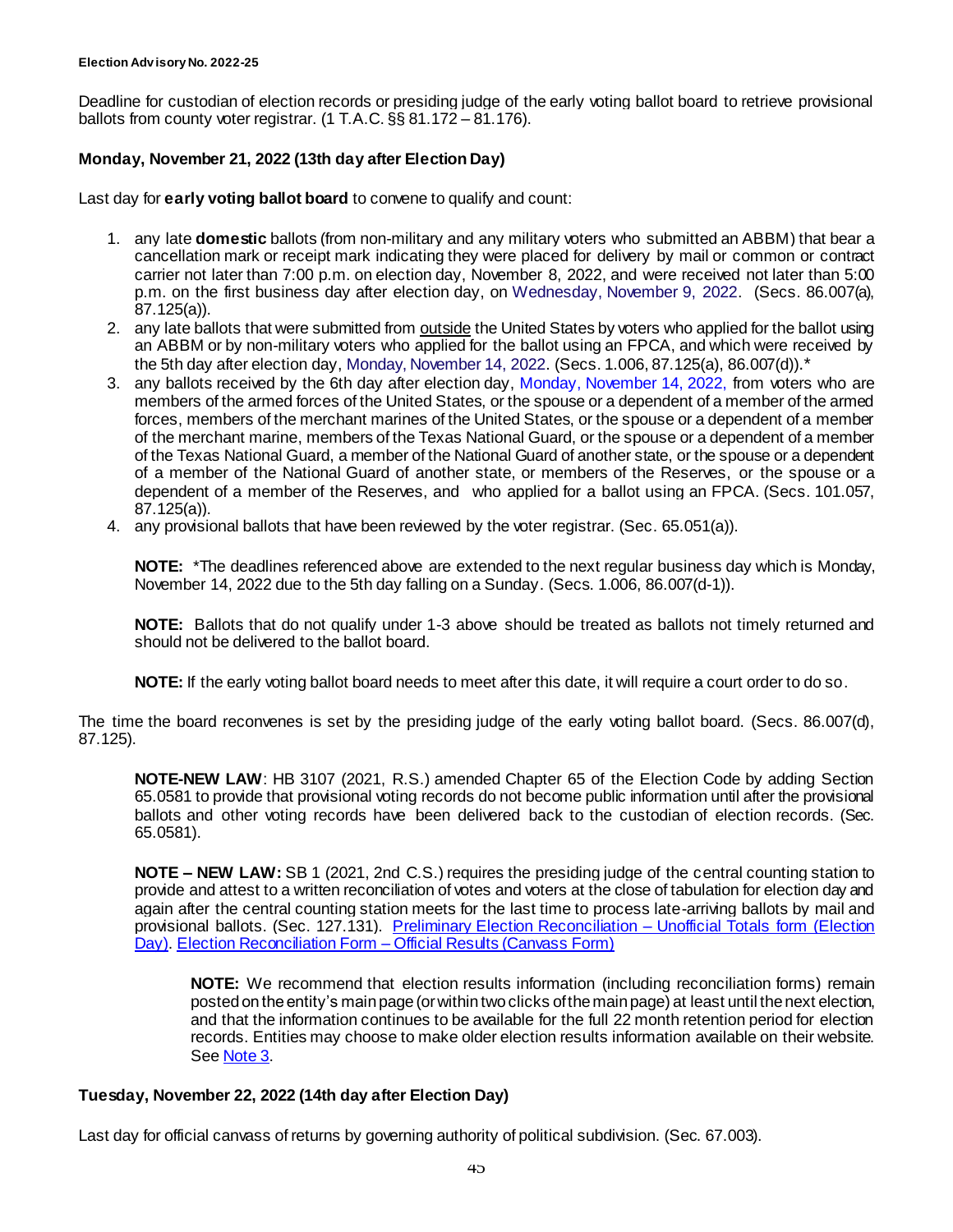**NOTE:** If a recount petition has been filed and a winning candidate's race is involved in the recount, the certificate of election cannot be issued for that race until the recount has been completed. (Secs. 67.016, 212.0331). For more information, please see our recoun[t outline](https://www.sos.texas.gov/elections/laws/recounts.shtml).

#### **Wednesday, November 23, 2022 (15th day after Election Day)**

Election records from the November 8, 2022 election must be available in an electronic format no later than this day, for a fee of not more than \$50.00. (Sec. 1.012(e)).

**NOTE:** Voted ballots may **not** be inspected at this time.Voted ballots must be preserved securely in a locked ballot box inside a locked room for at least 60 days. (Sec. 66.058) [\(Tex. Att'y Gen. ORD-505 \(1988\)\)](https://www.texasattorneygeneral.gov/opinions/openrecords/47mattox/ord/1988/htm/ord19880505.txt). After 60 days, the ballots may be transferred to another secure container for the remainder of the 22 month preservation period. Se[e entry](#page-13-0) at January 8, 2023.

#### **Saturday, November 26, 2022 (18th day after Election Day)**

First day that Governor may conduct the state canvass of the November General Election for state and county officers. (Sec. 67.012).

#### **Tuesday, November 29, 2022 (21st day after Election Day)**

Last day to complete the partial manual count. (Sec. 127.201(a)).

# **December**

#### **Friday, December 2, 2022 (24th day after Election Day; 10th day after last canvass)**

Last day for the presiding judge of the early voting ballot board to mail [Notice of Outcome to Provisional Voter \(PDF\)](http://www.sos.state.tx.us/elections/forms/pol-sub/8-17f.pdf) to provisional voters, if the canvass was held on Tuesday, November 22, 2022. Such notices must be delivered to provisional voters by the presiding judge no later than the 10th day after the local canvass. (Sec. 65.059; 1 Tex. Admin. Code § 81.176(e)).

#### **Thursday, December 8, 2022 (30th day after Election Day)**

Last day to file **electronic** precinct-by-precinct returns with the Secretary of State. (Sec. 67.017).

If a Type A municipal officer-elect fails to qualify for office within 30 days after the date of the officer's election, the office is considered vacant. (Sec. 22.007, Local Government Code).

Last day for the general custodian of election records to electronically submit to the Secretary of State the record of each voter participating in the election. (Sec. 18.069).

**NOTE-NEW LAW**: HB 3107 (2021, R.S.) amended Section 18.069 of the Code by changing who is responsible for submitting voter history to the Secretary of State from the voter registrar to the general custodian of election records (early voting clerk). (Sec. 18.069).

Last day for the early voting clerk to deliver notice to the Attorney General of any ballot rejected because:

- 1. the voter was deceased;
- 2. the voter already voted in person in the same election;
- 3. the signatures on the carrier envelope and ballot application were not executed by the same person;
- 4. the carrier envelope lacked a witness signature;
- 5. the carrier envelope certificate was improperly executed by an assistant; or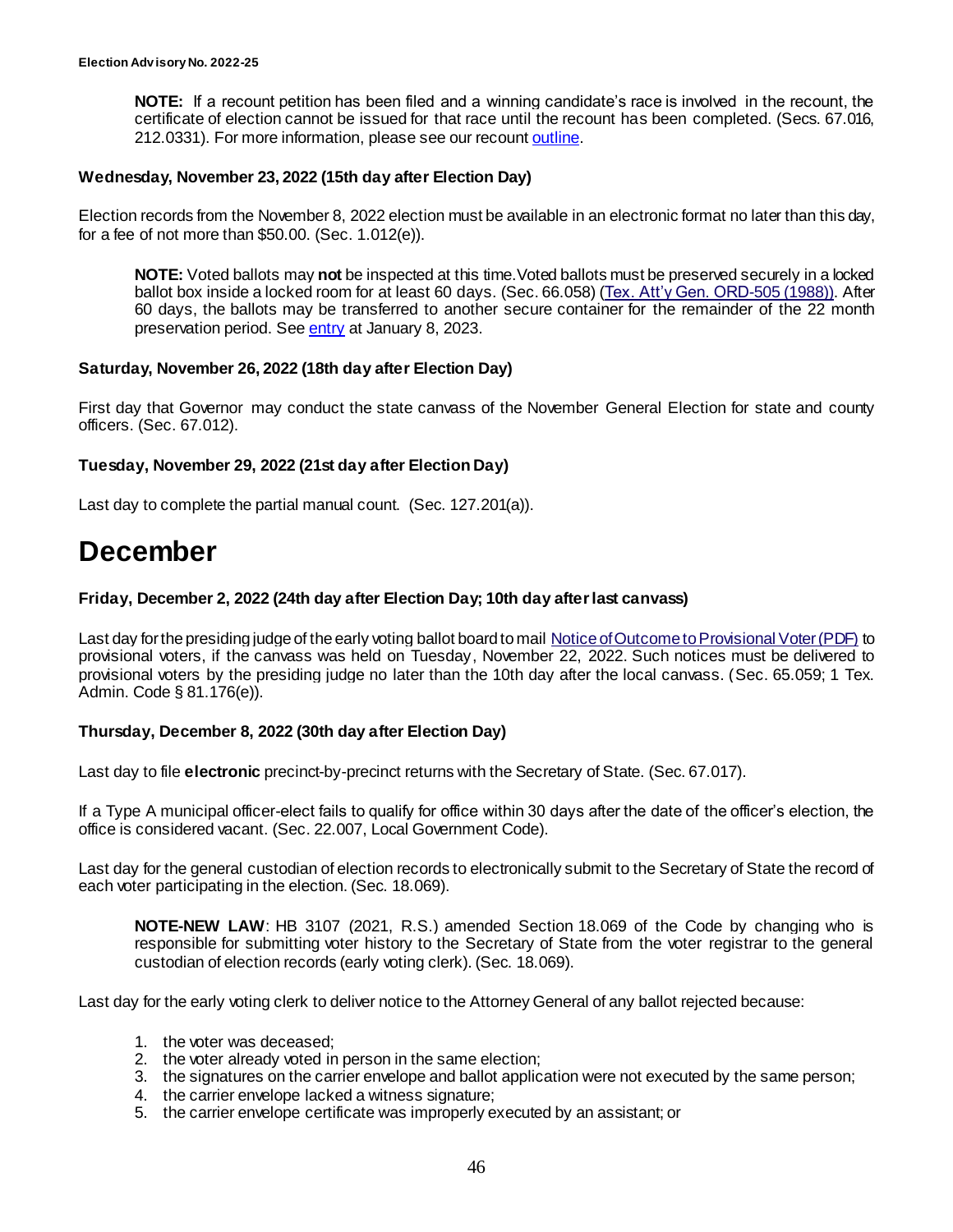6. the early voting ballot board or the signature verification committee determined that another violation of the Election Code occurred.

Notice to the attorney general must include certified copies of the carrier envelope and corresponding ballot application. (Sec. 87.0431). The Office of the Attorney General can be reached via email at: [mailinballotreporting@oag.texas.gov.](mailto:mailinballotreporting@oag.texas.gov)

#### **Monday, December 12, 2022 (34th day after Election Day)**

Last day for the Governor to conduct the state canvass for the November General Election for state and county. Since the actual deadline (the 33rd day) falls on a Sunday, the deadline is moved to the next business day. (Secs. 1.006, 67.012).

#### **Sunday, December 18, 2022 (40th day after Election Day)**

Last day of the period for mandatory office hours. *See* [entry](#page-23-0) for Monday, September 19, 2022. (Sec. 31.122).

# **January 2023**

#### **Sunday, January 1, 2023 (1st day after the end of the calendar year in which the election was held)**

**NEW LAW:** SB 1 (2021, 2nd C.S.) amended Section 127.1232 to provide that in counties with a population of 100,000 or more (or political subdivisions contracting with a county with a population of 100,000 or more), the general custodian of election records shall implement a video surveillance system that retains a record of all areas containing voted ballots: (1) from the time the voted ballots are delivered to the central counting station until the canvass of the precinct election returns; and (2) from the time the voted ballots are delivered to the signature verification committee or early voting ballot board until the canvass of precinct election returns. Video from the surveillance system shall be made available to the public by live stream. The recorded video is considered an election record and shall be retained by the general custodian until the end of the calendar year in which an election is held or until an election contest filed in the county has been resolved, whichever is later. (Sec. 127.1232).

#### **Sunday, January 8, 2023 (61st day after Election Day)**

First day that contents of ballot box(es) may be transferred from locked ballot box to separate container for the remainder of the preservation period. (Sec. 66.058(b)). [\(Tex. Att'y Gen. ORD-505 \(1988\)](https://www.texasattorneygeneral.gov/opinions/openrecords/47mattox/ord/1988/htm/ord19880505.txt)).

# **2024**

#### **Monday, September 9, 2024 (day after 22 months after November 8, 2022 Election Day)**

Contents of ballot box(es) may be destroyed **IF** no contest or criminal investigation has arisen (Secs. 1.013, 66.058), and **IF** no open records request has been filed [\(Tex. Att'y Gen. ORD-505 \(1988\)](https://www.texasattorneygeneral.gov/opinions/openrecords/47mattox/ord/1988/htm/ord19880505.txt)).

**All** election records must be preserved for 22 months from election day, even when there is no federal office on the ballot. (Sec. 66.058).

#### *Notable Exceptions:*

**Permanent Records:** Election results must be permanently maintained in the election register. (Sec. 67.006).

**Electronic Voting Systems**: See advisories on our website for preservation procedures for electronic voting systems. (*See* Tex. [Sec'y of State Election Advisory No. 2019-23.](https://www.sos.texas.gov/elections/laws/advisory2019-23.shtml))